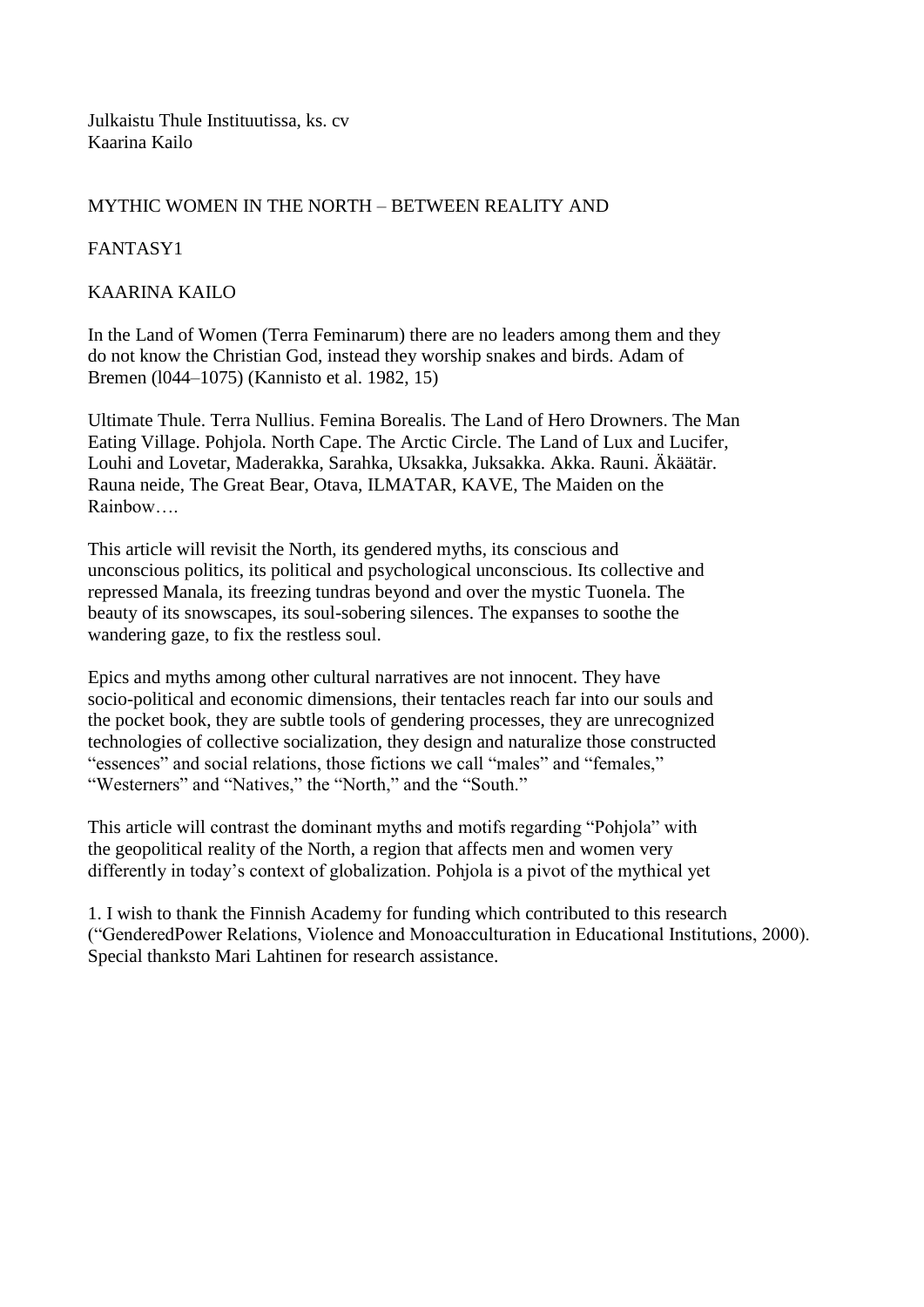geopolitical imaginary, and a favoured realm of fantasy, a projection screen and blank page for the most diverse desires and hopes, fears and yearnings. How are they gendered, how does gender play in the tundras and fjords of the psyche and the bodysoul? How are the notions of the North and of Nordicity similar or different across the Canadian and Finnish North, across time and space, from Greco-Roman myths to pan-arctic narratives of the modern age? What is the gendered core of the North?

### Image-clusters of the North

Much has been written about the North as a Mystic/Mythic North in Canada and the Nordic countries; it is generally recognized that the concept – what I call "Nordicity" – involves a particular set of projections of human desire, fears and adventurous spirit for which the Arctic and subarctic areas of the world have for long provided an attractive screen. There is, however, a black hole, a gaping gap in the research and writings on Nordicity; this has to do with the lack of gender sensitivity or awareness as to the gender of northern sensibility and mythic patterns. Such studies are as scanty and scarce as trees on the tundra. Women's perspectives and gaze on the North are covered over by thick permafrost. Nordicity–the study of the North in all of its various spiritual, ethnocultural, gendered, geopolitical, internal and external dimensions – is characterized by an overwhelming focus on the male experience – whether we think of explorers, frontiersmen, hunters, developers, colonialists, tourists or brave adventurers seeking the exotic, the extraordinary, the pure, the wild, the landmarks of "freedom". To quote Laurie Kruk, one of many Canadian scholars focused on the Northern dimension:

For Atwood, Kroetsch, and others, Canada's national identity is bound up with the

idea of "the North," a utopian zone wherein resides our endlessly deferred maturity.

Lawren Harris, whose painting with the Group of Seven and on his own helped to

establish the idea of "the mystic North," … wrote: "We are on the fringe of the great

North and its living whiteness, its loneliness and replenishment…its cleansing

rhythms. It seems that the top of the continent is a source of spiritual flow…" (Kruk

1990, 45)

Another Canadian researcher, Jeanette Lynes (1990) expresses my own concerns when asking which questions one should privilege when engaging with "Nordicity": Which north? Or, to pose a related question, whose north? (1990, 8). As Margaret Atwood remarks in "Strange things: the Malevolent North in Canadian Literature, "North", being a direction, is relative. "The North' is thought of as a place, but it's a place with shifting boundaries…a state of mind" (qtd. in Lynes 1990, 8). Atwood examines this "state of mind" in terms of the mythologies, or what she calls the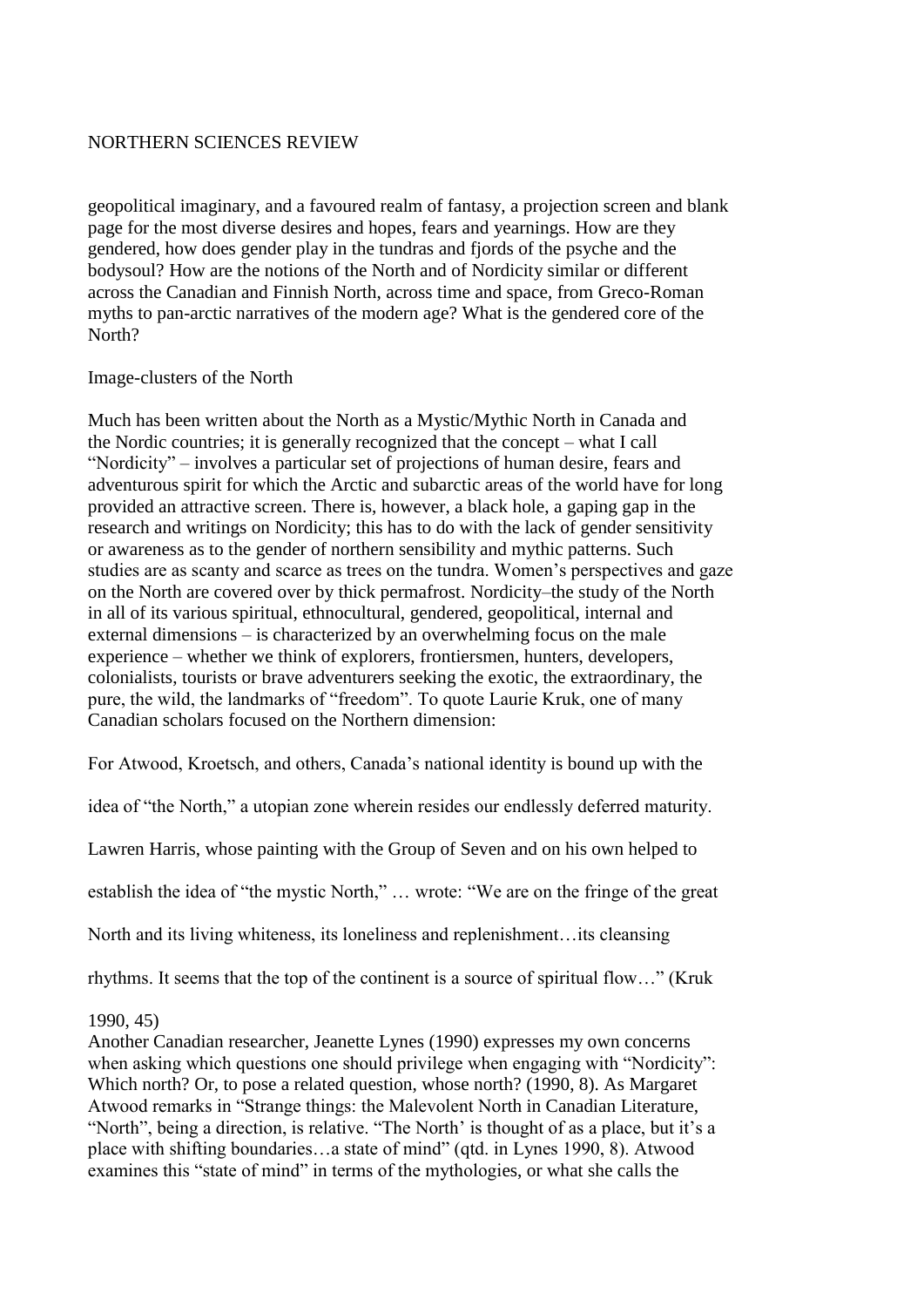"image-clusters" that it has spawned in the popular imagination. "North," in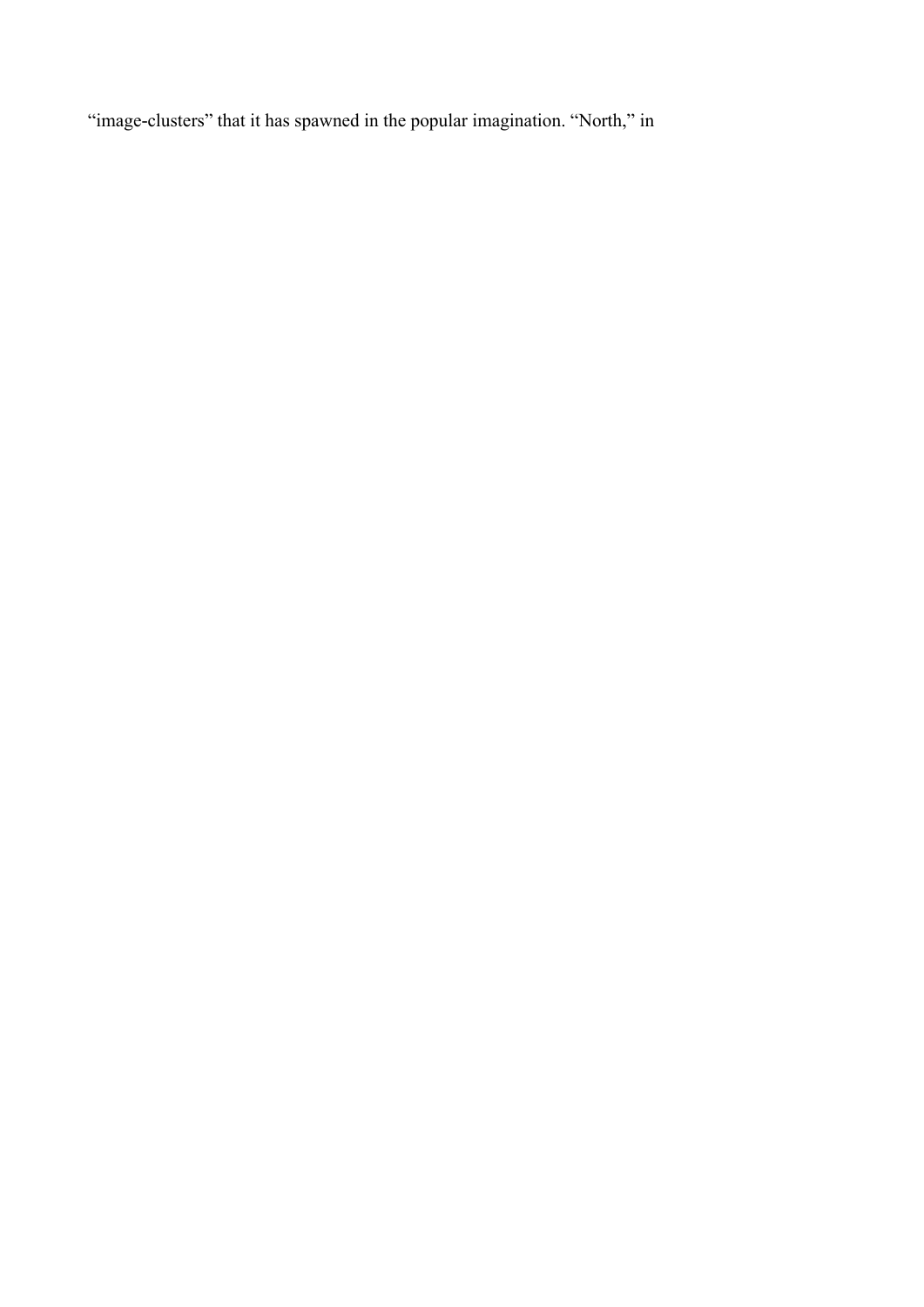Atwood's analysis, is more or less synonymous with wilderness, and she evokes such figures as Franklin, Grey Owl and Pauline Johnston, to explicate certain aspects of wilderness mythology: its preoccupations, for instance, with savagery and exoticism, disaster and deliverance (qtd. in Lynes 1990, ll4?). Echoing what many other analysts of the North have remarked, while the 'north' might be a plural signification in terms of 'where,' in terms of 'who', Atwood postulates that an essentially masculine myth of heroic adventure and exploits underpins constructions of the North in the popular imagination. Atwood's discussion of men moiling for gold under the midnight sun might have been augmented in interesting ways by a consideration of yet another north, that of Labrador (Lynes 1990, 83). In the Nordic context, too, much literature has been produced about the North as a particular space for male initiation, action and quests. Much of this genre of writing is a form of nature writing where the male ethos is predominant, whether the authors describe fishing, hunting or existential themes linked with the North (eg. Varis 2003; Varis 2004).2

Arctic Othering – linked with the study of the North or Nordicity – is another theoretical concept I have coined for analyzing how women in the North are represented as a symptom and effect of asymmetrical power relations; in this sense Arctic Othering refers to the effects on groups like women or the Indigenous populations of not being the subjects in sufficient control of collective mind colonization regarding gender, the environment, and the values that would best guarantee a good life in the North – for all. I follow Edward Said's "orientalism" as a study of an imperial and colonizing gaze which, in the case I present, is not directed at the East and its exotic "others" but at the Northern peripheries, their women and pristine nature, resources and hidden treasures. It has particular relevance for understanding the portrayal of Sami or Native Canadian women as the exotic other, rendered inhuman by the mechanisms of idealisation or denigration (the noble savage, drunken squaw-stereotypes). The related term Nordicity further refers to the study of issues in and around the North, the Circumpolar World, based on webs of considerations that must be kept in view when dealing with this vast region. As a political and psychological idea, and as the matrix of conscious and unconscious fantasies, dreams, assumptions, and even fears, Nordicity refers to a place of romance, exotic beings, haunting memories and landscapes; remarkable experiences that are feared to be disappearing (Penniket 1985; Hamelin 1978). Like the Orient, the North is not only a particular geographic site, but also a particular ambivalent mindscape for those (mostly outsiders) longing for their imaginary, "primitive" past; or for escapism from urban boredom. For the locals, in contrast, it is only too real, only too boring and oppressive, and at the same time, full of dazzling splendour, existential joy, life and

2. See Inger Birkeland (1999, 2000) for a study of the North Cape as a gendered and gendering screenof psychological projections.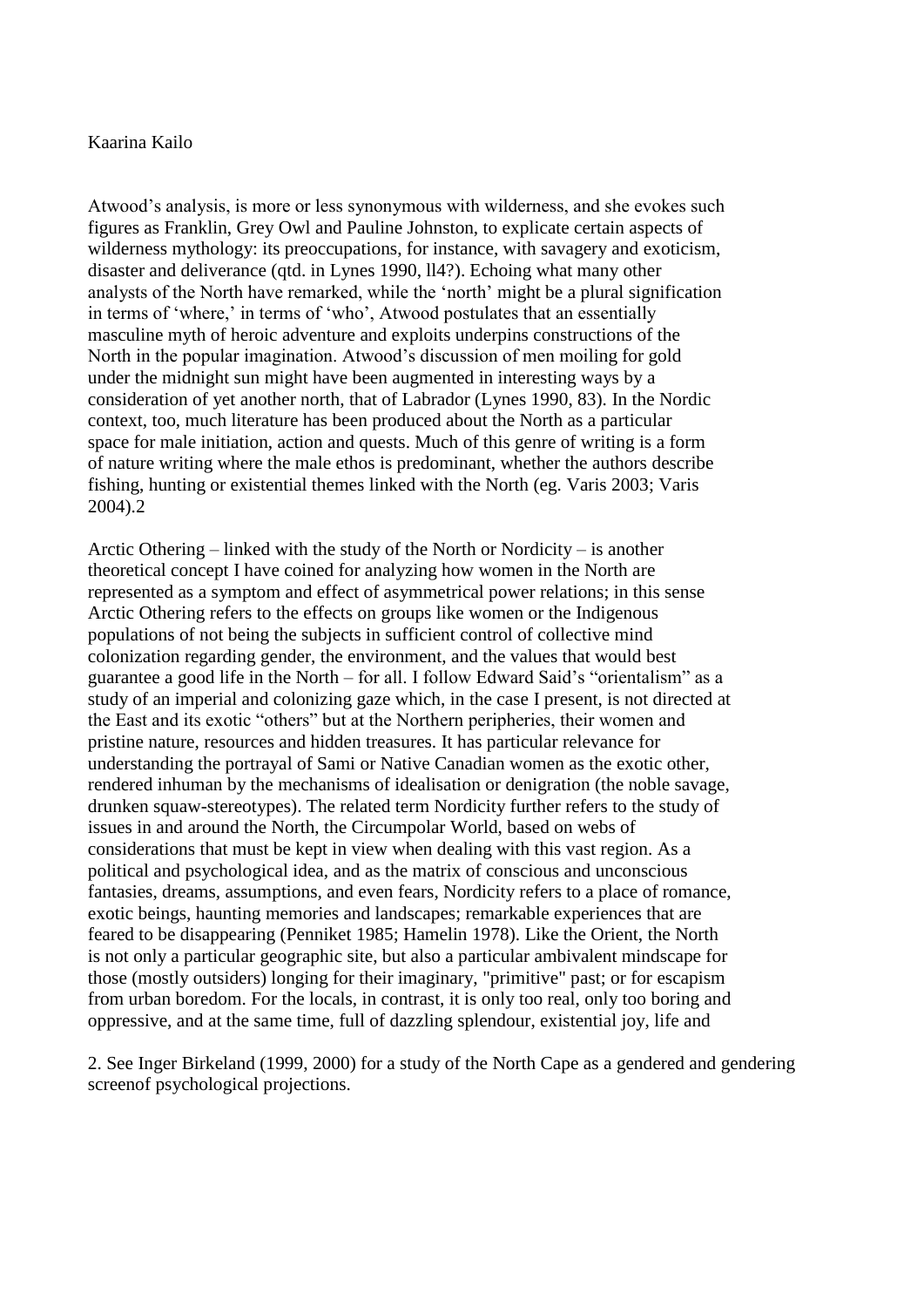beauty, like the desert's nuanced riches which so often are invisible to the outsider's untrained mind. The magic invisibility of that which to outsiders seems like mere aridity, virtuality, Terra Nullius. Nordicity can represent an illusion or a mirage for non-indigenous people or for those un-identified with their indigenous roots (cf. Birkeland 2000). This is because the North implies longings for purity and the destruction of the very purity longed for and pursued at any cost. One can call this projection Arctic othering for the term Arctic represents the less familiar (and hence more idealized and also more denigrated) dimension of many humans' externalized experience – a form of "other".

In economic and political terms, Arctic othering also manifests itself as the one-sided exploitation or "development" of northern peoples and lands, the latter as exotic playgrounds for the privileged people who have the time and money to seek a lost rapport with "nature." As Vandana Shiva has said, "Before yearning there was destruction, before romanticizing there was violence" (1993, l45). Before Development, there was balanced ecology, lack of "opportunity," before Progress, there was serenity, alignment between humans and environment. Now there is Money, prostitution, consumerism. Before Terra Nullius, there was local habitation, gift economies, verdde systems. After globalization, there is unemployment, opportunities, mining, bingos, the ozone layer, global warming. Farewell to welfare. The reality changes, but the myths, they live on, they linger and lead a life of their own…

In the critical yet loving gaze I direct at the myths of the North, I wish to give some gripping facts on the gendered and ethnocultural politics of representation. I want to provide soulful glances at Lovi, Louhi, Lovetar, Pohjan Akka, Mistress of the North, who is a most complex character condensing numerous cross-cultural motifs and female figures from the Greco-Roman mythology to Sami and Nordic oral tradition. She is best known through the Finnish Kalevala, an epic which is an appropriate mise-en-abyme of the tendencies persisting in literature on the North. In many ways the Finnish epic epitomizes the masculinist bias regarding representations of the deep North, to which I have alluded above. The epic's central tensions and dualisms pit the male heroes' land against that of the Northern matriarchy or Pohjola, which is the Finns' major projection screen for both positive and negative stirrings and impulses – what psychoanalysis calls simply "desire". In short, men are the subjects and key protagonists while women are defined in relation to male relatives or male values and ideas about gender-appropriate femininity and masculinity.

The literary and mythic tradition transmitted and reified by Kalevala has been so influential within Finnish culture that it has created a near-naturalized order of the Mythic Landscape. It has created an imaginary that reproduces certain core narratives, beliefs and biases with the result that the image cluster perpetuates the same stereotypical views of gender ad nauseam. Although Finnish folk poetry in the multiple volumes collected in the 19th century contains a wealth of alternative narratives both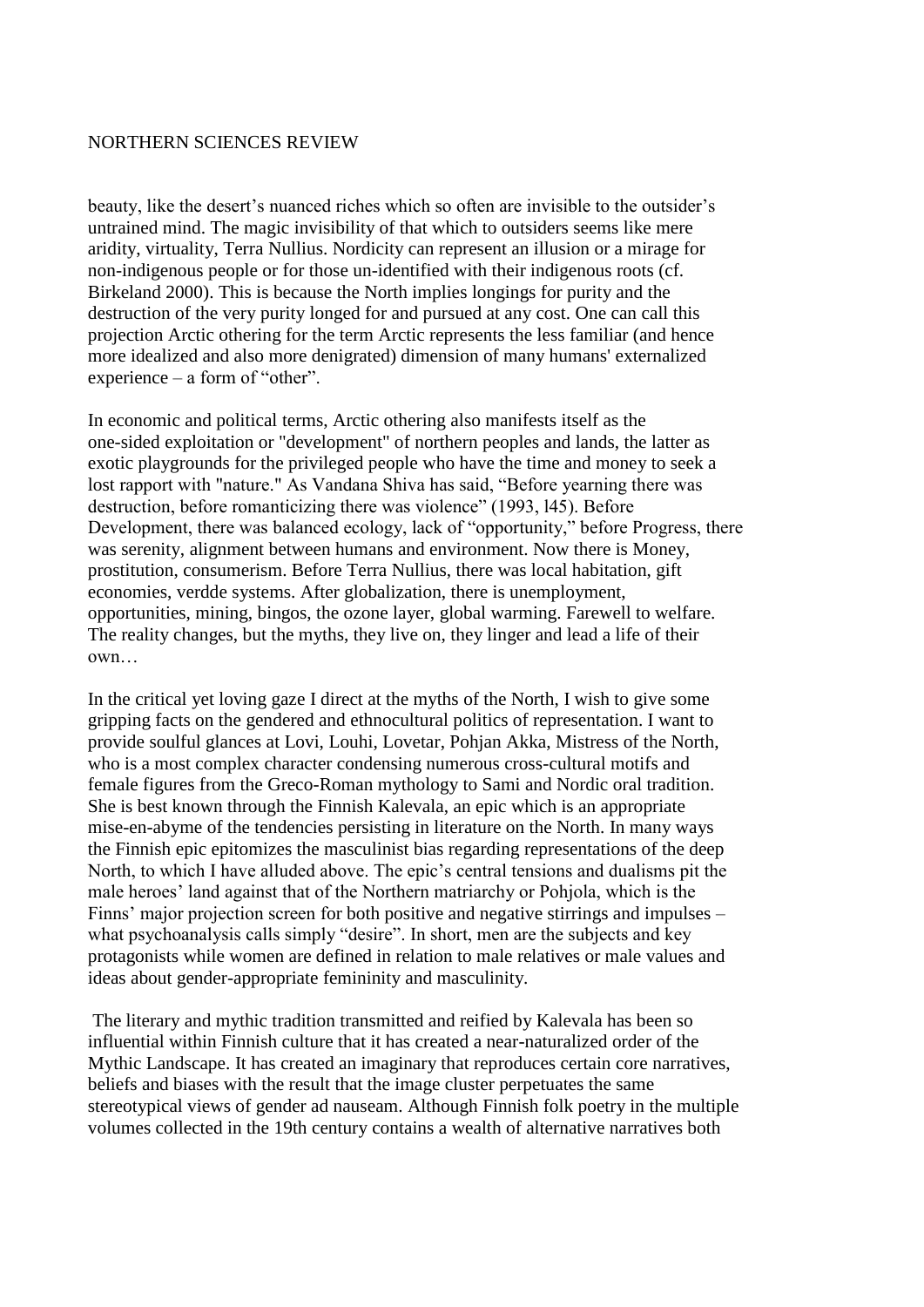of the North, of Pohjola and of the mythic characters from haltias and heroes to goddesses defying patriarchal gender scripts, the same male-created stories are repeated in slight variations even beyond Finland's borders. The striking feature about these stories is that their representations of femininity and masculinity, male heroes and female anti-heroes could not be further removed from reality, in light of historical facts or contemporary developments. The question therefore imposes itself as to the reasons for such stability of the oral tradition and their literary offspring – and for the psychological meaning of such projections across time and space, from Finland to North America.

These myths are not as innocent as they may appear at first sight. They are not just stories. At worst, they are harmful to women's self-representations and even to career choices because they have a way of naturalizing and thereby near-legitimizing gender-specific realms of influence, being and power. The European Union has set up numerous programs and funds many projects aimed at dismantling European gender segregation. The fact is that European working life is divided into sharply separate male and female spheres with women getting, in all woman-dominated fields, the shorter end of the socio-economic stick – in terms of rights and entitlements, employment security and salary scales. For all their differences, European societies have all tended to socialize women through career counseling and institutional practices into choosing employment and careers in education, care work, health care and social work. Men and boys tend to choose mathematics, natural sciences, physics and technology, and end up in much greater numbers than women in the enclaves of power and prestige in politics and economic life. There are also few women in leadership position or in the fields of "hard science." The different socialization has led to a vertical and horizontal segregation of the sexes (Hirdman 1988). The aim of the many EU projects is to encourage women to choose the male-dominated fields and to make career counselors, teachers, educators and policy makers more gender sensitive and conscious of the subtle and less subtle workings of gender conditioning. Myths are a powerful tool of conditioning people into accepting and embracing gender appropriate ideas and behaviors because they make them appear immutable, timeless and desirable. Hence one needs to become more sensitive about the constructed and culturally variable nature of gender scrips transmitted by myths, and to see them as a social relation, not as a reflection of a biological essence.

As I will show, Louhi, the "Gap-toothed Mistress of the North" is a case in point. Ilmarinen, the "eternal hammerer" is endowed with all the positive attributes of a male innovator, scientist, smith, and creator (Kailo 2002). In sharp contrast, Louhi, something of a feminized alter ego for all of the male heroes is as a woman of science and innovation/power made to carry all the negative attributes of knowledge as mere black magic. The famous painting by Akseli Gallen-Kallela, Sammon Ryöstö (The Theft of the Sampo) has completed the picture; can young, self-conscious girls and women identify with a role model of awesome skills, leadership and creative ideas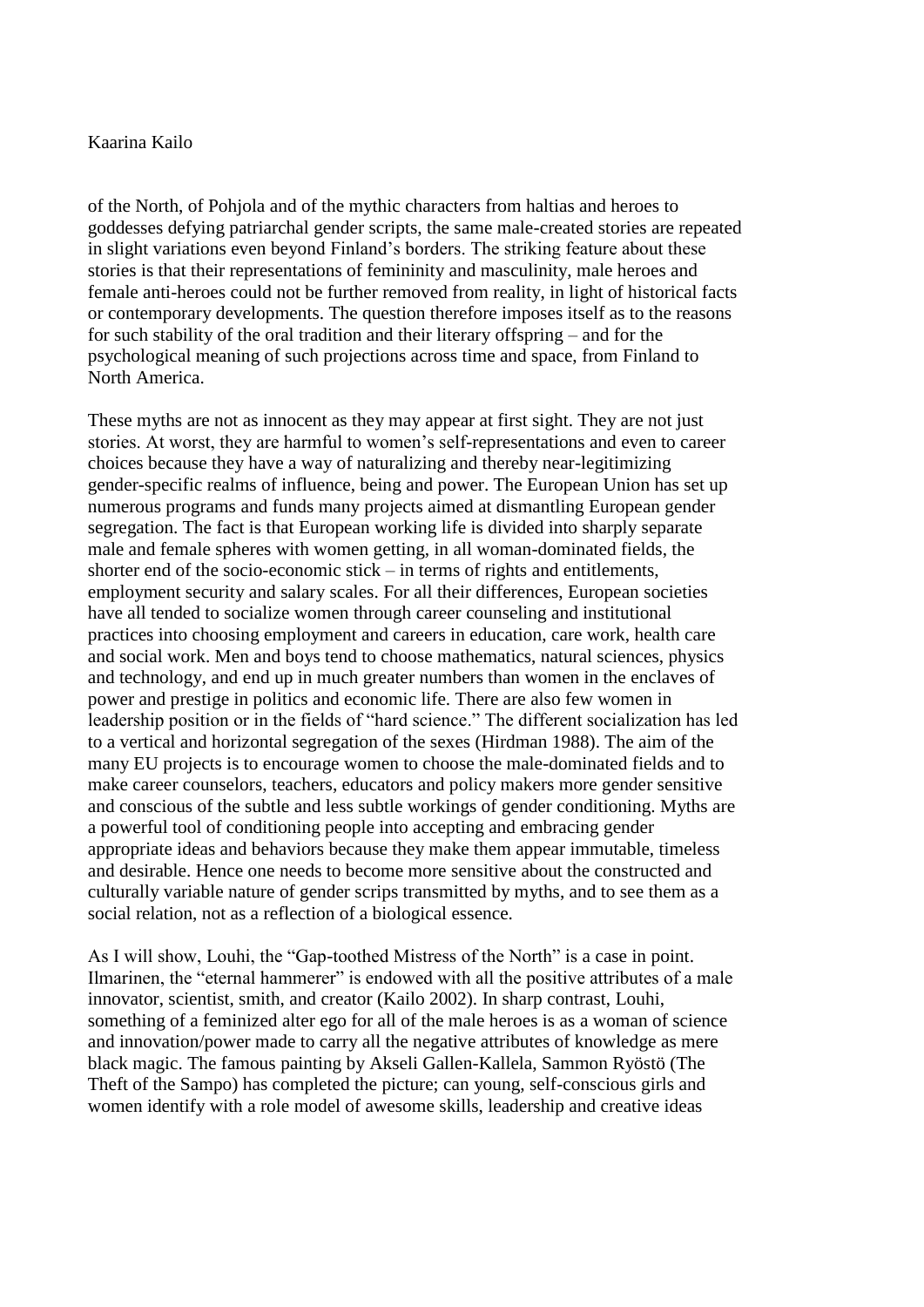(Louhi invents the idea of the Sampo) when it is couched in such grim imagery; Louhi, after all, is depicted as an old, ugly, animalistic, aggressive and asexual hag that does not provide a positive mirror image for female scientists-to-be. Louhi is a character that has (like the Finnish epic Kalevala) intrigued me for long as a research subject (Kailo 1985; 1987; 1988, 1992; 1996; 2000a; 2000b; 2002). This time, I will analyze how she is linked with the idea of the North, and how this mythic cluster ties in with a strong, powerful woman's mythic evil, greed, avarice and transgressive role in Finnish-American science fiction. Finally, I hint at the meanings she could have for the women's Mythic North beyond the male fantasies and projections.

Louhi and her mythic kin are truly liminal figures – neither totally outside of mainstream narratives and scholarship, nor analyzed and approached as the central figures that they represent to woman-identified women. In the liminal space of Kalevala and myth scholarship, Louhi occupies a favored position of in-between, between the male or androcentric scholars perpetuating the myth of her predominantly evil, castrating character and role, and those, mostly female or feminist theorists, for whom she is a figure more of renewal and promise (Korte 1988; Vakimo 1999). The North in all of its ambivalence is a kind of trope of the in-between – between light and dark, the death and return of Nature's cycles, arid landscapes and dazzling sights of beauty. While it may be understandable that this geographic location has been feminized and made to symbolize liminal states and psychic longings, its meanings are likely to be very different for women. For women, Louhi can thus represent a Northern Strong woman emancipated from the shackles of the whore-Madonna dichotomy and the historically recurrent sets of disempowering stereotypes. She condenses a number of mythic re-sisters of patriarchy from Sami and Nordic mythology to Greco-Roman mythic discourses in their pre and post-Hellenic forms (Ränk). In very few writings does Louhi appear close to her most distant, archaic roles or mythic relatives, as the one releasing, not concealing and hording the the moon and the sun – the representation which Elias Lönnrot has locked her in, petrifying her creative spirit in male fears of her life-enhancing powers. It is important to remember that mythology does not as much provide eternal gender scripts as much as historical sex/gender contracts are projected onto them and their re-presentations. As in all other manifestations of social life, they reflect broader social concepts about the gender relations; thus there has according to Ortner & Whitehead (1980, 8) been a general cultural tendency to define men in terms of status and role categories (warrior, hunter, statesman, elder and the like) that have little to do with men's relations with women. Women in contrast tend to be defined almost entirely in relational terms – typically in terms pertaining to kin roles (wife, mother, and sister) which upon closer inspection turn out to mean that they center around women's relationships to men. This contrast is not in most cases an explicit component of cultural thought but as feminist anthropologists have shown, it constitutes a very general feature of the way in which the categories of male and female are differently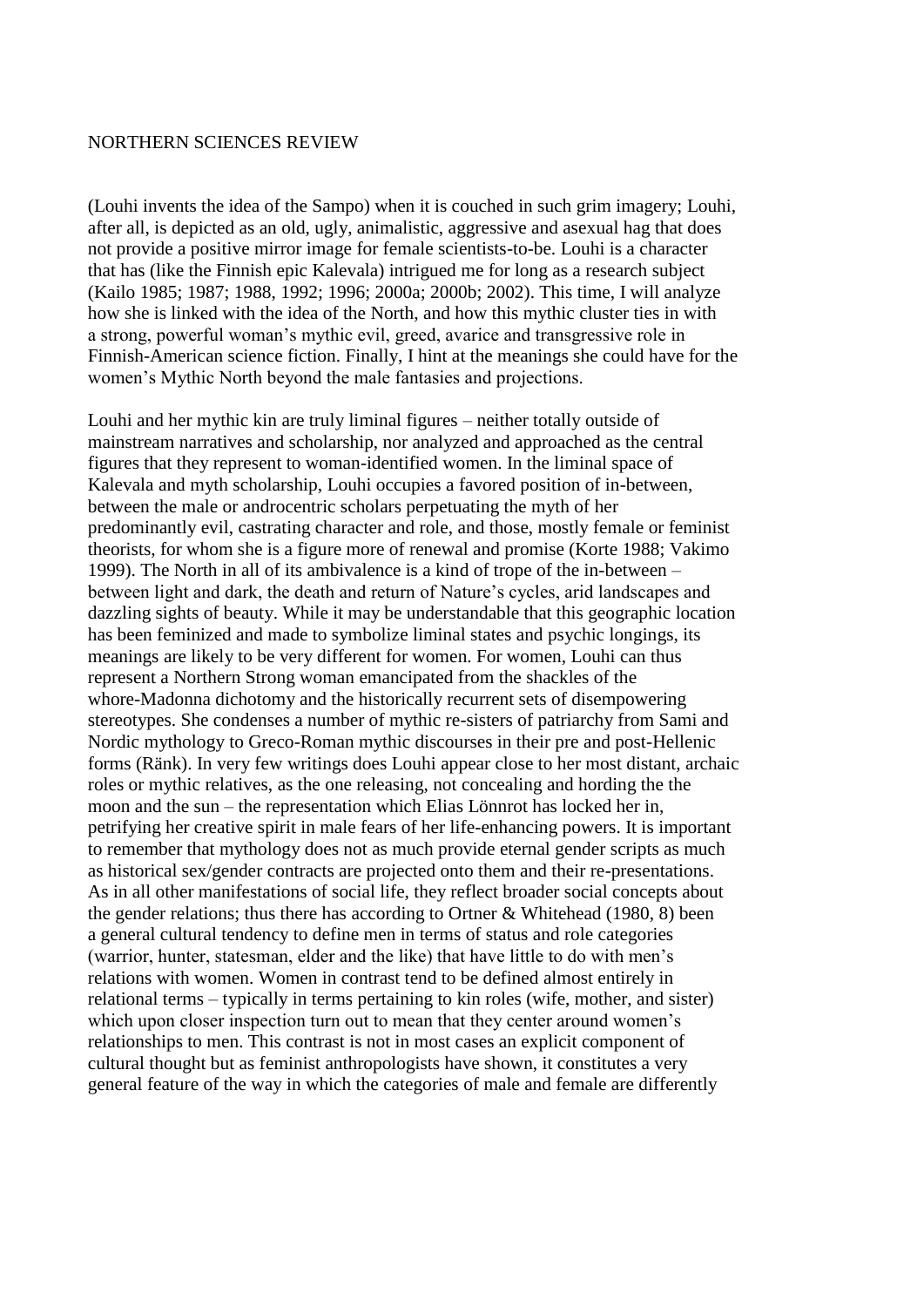defined and organized cross-culturally. Stereotyped narratives have a way of lending unconscious and narrative support to the politics of representations that lock women into the fields labeled as "unproductive;" they tend to be socio-economically less prestigious than those to which men are socialized and encouraged to orient themselves – High Tech and economics, politics and business. Hence the importance of exposing the hegemonic male (Connell 1995) agenda in the Northern imaginary, and to suggest how it might look through the female gaze – or even, the Sami gaze, the scene and geography of elsewhere. Through another imaginary.3

The witch is a classical antitype: the Other. Antitypes are categories onto which individuals and groups project qualities that they do not accept in themselves or that they wish to idealize in the other. Those qualities are 'exteriorized' onto the Other, developing a we-they dichotomy, with differences defined as deviances. Extreme outsiders are the antitypes of stereotypes form the insider's perspective. For Winnie Tomm, for example, in her analysis of mythic women and female psychology, the female witch is the antitype of dependent femininity. She is the archetype of independent female power:

The [historic] refusal by the Church (supported by the state) to allow women to practise healing and midwifery (their main activities) was fuelled by several factors. (Tomm 1995, 214.) Women's power to both create and destroy was displaced into a nurturing power that supports male power of creating and destruction. Women's bodies very often symbolize that form of nurturing power, the power to empower men. Women's power, when it does not do that is viewed negatively. The witch image is the exemplary 'antitype' image of women whose power is not directed primarily at supporting men's authority. Old women are sometimes referred to as hags. This denigrating term is a form of slander which devalues the existence of women when their sexuality is perceived to be no longer of service. Mary Daly's use of 'Lust' as the passion for being is a powerful symbol of women's bodied spiritual, vital energy. As the new definition enables women to feel lusty, the old feeling of being victimized by men's lust for women loses its grip. (Tomm 1995, 76)

It is necessary to raise awareness of these gendering representations so that women might begin to resist the tendency to regard their bodies in terms of the pervasive beauty myth that serves to divert women's attention from actualizing their potentials as whole and healthy persons (Tomm 1995, 76).

Prior research on women and the North

The historical itinerary of Nordic and Arctic women's mythic patterns has yet to be written. Of course, much has been written about women in Northern myths and

# 3.

"The imaginary" is a psychoanalytic term that derives from the influential writings of the Frenchtheorist Jacques Lacan.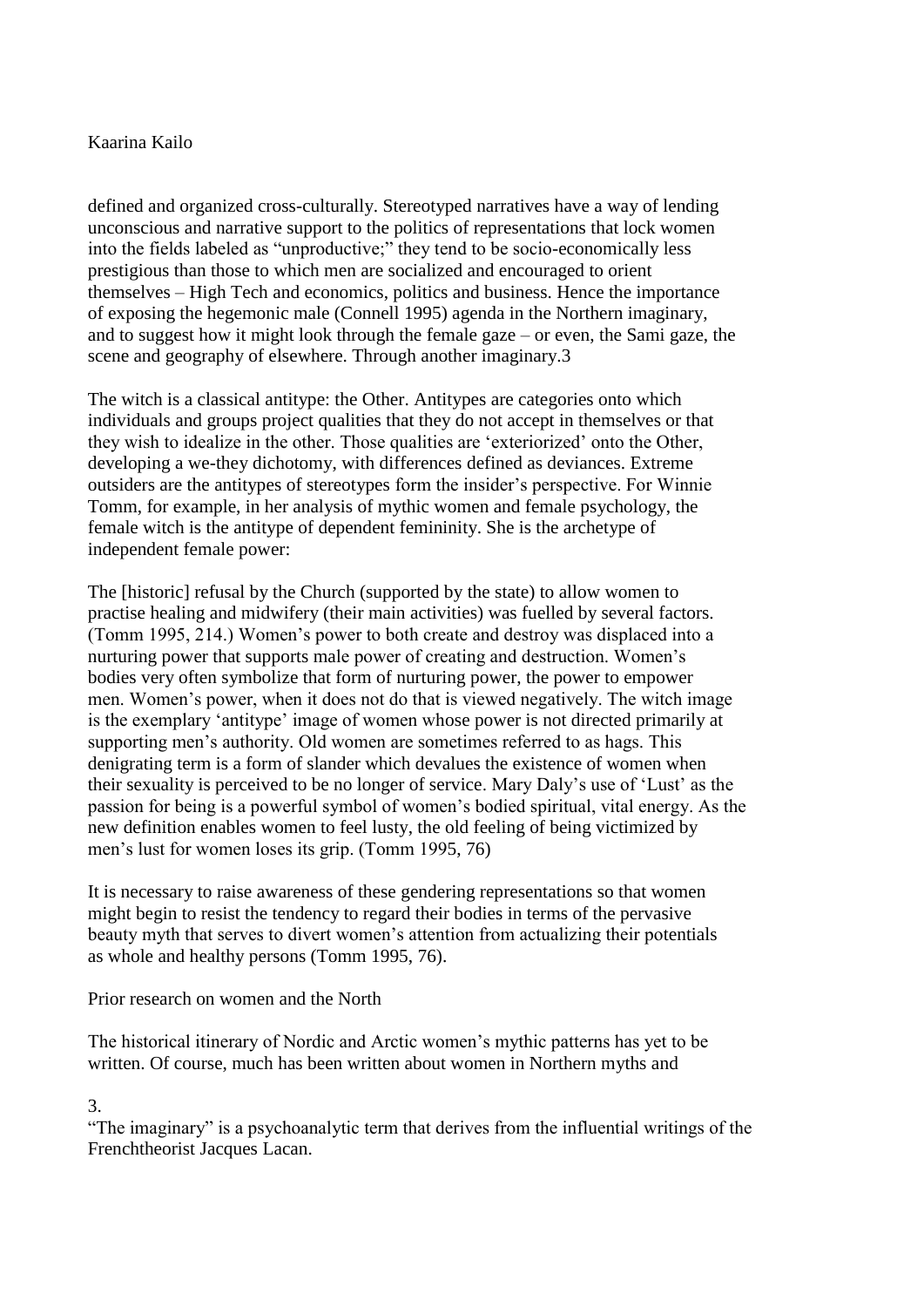literary traditions, but rarely from the perspective that is conscious of the asymmetrical power relations, and that does not reiterate and perpetuate unchallenged patriarchal notions about the sexes, their desirable roles and ways of behaving.4 What, however, might women across the North have in common that we might analyze them in such light? Are not Nordic, North American, Russian and Indigenous Northern women's lives and realities too heterogenous and locally specific to allow for any monocultural patterns or red threads to unite them? It is important to remember that "femininity" and "masculinity" are not essentialist notions to do with biology, but a culturally and historically contingent social relation. Can one meaningfully talk about women and science or women and knowledge without exploring the different meanings and practices that accumulate in the life of someone who is a woman at any particular historical intersection of race, class and culture? There are as many relationships between women and mythic patterns as there are cultural configurations of womanhood (and of myths). Or are there?

First of all, like men who have established cross-cultural networks of patriarchal mythological research (even when they do not label it as such), women, too, have formed various "imaginary communities" based on what they might well have in common despite the recognition of obvious differences. Although the women's movement has in the 1980s and 1990s expressed suspicion over any universals, with women of color particularly critical of homogenizing notions of a shared "sisterhood", strategic alliances have been formed to explore not only the differences of access to power and resources but also of shared visions. I do not deny the importance of recognizing that the oppressive "master identity" and consciousness with its dualisms and hierarchies of privilege and power is still a reality and operates not only among male/male but also within female/female relations across class, ethnicity, religion, geography, age, sexual orientation and other such variables. In my collaborative work with Indigenous women (eg. Helander & Kailo 1998) I have taken this into account. However, at this stage of my own research I find it important to participate in efforts to also find mythic materials for a politics of affinity where one might share cultural gender-sensitive materials beyond the colonizing politics. A dissertation on the mythic patterns of the Wolfish Woman Who Married the Bear by Helga Reischl (2004) claims that for all the vast cultural differences, regarding this cross-cultural motif and matrix of narratives, it contains undeniable structural stability even when the stories have

4. There are isolated articles and some dissertations on women's literature in the North from Nina Työlahti's "Mad Women in the (Northern) Attic" to Vuokko Hirvonen's description of Sami women'swritings (1999). Despite a number of books on Northern women and enterprise (\*), generalanthologies (Crnkovich 1990) and special journal issues (Canadian Woman Studies), there are nocross-cultural extensive studies on the Northern mythic patterns across the Arctic and subarcticregions today and in the past. In fact, many women have adopted and internalized the stories writtenthrough the male gaze, as natural and appropriate, not even realizing the extent to which awoman-friendly mythic tradition has been overwritten, transformed, neglected, marginalized, evenconsciously silenced.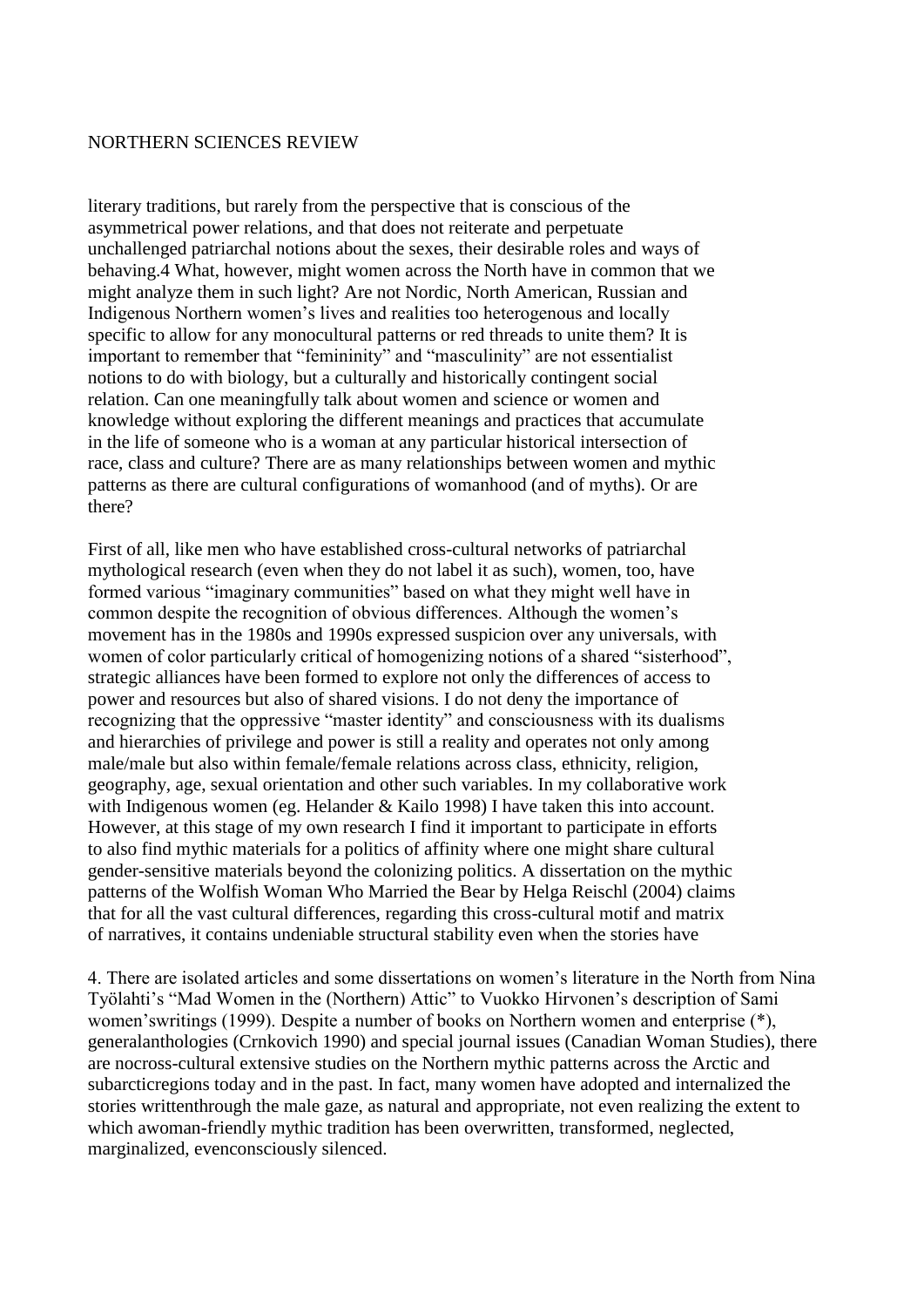been circulated and transmitted in regions as far apart as today's Northwest Coast of Canada and Greco-Roman myths of the Hellenic age. It seems that striking structural similarities regarding women's relationship with bears and wolves unite women through the shared mythic patterns as far back as the Magdalenian age and possibly even beyond. She lends support to my own claim (eg. Kailo 2000,b) that in the North there are women's cross-cultural image clusters which contrast sharply with the male-identified narrative traditions. I will return to the question of women's gaze on the North after exposing the way Louhi has been immortalized as the evil Witch of the North.5

The patriarchal narratives do not as a rule offer mythic patterns focussed on mothers and daughters or on women expressing their divine relationships beyond the prescriptions and dualisms (the whore-madonna categories) of patriarchal religions. Woman or "gynocentric" narratives, in contrast, reflect women's stirrings and existential yearnings not in the world of fathers and sons, husbands and patriarchs, but in terms of their self-defined spiritual and cosmic relations. First I will discuss the recurrent myth of the North and of the evil matriarchal woman, then I will comment on real-life Northern women's issues. Finally, I will speculate on how the North might "look" from the woman's mythic intrapsychic perspective. Although I focus on the Finnish mythic alternative, I will show that like the patriarchal ones, they have similarities or rather, affinities, across "women's" North.

Patriarchal patterns of the Woman of the North – the Malevolent Woman and the Evil Eye

Annis Pratt finds it startling to realize in "The New Feminist Criticism"that volumes have been written about the development of the male psyche as if it, in itself, defined the human soul:

If there is a 'myth of the hero' there must also be a 'myth of the heroine,' a female as

well as male bildungsroman, parallel, perhaps, but by no means identical. Carol Christ

similarly observes that "the quests of heroes, from Gilgamesh and Odysseus, Apuleuis

and Augustine, to Stephen Daedalus and Carlos Castaneda, have been recorded

5. I have come up with similar structural patterns and cross-cultural image or story clusters, allowingme to posit that women do share a core narrative which in the Northern regions centers on womenmarrying or being intimate with bears (Kailo 1997, 2000, 2004). Without analyzing the complexreasons for such structural persistence and mythic stability in this article, it is worth noting that therepresentation of women –for all their historical and ethnocultural differences – share strikingsimilarities – when circulated and produced by patriarchal institutions controlling the genderedpolitics. In a similar vein, representations of the feminine and mythic patterns flowing from women'sown experiences and desires tend to also converge on similar, if not identical values or ways ofrelation to the socio-cosmic realm. To offer a simple, if reductive summary of the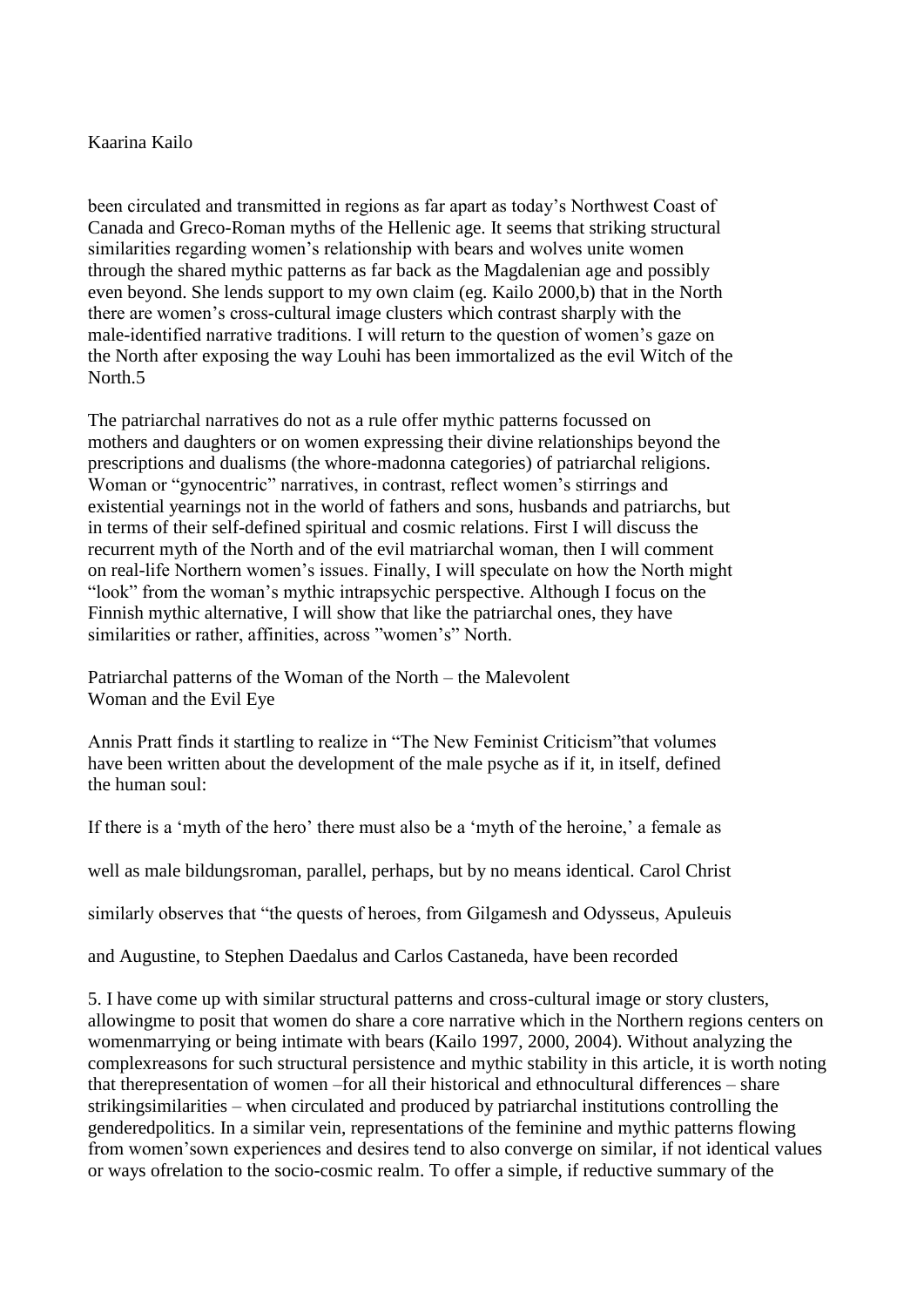similarities in thepatriarchal and non-patriarchal patterns, the former tend to define and describe women only oressentially in relation to male relatives and patriarchal social orderings, while the latter focuses onwomen's desires and fantasies from the standpoint of female subjectivity.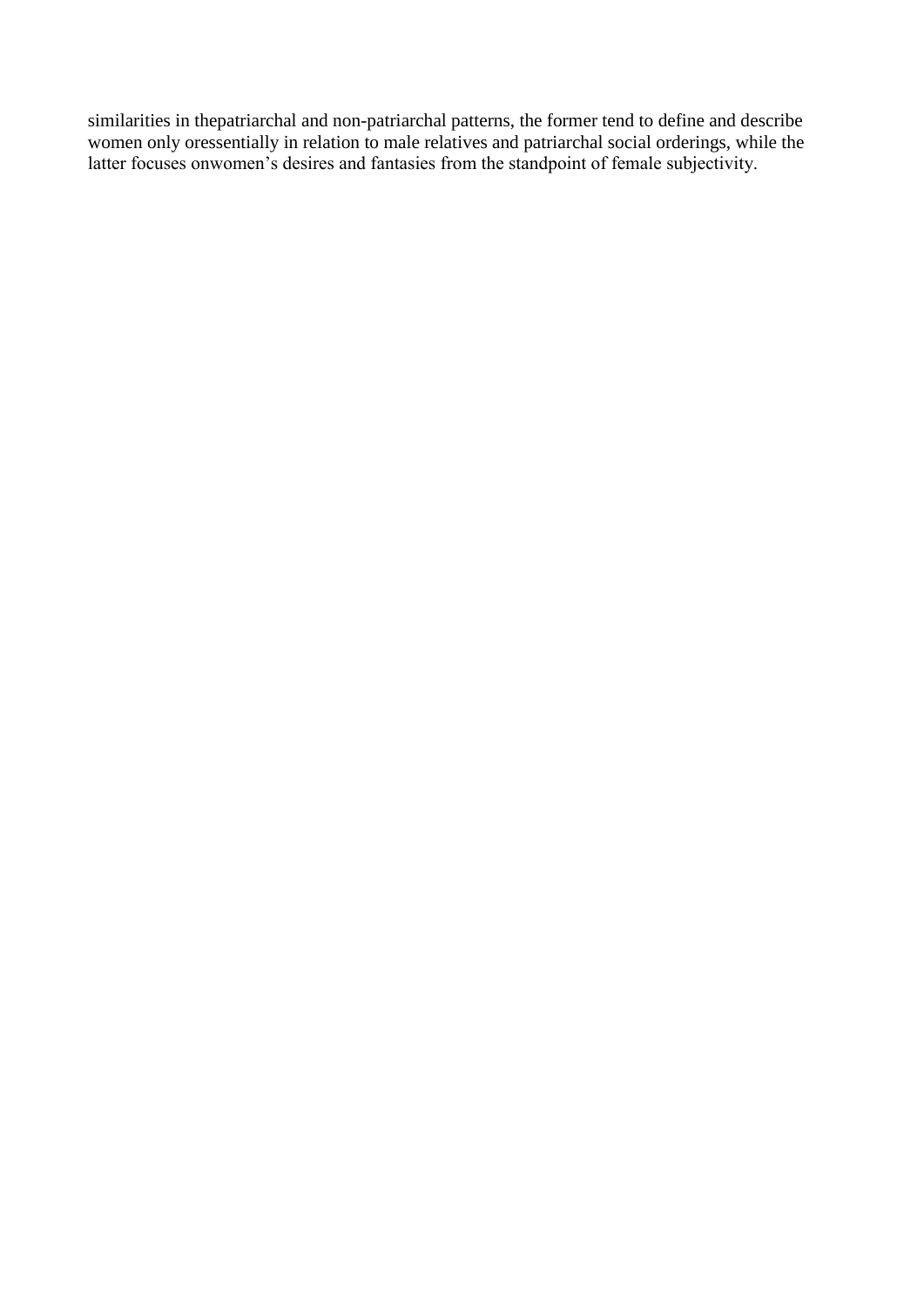throughout history. Joseph Campbell in his classic work, The Hero with A Thousand

Faces, charted the journey of the hero in many cultures. Typically the hero leaves

home, defines himself through tests and trials, and returns with a clearer

understanding of himself and his place in the world. But if the hero has a thousand

faces, the heroine has scarcely a dozen (Wall 1988, 3).

For Kathleen Wall (988) in The Callisto Myth from Ovid to Atwood. Initiation and Rape in Literature; "Defining the mythic patterns which accurately reflect the forms and realities of woman's experience is a major concern of feminist literary criticism. Mythic analyses of literature by and about women have revealed the inadequacies of the paradigms describing the masculine experience that have been posited by Carl Jung, Joseph Campbell, and Northrop Frye" (1988, 3).

Kalevala is a prime example of the allegedly neutral world myths which, at closer analysis, turn out to be narratives of male initiation. As all humans tend to project their shadows, good and bad, on the "other", men have tended to write their stories from the subject position where women constitute tempting objects for the projection of both disowned, negative part-selves, and idealized feminine aspects that they cannot access except through the "Eternal Feminine." If Northern stories in general have reflected the focus on male adventures and projects in which the woman, native, other is a prime object rather than subject, Kalevala's positioning of the tension between the North, Pohjola and the southern land of the Kalevala heroes is the epitomy of gendered and gendering polarizations. As Anna-Leena Siikala (1996) and others have discussed, the North has in the popular imaginary come to represent the inner Darkness, the epic battleground of dark and light forces. Throughout the ages, Louhi and her mythic relatives, have been made to bear the mark of shameful femininity, of transgressive gender beyond the desired norms and scripts of patriarchal views of womanhood. Because a self-determining, radically independent, agentic and innovative matriarch "calling her own shots" and exhibiting leadership abilities threatening a male sense of entitlements tends to be condemned in patriarchal oral and written traditions, Louhi is "punished mythologically". This is no doubt as a reaction to her role as an "indigestible" woman not embracing the traditional female role – of defining herself essentially in relation to male authorities, relatives and scientists. Louhi steps out of the acceptable realm by also taking on "male" attributes such as inventing the idea of the Sampo – no doubt a kind of magic technological tool for all of its other symbolic meanings. As Patricia Sawin has noted: "Only virgins and mothers, women who act to reproduce the patriarchy and remain fully under the men's control are evaluated positively. Women who want to retain control over their own sexuality and alternative knowledge are condemned as whores, witches, or monsters" (1988, 199). Mary Daly's insistence on etymology as a pointer to women's lost power reinforces my point. For her, the massacres of women throughout the witch hunts were aimed at eliminating women living outside the control of the patriarchal family; women who presented an option – an option of "eccentricity," and of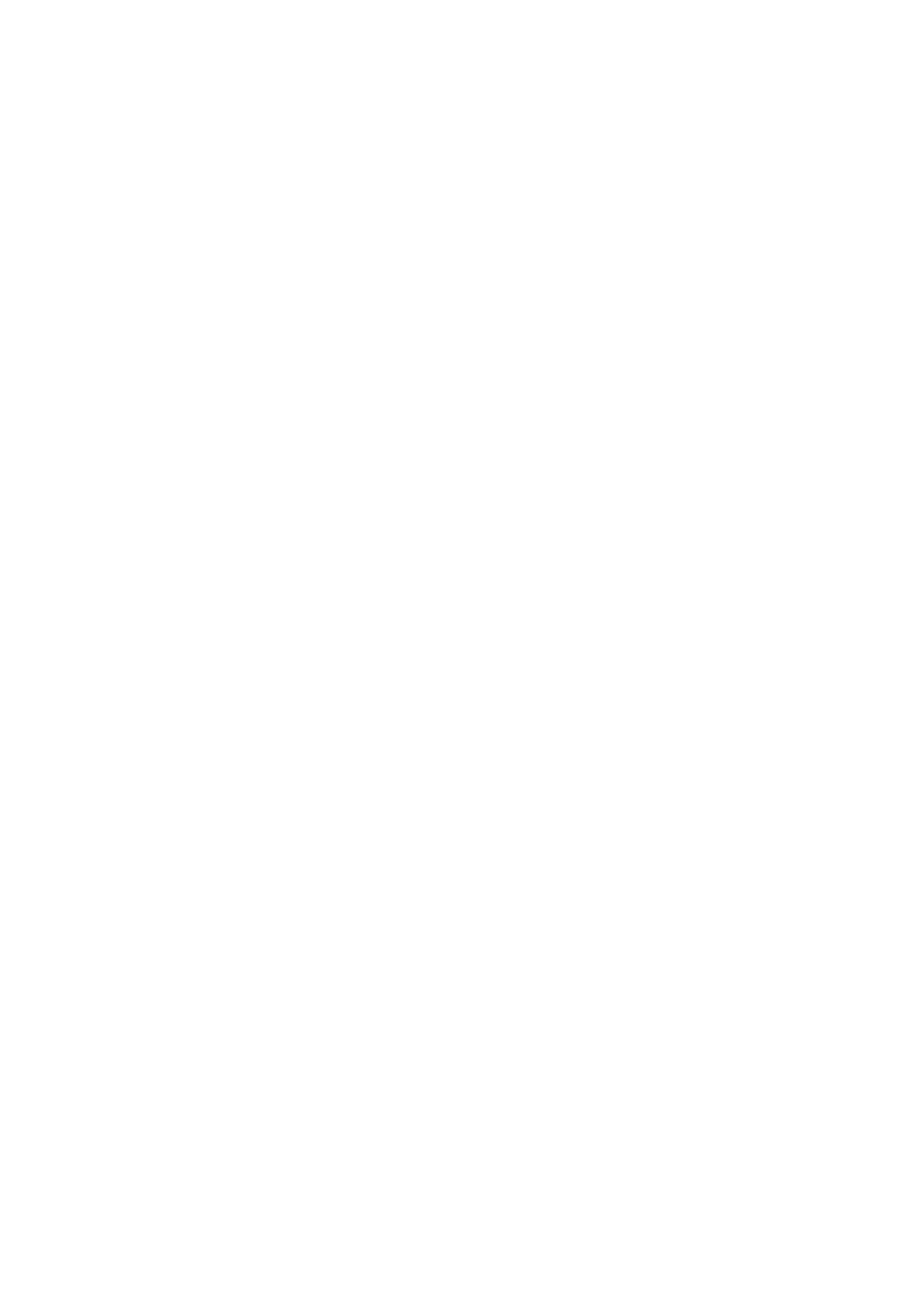"indigestibility." The term eccentric is derived from the Greek ek (out of) plus kentrum (center of a circle). One definition in Merriam-Webster is "not having the same center, used of circles, cylinders, spheres, and certain other figures: opposed to concentric. It also means "deviating from some established type, pattern, or rule." The women hunted as witches were (are) in a time/space that is not concentric with androcracy (Daly 1987, l86).

One might see Louhi also as the Finno-Ugric version of the Indian Goddess Kali, regarded as the bloody Goddess of Death, but actually a more multidimensional figure when seen through women's eyes. Like Louhi, Kali can be interpreted as a woman who challenges men's authority as intellectuals, spiritual leaders, or men of war. Challenging men's authority is still considered an act of subordination by men who strongly believe that they should be in charge. Arit Mookerjee (1988) claims that this is the Kali Age. According to Mookerjee, Kali has regularly been negatively represented in patriarchy because of her supreme powers of creation and destruction. Patriarchal fears of female elemental power are projected onto goddess figures like Kali who are denounced as destructive:

Death in patriarchal culture is often seen as defeat of the ego rather than accepted as

part of an ongoing transformation of changing reality. The body is the exemplary

symbol of change. Women's bodies often represent the kind of immanence that is to

be transcended in the move toward immortality. Figures like Kali serve as a reminder

of the reality of change, of death. When death is understood as 'letting go,' however, it

loses its association with finality. As part of the cyclical regenerative process, death has

a positive power of letting go of old ideas, patterns of behaviour which obstruct

transformation into new ideas and actions. Kali represents the conscience reminding

us not to get fixed in egocentric categorical thought and become stuck in static

'notional-conceptual' realities that prohibit transformation (Tomm 1995, 47). Connecting to Kali's power enables a person to make space for new developments by weakening the grip of previous negative realities. These negative forces in a person's consciousness can be referred to as the demons with which one struggles, without attributing an external existence to them. In classical representations, Kali was usually depicted as a demon, whereas in women-centred interpretations of her, she symbolizes the destroyer of demons (Tomm 1995, 291).

It is important to remember that Elias Lönnrot compiled the Finnish epic on the basis of the Finnish-Karelian stories he collected but also by selecting and combining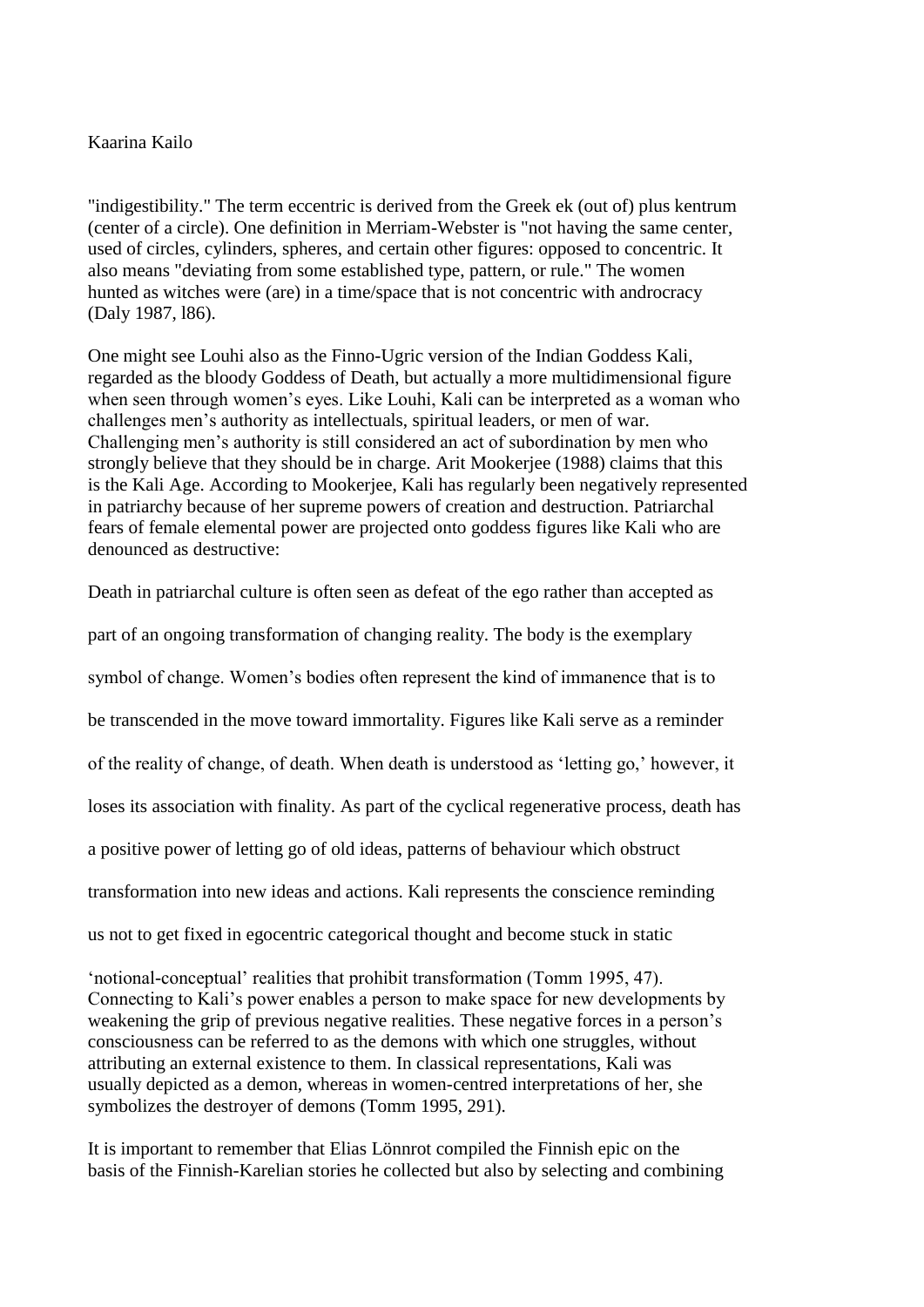them to suit his own 19th-century patriarchal and nationalistic agenda. Also, his vast knowledge of Greek and Roman mythology is reflected in the story line he created; it reflects and echoes many of these other cultural archaic mythologies which he imitated and incorporated. Lönnrot has no doubt also built into Kalevala's mythic subconscious (the level that has been suppressed and not made visible in the course of the epic's patriarchal research and interpretations) the hints of a Finno-Ugric matriarchy, a "Terra Feminarum" with whom patriarchy – Kalevala – has waged a war of the sexes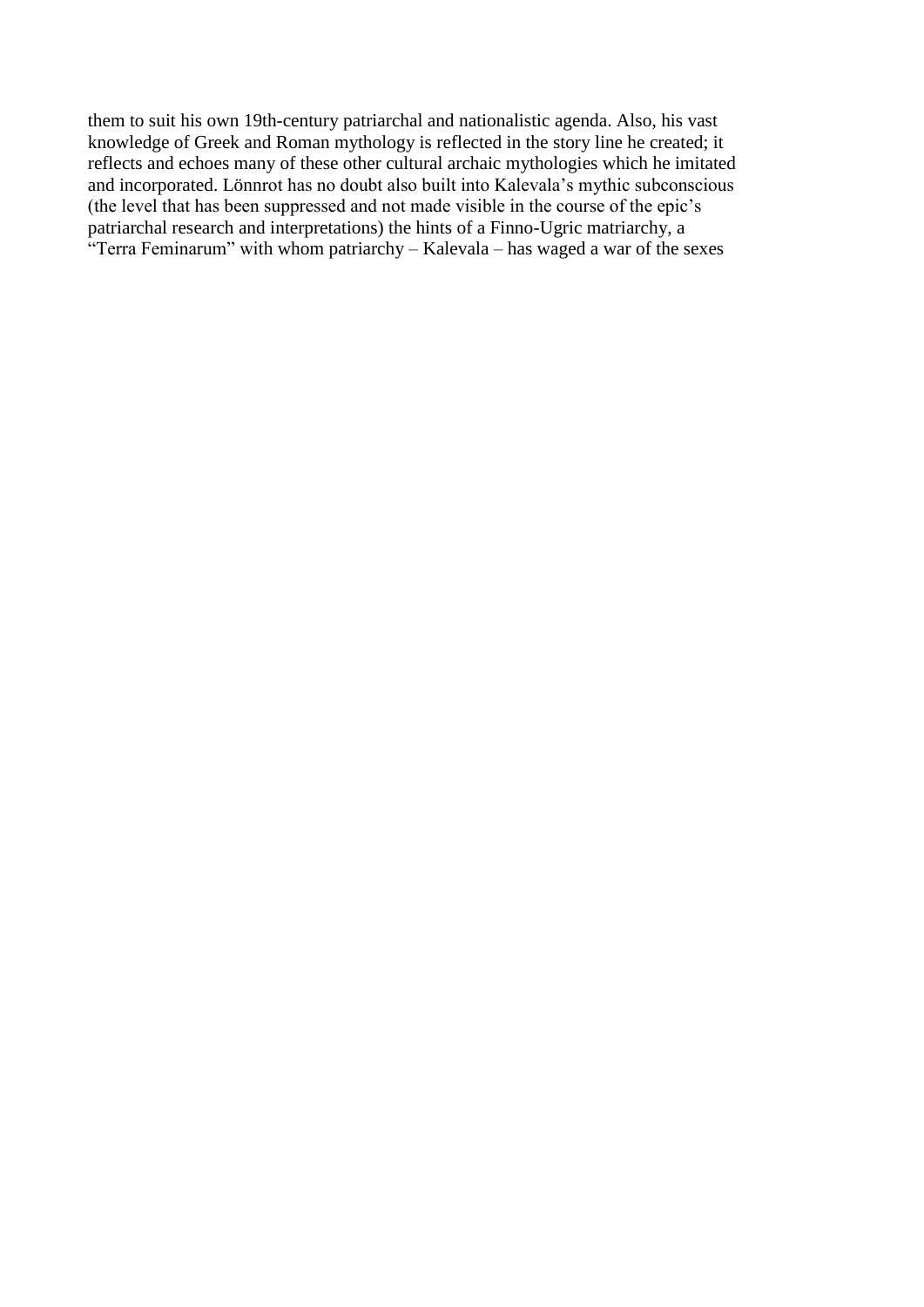in the course of history. Quite generally, Kalevala is seen to refer to the "southern land of heroes" which is thus set against the land of women, Pohjola, shrouded in associations of evil and the forces of death and darkness. Kalevala, the South, epitomizes the epic's underlying fantasy; to prove that the non-Indo-European Finnish men – often treated as primitives by Russians and Swedes – were worthy of the esteem of the men of the South, of Europe.6 It is intriguing that the opponent of Kalevala is Pohjola, the North, in other words, the Northern Dimension of a culture that is itself essentially identified as the North. Kalevala's hero-centred and predominantly epic plot predictably foregrounds the history of the male shamans and heroes and represents women and the Lapps (Sami) as followers or helpers of men or as men's enemies in the margins--literally, in the Pohja, Pohjola, the bottom, the fringe of the world. In Le Kalevala. Epopée finlandaise et universelle (Kirkinen & Sihvo 1985) the very title sums up one of the fallacies that postmodern feminist theory continues to point out; the patriarchal fantasies common in world epics, as also represented by the Finnish version, are assumed to express universal truths. In offering their analysis of the basic tension and polarity of the Kalevala, the authors write: "Lönnrot appela ces peuplades Kalevala et Pohjola, l'une symbolisant la Finlande, et l'autre symbolisant l'empire étranger de l'obscurité et des forces du mal" (1985, 14).7

The structural and thematic unity of the story is built around the forging, capture, and loss of the Sampo – the magic mill of prosperity – which the "Mistress of Pohjola," Louhi commissions as a ransom for the hand of her daughter. The heroes' search for wives and their clash with Louhi over the Sampo forms the core also of the dominant interpretations of the epic. The Sampo serves to unify most of the episodes and characterizations of the epic (Kailo 1987). Patricia Sawin in "Lönnrot's Brainchildren: the Representation of Women in Finland's Kalevala" believes that for Lönnrot: "The most profitable and inspiring account he could create from the available materials was one in which the forefathers of the nation earn the right to the land and ensure its continued well-being by defeating a perfidious enemy. The characters that he created, both male and female, are different in many ways from those found in the source poems, but it is the images of women that he most obviously distorted in the service of his larger goals" (1988, 194). As Sawin has also noted, Finnish readers are accustomed to interpreting Sampo as the promise of the South's, Kalevala's prosperity, which the three heroes are seemingly justified in stealing from the Mistress of the

### 6.

Reclaiming the endonym Suomi may also become a necessity for woman-identified women; as I havefound out, the most likely etymology of Finland is "land of heroes, men," which, after all, is also thesubtitle of the epic. According to Sheila Embleton and Raimo Anttila: Like Suomi, until now [Finn] hasalso remained without a convincing etymology. Martin Huld (1994) now has a new suggestion that byfar surpasses the previous speculation. Apart from proper name function, FINN also carries themeanings "Man, hero; dwarf" in the earliest Scandinavian contexts. Thus it is not unreasonable to

assume that \*finna- reflects Proto-Indo-European \*pes-no- "penis" which also in Hittite pesna- has given"Man, Male" (cf. Latin penis, Greek peos "penis"). The actual reconstructed stages, all of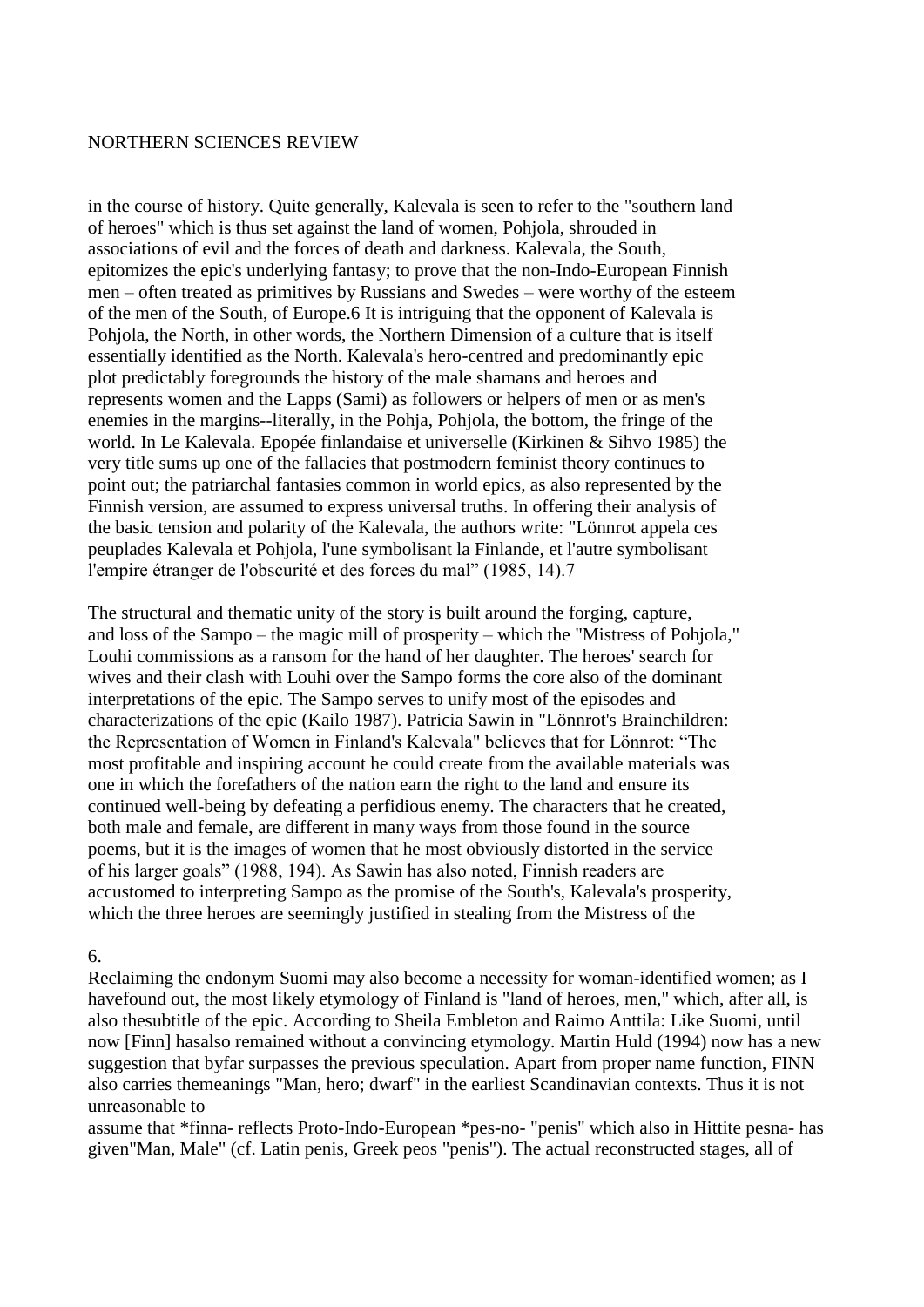whichexemplify totally regular changes, are: \*pesno-, \*fezna-, \*fenna- \*finna- (1994, 31). Finland – the land ofheroes or dwarves with a penis?

7.

On Pohjola as the land of women, see Pentikäinen, (/170–71).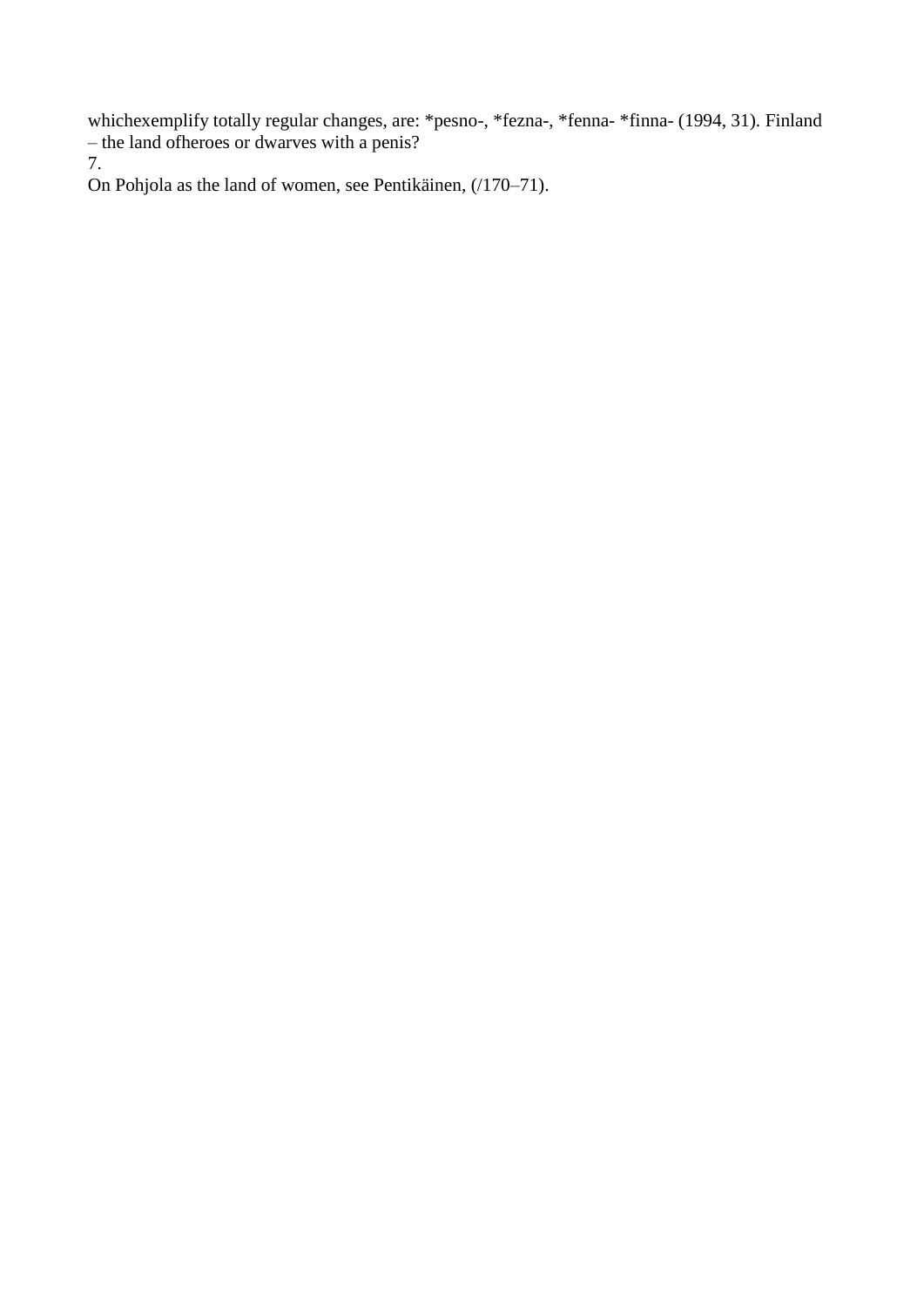North, the woman who conceived this wonderful object. Whether seen as a token of culture, or of psychic, material and mental prosperity, the Sampo functions as a coveted Northern object of desire for the polarized historical groups seeking to possess it. The male heroes are mostly viewed and interpreted as the Self with women and the ethnically overlapping, ambiguous Sami/Lapps as the Other (Kailo 1998, 2000). The patriarchal-nationalistic and monocultural bias that I am concerned with is also the cumulative product of Kalevala's long patriarchal history of reception, teaching and interpretation. Kalevala's representation of the Finnic origins is not innocent, however, for it reinforces projective and misleading views about the historical relations between the main culture and minorities, such as the Sami, epitomizing the asymmetrical power relations in the combined image of the woman/Native/other. Thus we see that gender is not an essence but a relation intersecting with one's social status, ethnicity and race. The representation of the Other is often accompanied by a dualistic depiction: the noble savage/depraved primitive or the true, ideal woman/castrating bitch/witch, or any other dualistic pair (Kailo 2000a).8 Thus Aino, a young virginal maiden in the epic has been idealized as "innocence" with Marjatta, the Finnic Virgin Mary receiving the projections of the "mature" woman giving birth to a male child. The epic provides no positive role model of shape-shifting, self-determining women. Ageism, sexism and racism are all interconnected and converge in the image of Louhi as the ugly old hag, echoing the recurrent features of patriarchal lore (Kailo, 1994; 2000a, 2000b; Lyons 1978; Sawin 1997; Zipes 1987; Tatar 1987; Lieberman 1972/ 73).

As has been noted in many postcolonial studies, the subject, the Self will tend to ascribe the highly valorised traits to itself, while reserving less honorific labels for the Other, accompanied by a dualistic overcompensation of this bias. The denigration/ idealization based dualism is harmful to the Other because human beings, men and women as well as cultures are not amenable to static stereotypes and monolithic descriptions; through them the human and ethnic diversity, complexity and nuanced multidimensionality of being, experience and values is merely lost. By being treated as a "being-for-the other," the other's existential freedom is curtailed or denied (de Beauvoir 1949). At worst, being conditioned to see him or herself in this light, the other internalizes the dualistic gender script or ethnic stereotype which then risks becoming a self-fulfilling prophecy. This evokes de Beauvoir's question as to why women among other subordinate groups have internalized being the other and have seen their condition as "natural." Modern psychoanalysts explain it through such terms as "internalized sexism", "self-hatred", incorporation of the culture's dominant gendered ideals. The reasons involve complex socio-economic, political and

8. Since the historical male view insisted on a woman's oppositeness and was disturbed by any blurringof clearly defined differences, the 'civilized' male eye perceived the "Lapp" woman as a spectacularlymasculine type rather than a well-developed human being, able to come to terms with the demandsof her environment (Paddon 1987, 8).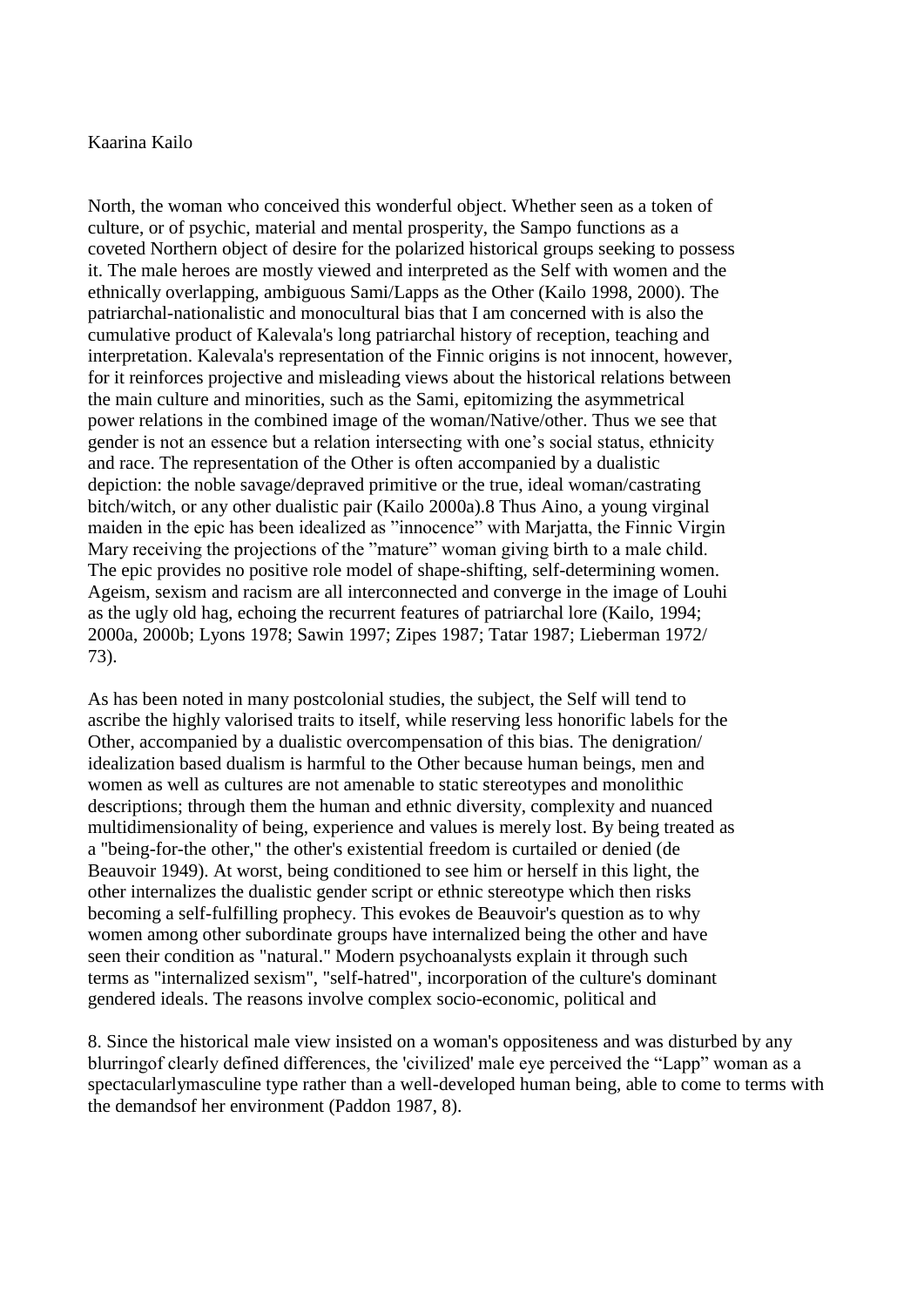philosophical issues. For the purposes of this paper, however, I wish to stress the deep impact of education and of the dominant representations that make the representations appear natural rather than constructed. As Ward Churchill notes: "Literature and the stereotyping of culture establishes complete control over truth and knowledge. It finally replaces troops and guns as the relevant tool of [mental ] colonization" (1992, 2). For feminist literary and myth critics, the same applies to the mind colonization based on gender. According to Pratibha Parmar, "the deeply ideological nature of imagery determines not only how other people think about us but how we think about ourselves" (qtd. in hooks, 1992, 5).

Through conscious manipulation of the representations, more positive connotative evaluations are linked with the "Finnish heroes" of Kalevala than with the polarized opposites, the Lapp/Sami people and women of the North. The Sami have precisely been made to embody the idealized and denigrated Northern Other of the mainstream male hero, of the national subject and legitimate citizen, considered both alien to the male Self and a much-desired fantasized female Other, a romanticized anima. The additions which, as Lönnrot confesses he made in his own words [to the Kalevala] are, according to Krohn, the incident of the making of a false sun and false moon, and the rape [sic] of the celestial luminaries by the Lady of Pohjola" (Comparetti 1898, 135-37). In the process of rounding out his story Lönnrot further justifies the men's aggression against Louhi by making her appear cruel and vengeful. If the Italian folklorist, sarcastically referring to Louhi as "lady", refers to the loss of the Sampo as a "rape," is this not a curious reversal of what really happens in the epic to women? It is women that the heroes, such as Lemminkäinen or Kullervo either rape, abduct or seduce, and yet that loaded term is used about the wronged people and about women as victims of organized aggression. Of course, women participate in transmitting the ideological gender scripts and even identify in many cases with the master consciousness or identity (Plumwood 1993) in which dualistic, hierarchically ordered gender relations are inscribed. This strategy continues to manifest itself in the courts dealing with cases of sexual harassment and rape where the tendency continues to be strong to blame the victim for example by focusing on her clothes, the fact she was in the wrong place at the wrong time, all of which belong to the strategies for diverting attention from the perpetrator of violence and his responsibilities. This is a good illustration of how mythic patterns reinforce real-life policies and practices, although they seem as only innocent "stories".

On the other hand, there are many references to Louhi or the Mistress of the North as a Whore, a traditional way of labeling and thus controlling a woman who refuses a male definition of her being and sphere of action (Saarikoski 1986). There is no unequivocal Finnish folk tradition or history to justify the representation of Louhi and the Northern matriarch as evil, yet this very myth has made its way into the numerous rewritings of the epic in Finland and abroad.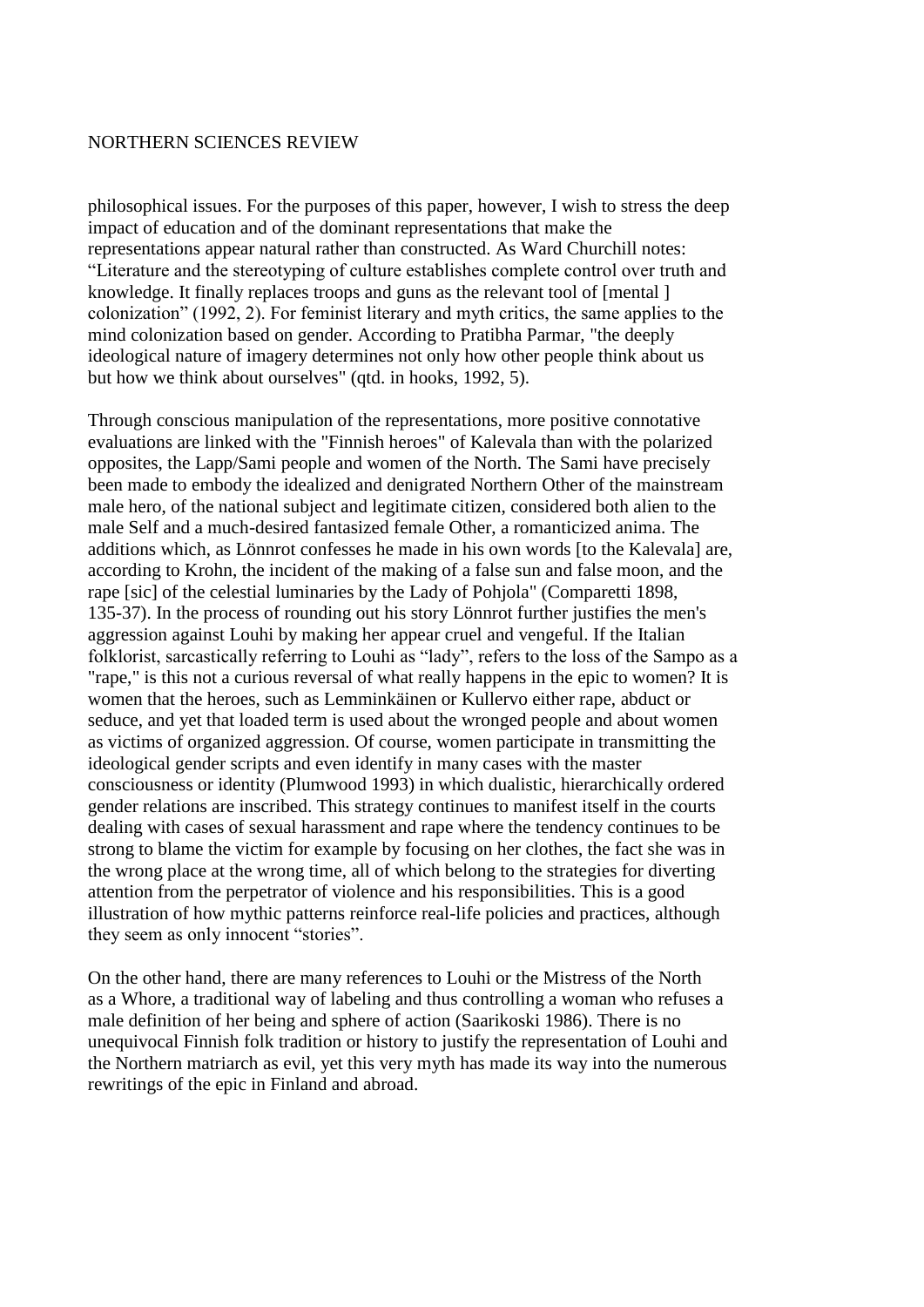In this version of representing Louhi, she echoes Pandora's Box9 and the goddesses who have given birth to a multitude of evils and have sent scourges to ail humanity. In line with her place of habitation ("lovi", connoting a crevice, an entrance into the entrails of the earth), Louhi has been called Lovetar, Loveatar, Loviatar, Loviatar, Lovehetar, Louhi (Ganander 1792; Kemppinen 1960).10 In the patriarchal tradition, she has been described as giving birth to the common cold and as sending freezing breeze from the deep (SKVR VII 3 No. 182). Thus we see that Louhi has a privileged position as the embodiment of the North in its most negative pole. What about his male counterpart? As Mercante points out, while Loki has a distinct personality in Nordic mythology, his counterpart in Finnish mythology, Hiisi (or Lempo), is a rather indistinct being. He appears in the Finnish epic poem the Kalevala, where his name is also used as a general term for demons who haunt Hittola ("Demon's Domain"), a dreary region with charred and burned heaths and hills, not far from Pohjola, the Northland. Hiisi creates the Hiisi Elk, a magical animal which the hero Lemminkainen must subdue in order to win the Maiden of Pohjola as a wife (Mercante 90–92).

As is typical of patriarchal religions and phallocentric myths, however, the male figure of evil and demonic powers is less central and less emphasized than his female counterpart. This allows the tradition of woman-blaming, particularly that of the elderly, most vulnerable ones, to continue as part and parcel of the widely-spread phenomenon of scapegoating. According to Mercatante, who thereby reveals his bias, actually the true demonic character in the Kalevala is not Hiisi but the gap-toothed Louhi, mistress of Pohjola and mother of the maiden whom Lemminkainen wishes to marry. Louhi is rightfully enraged in Kalevala because her land has become barren after the loss of the Sampo, echoeing the Greek myth of Demeter and Persephone (Kailo 1988, 1996, Korte 1988); Lönnrot makes her send a plague to Väinämöinen's land, but the hero one can identify as a representative of the Finnish South is depicted as

9. For example, consider the following lines labelling "Louhi" a whore and making her the midwife ofall manner of evils and diseases: "Portto Pohjolan emäntä, Loviatar, vaimo vanha, Joka vanhinvaimoksista, Eläjistä ensimmäinen, Selin tuulee makas, Teki tuuli tiineeks, Ahava kohulliseks, Tekipoikoo yheksän, Aavalle merell selälle: Minkä pisti pistokseks, Minkä ähkyks äkäs, Minkä loihtiluuvaloks, Minkä hammasten kivuks (Haavio, qtd. in Korpinen 1986, 277–278). 10.Cf. The views of Tuulikki Korpinen on the etymology of Loviatar: "Vaikka en pidäkään oikeanaHaavion esittämää Loviatar -nimen etymologiaa kannasta Flogiatar eli 'Lentäjätär' (ruots. Flyga

'lentää' jne.). hyväksyn silti mahdollisuuden, että tuulen hedelmöittämä Louhi voi käsitteenäsamastua Lilithiin, joka lensi Punaiseen mereen, ja josta tuli siten "maailman ensimmäinen lentäjätär,

demonilasten emo", sillä Louhihan pystyi muuttautumaan jopa suunnattoman suureksi kokoksi elikotkaksi sammon ryöstäjiä takaa ajaessaan ja useat Egyptin Jumalattaret ovat esiintyneet korppikotkan hahmossa. Nähdäkseni Loviatar = Lovetar, Lovin eukko, Luovatar (vrt. luoja) yms. Louhen toisintonimet saattavat yksinkertaisesti olla johdoksia sanasta lovi,joka on tarkoittanutsynnytysaukkoa sekä ihmisellä että imettäväiseläimillä ja toisaalta aukkoa tai ovea tuonpuoleiseenmaailmaan; siten Loviatar voisi olla mm. loveen lankeavan auringon yösijan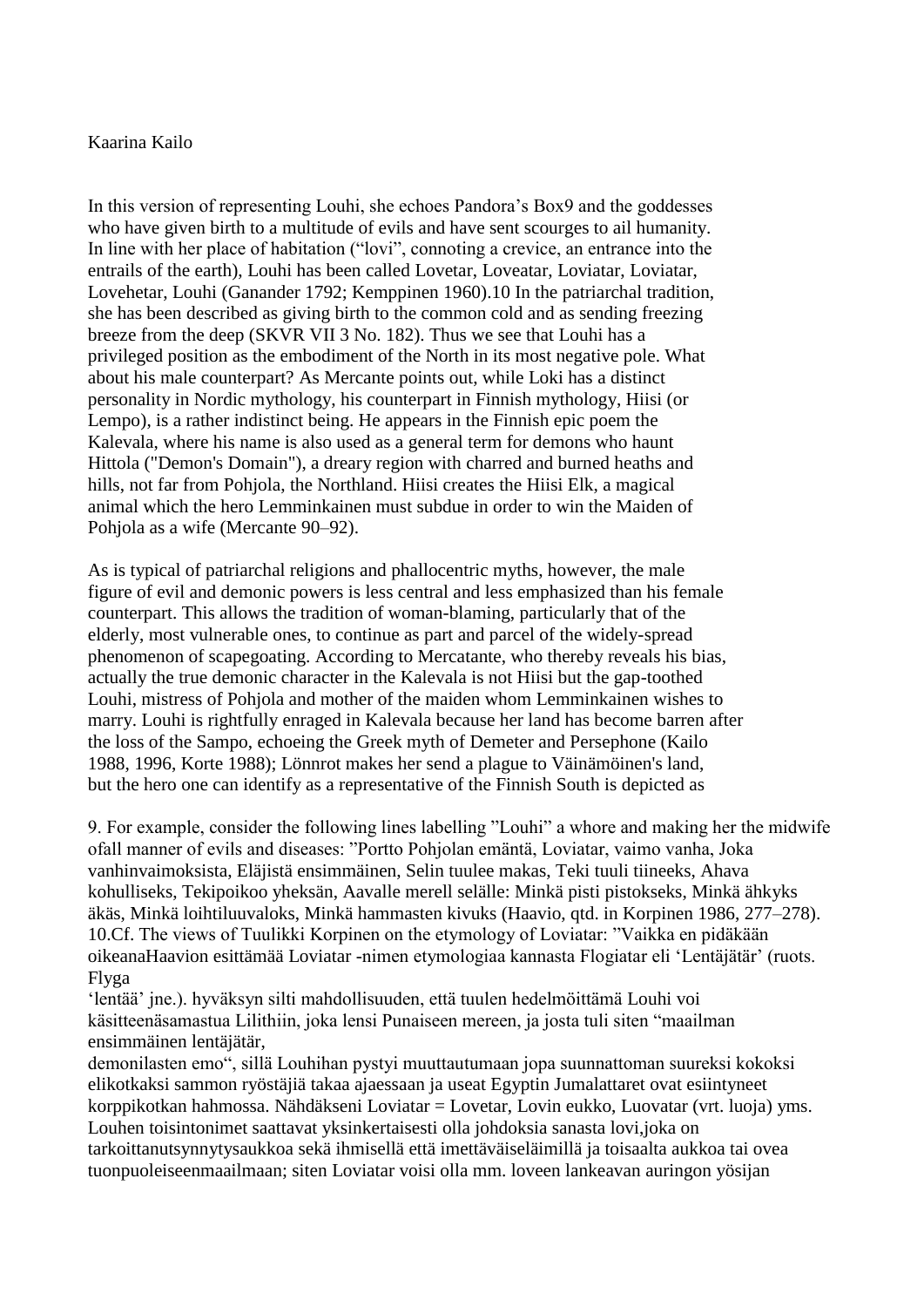jumalatar siinä kuinHathorikin ja synnyttäjätär aamuisin (vrt. Louhi = Päivölän emäntä). Vrt. sanontoihin "käydälouhessa" = käydä tuonelassa, langeta loveen, kulkea tai maata lovessa, nousta lovesta, lovemies'lappalainen noita', loveen langennut samaani jne.; Setälä on esittänyt lovi sanalle merkityksen'ecstasis magica' ja lovehtia verbille merkityksen 'in extase sein', jossa tapauksessa Lovetar voisimerkitä vaikkapa 'tuonelassa asustava noita' (Korpinen 1986, 29–30)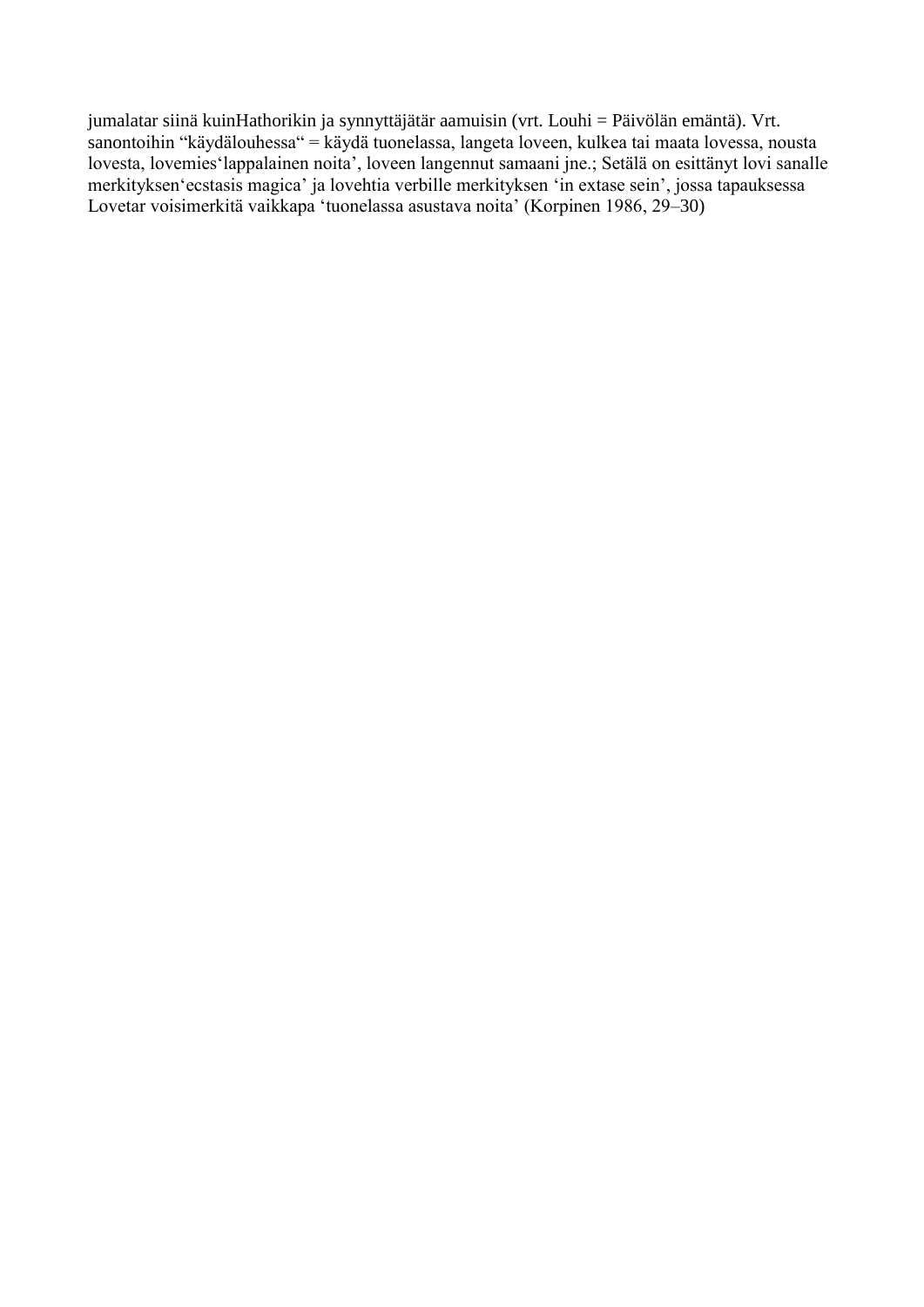healing his people by the use of white magic. Yet, in Folk poetry Louhi is the one associated with the healing arts (eg. Ganander l792, Vakimo 1999). As Mercante reports, "Not satisfied, the "Evil mistress" then sends a great bear to ravish the herds, but Väinämöinen once again is victorious. Finally out of desperation Louhi steals the sun and moon as well as fire from all the hearths in Vainamoinen's [sic] land, but new fire is kindled by a thunderbolt from Ukko, the supreme god. Chains are then forged for Louhi by Ilmarinen, and out of fear, Louhi releases the sun and moon" (Mercatante 90–92). As Mistress of the Hill of Pain, Louhi is being referred to variously as Pohjolan emäntä, Kivutar, Lovin eukko, Lovetar, Lovehetar, Lovijatar, Loviotar, Loviitar, Lovetar, Lovetari, Luovatar, Louhi, Louhiatar, Louhietar, Louhetar, Louhutar, Lohiatar, Lohjatar, Lohetar, Lauhiatar, Loviatar vaimo vanha, Luonnon eukko, Hiitten eukko, Pohjan akka Hiitten eukko, Äijötär äkeä akka, Äkäätär, Äimätär, Portto Pohjolan emäntä jne. (Setälä I. 213–14). She is even described in epithets that make her blind and having the Unseeing Eye, echoeing the notion of the evil gaze which has been projected as the trait of women, particularly elderly women, "gypsies" and other "suspicious" social groups (Vuorela 1960). To the extent that Louhi is linked with "lovi", a crevice leading to the insides of the earth, of Manala – the Finnish land of the dead – she is associated also with shamans or tietäjäs falling into ecstacy, experiencing trance states and "going into their being".11 In the folk poetry collections, a central feature of Louhi is also her singing, her ability to sing herself into a trance state of which there are many examples.12 As pointed out by Irmeli Niemi: "hos pohjola-frun liksom allmänt hos kvinnorna framträder un uppenbar svagher: hon kan inte spela, strängarna gnisslar ill and rosten låter grov" (Niemi 1985, 77). Unlike the heroes in the Kalevala, the antihero/ine does not command the arts of music. However, this is because Lönnrot systematically reverses the positive attributes, skills and strengths of the folk poetry figure and makes her a shady character.

Louhi has mythic affinities with the Greek Hekate going back to the Hellenic age when all the evil in the world was being shifted on women's shoulders. Hecate was an underworld witch of magic in possession of fire. It is worth noting, however, that Lönnrot as mythograph was not alone in transforming a positive or ambivalent goddess into a negative version of an Earth goddess, or a Midwife Goddess helping women with childbirth – her folk poetry essence. It is obvious that Lönnrot commands the Greco-Roman mythology which abounds in goddesses being transformed from their originary more positive roles to the demonized versions reflecting patriarchal rewritings of the tradition. Hecate, for example, was originally a

11.Christfrid Ganander (1792) explains in Mythologia Fennica:"Loween langeta, falla in ecstasin och vandra

utom kroppen til Wallhall, in synnerhet hos Laparne til Jabmiaimo". Nytt Finskt Lexicon: Langeta

loveen, falla i dvala, vandra utom sign, idem ac Tuonella käydä", Käydä Tuonella l. Tuonelassa, kulkea

Tuonella, bort dana, falla i dvala, i ecstasi, vid. Lovi a Graec. thanein. Svet. dana, animo delingi".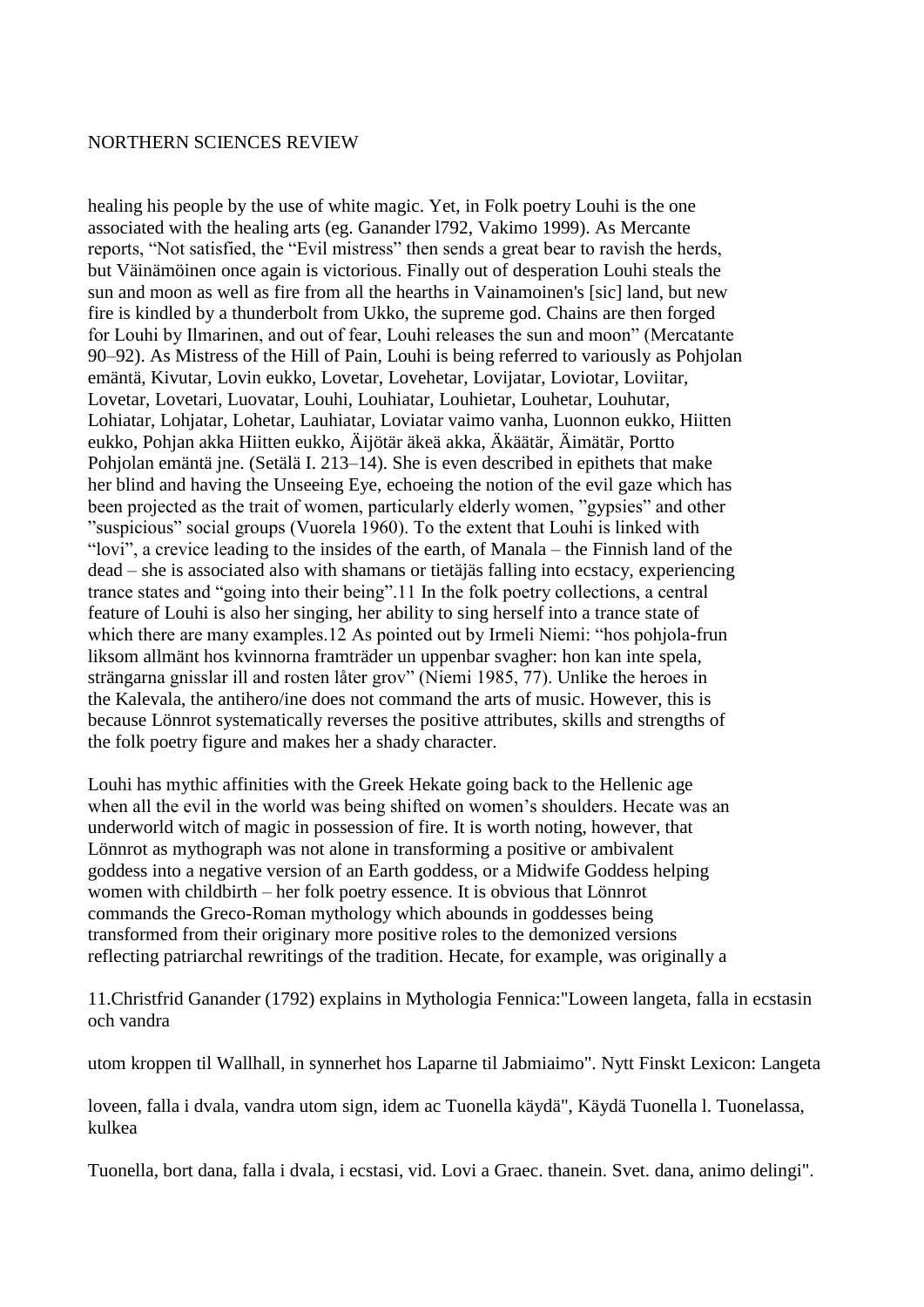12.Cf. "Lauloi itsensa loveen, lauloi itsensa louheen, meni lovheen, meni louvehn, louheen meno makasi

lovessa, oli louhessa, i loge, il love." Martti Haavio notes that "lovi" is related to Germ."kuilu," a word

meaning "onkalo" whose Norwegian form is "klove" and Icelandic variant "klofi". (Korpinen 1986.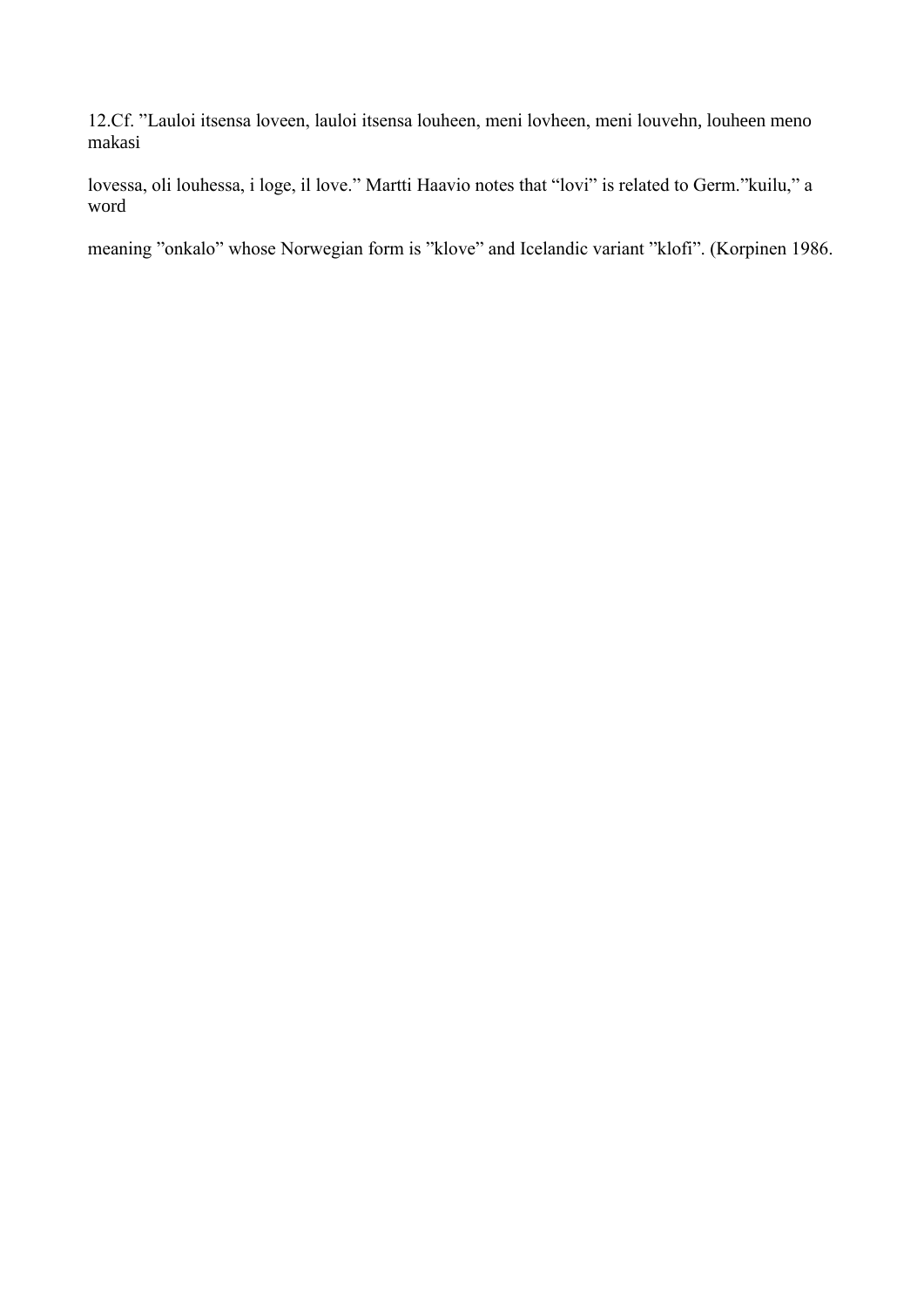pre-Hellenic Great Mother, a goddess in her own right, ruling over the three realms of earth, heaven and sea.13 But she lost her identity with the virgin and mother aspects and consequently much of her power in patriarchal times. "Hekate's early association with cosmic power and a high moral/spiritual function gave way in Greek religion to primarily chthonian associations." Although Hecate retained her title as goddess of the moon and of childbirth, she took on evil connotations for the patriarchal Greeks. In the Hellenic period all her creative functions were however replaced and overwritten by her associations with black magic – precisely what happened with Louhi.14

Louhi's other affinities include a kinship with aspects of Ishtar and Astarte, Artemis and Isis. These goddesses have represented life, fertility as well as destruction and war. They were essentially goddesses of the moon commanding light and darkness.15 Louhi can be compared also with the archaic Scandinavian goddess of death, Hel, the personification of old Germanic Haljo, old Swedish Hael, Icelandic Hel, German Hölle, Gothic Halja, Greek Hades (Korpinen 1986, ?Eddan I, 138). Like Ereshkigal and Persephone, the archaic Scandinavian goddess Hel releases nobody from her queendom under the earth. As Kemppainen argues, as the pagan beliefs in the recurrent cycles of death and fertile and related myths were replaced by the Christian creed of resurrection and the monotheistic religion, female goddesses dropped out of the picture. Kemppainen considers this a reflection of the spiritual growth and development of the Finns! Lönnrot's attitudes of belittling the role of mother earth -type deities such as Rauni and Akka are also worth considering, when analyzing the reasons for the dark feminine picture of the North.

Like many epic scholars of his day, Lönnrot thought that the male gods, even pagan ones, were the "real" divinities with the Akkas only reflecting and embodying mindless, soulless matter. In line with the description of other goddesses of the underworld, Louhi, too is portrayed as ugly and half black or bluish black. Even blackness, however, is not an innocent symbol of "soul darkness" or any other negative attributes to which it is associated in Western mythology. As women of color in particular have persistently pointed out in anti-racist guides and writings, the association of evil, depravity and blackness also lends support to the racist tendencies

13.See Irma Korte (1988, 85–93) for a psychoanalytic analysis of Louhi's multidimensionality where sheis seen as the matrix of many associations and analogies. Korte looks upon Louhi as the great mother,

mother earth and womb of Finnish mythology echoing my own research.

14.For more on these links, see Kannisto et al. 1982, 30–31.

15.According to Korpinen: "Aikoinaan E.A.Tunkelo on jo tarjonnutkin Louhi nimelle merkitystä'salama, kalevantuli', mikä ainakin Karjalan kannaksella kansankielessä on ollut louhi appellatiivinmerkityksenä. Tukea tämä otaksuma saa sanastosta saks. Lohe 'liekki, loimu' vrt. suom. Loihu,

loihuta) = engl.low (vrt.mahdollisuus Lovetar), ruots. Låga (vrt.suom.liekki, liekkiö 'virvatuli;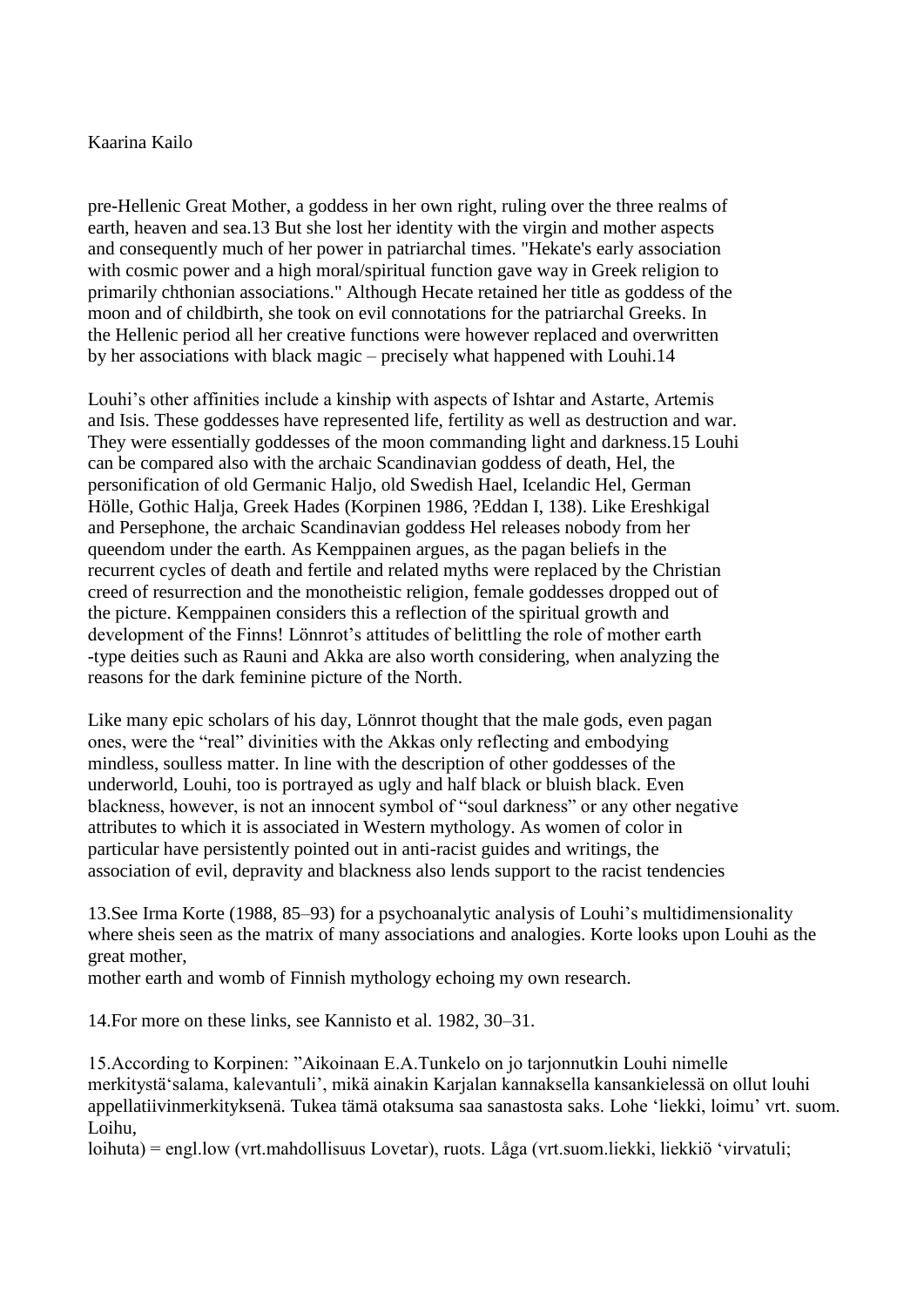kummitus, aave, peikko') jne., ieur kantana leuk-, louk-, luk-, lat.lux ' valo, päivä, silmä, valaistusjne., luceo' olla kirkas, paistaa, loistaa', kreik. Leukos 'valoisa, kirkas, loistava, valkea'jne. Muuantämän sanaston johdos on Skand. Mytologian Loki 'Liekin jumalatar', jonka M.A.Castren ja JuliusKrohn aikoinaan yhdistivät Louheen; vrt. myös lat. Lucifer 'Kointähti, valontuoja, Venus', jokalänsimaisessa teologiassa muuttui perkeleen nimitykseksi jes. 14:12 ja Luuk.10:18 perusteella(Korpinen 1986, 37).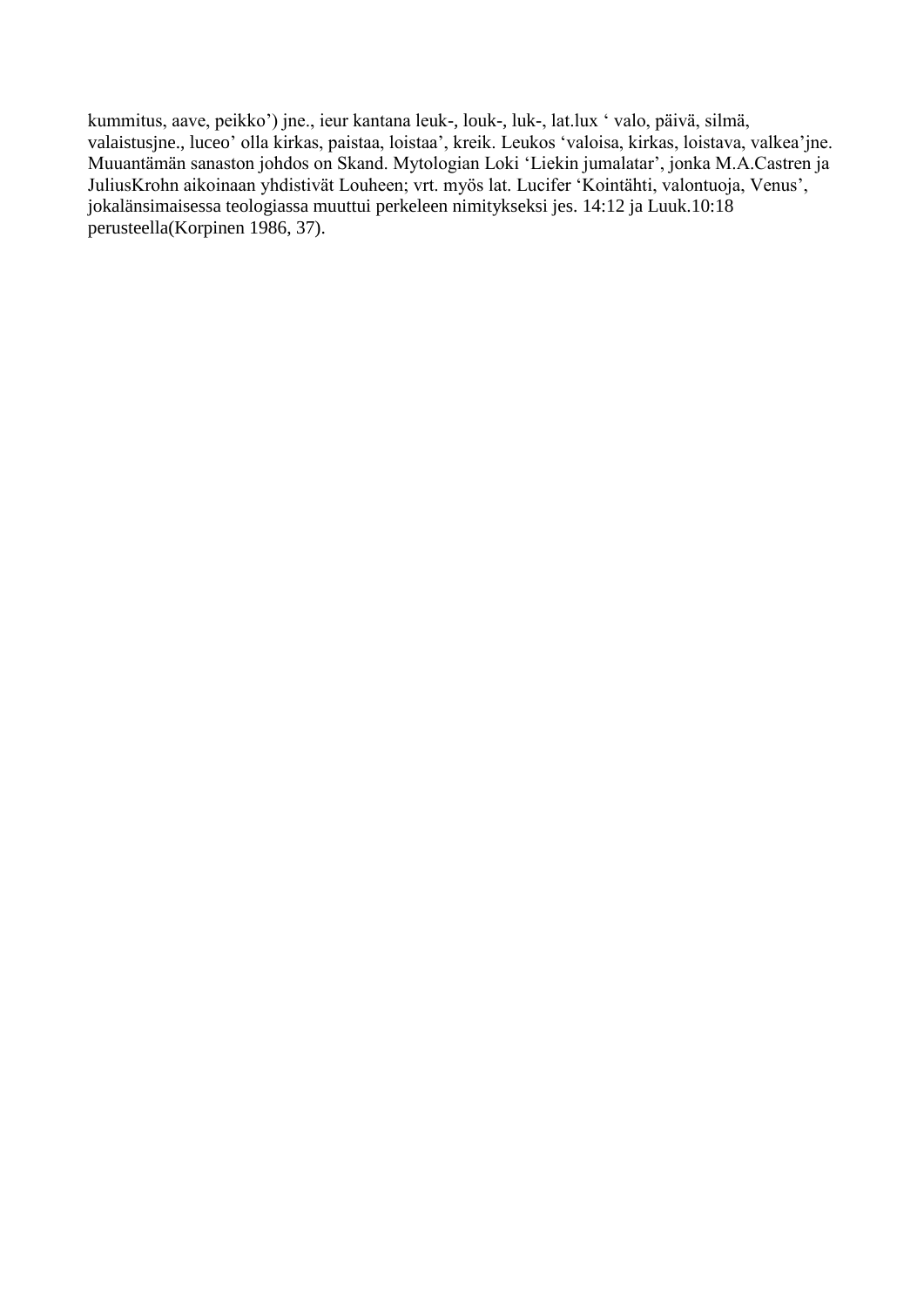to justify the oppression of black people by reference to their "inborn" primitiveness, savagery and related features.

The Finnish folk poetry collections contain vast source materials for alternatives to the whore-madonna version of the Northern woman. They reveal the extent of Lönnrot's patriarchal bias and the reversal of Kave, a goddess of life and birth and a Great Healer helping relieve women of birth pains, also in some of her manifestations the Mystic Northern Midwife who releases the luminaries in order, through imitative magic, to help women similarly release the child from tthe darkness of the womb. Petaja and Lönnrot represent Louhi as the one hiding the luminaries in Kipuvuori, the Magic Mountain, as a symbol of nature's state of infertility and darkness in the Northern winter months. Kave, in the Folk Poetry often Louhi's synonym or kindred spirit has the exact reverse role of representing life-giving dimensions of female divinity and wisdom. John Abercromby, in his 2-volume Magic Songs of the Finns in English translation thus reveals the links between the mysterious Kave – turned Virgin Mary in later periods – and Louhi as principles of life promotion:

The recuperative power of nature would naturally occur to exorcists and wizards when healing the sick, and in a more objective form would be appealed to for assistance. Old mother Kave (the woman), the daughter of nature (luonto), the oldest of womankind, the first mother of individuals, is therefore invoked to come and see pains and remove them. Almost in the same terms she is implored to help an exorcist. And under the same title she is invited to allay the pains of child-birth because she formerly freed the moon from imprisonment in a cell, and the sun from a rock. But the original idea is on the wane in a charm for relieving pain, in which it is related that three Luonnotars sit where three roads meet and gather pains into a speckled chest or a copper box, and feel annoyed if pains are not brought to them. And the old idea of her functions is missing where the woman (kave), the old wife Luonnotar, the darling and beautiful, is asked to point out the path to a bridal procession. Or when she is invited to bewitch sorcerers and crush witches; to weave a cloth of gold and silver, and make a defensive shirt under which an exorcist can live safely with the help of the good God. In the next two examples Nature can scarcely be separated from God the Creator and seems only another term of him. (Abercromby 1898, 307–8)

Luonnotar, Ilmatar, Kapo or Kave are all powerful images of women's strength, healing and nurturing, creative spirit that might have been chosen as the quintessential aspect of the Northern woman. There are versions of Louhi as bringer of light, guardian of fire. Lönnrot, however, combined in the fashion of patriarchal mythic patterns woman's alleged kinship with the devil, with Lucifer, echoing also the Norse Loki. As Korpinen has noted, it would have been more logical to associate Louhi with "Lux" or the Swedish word for flame "låga" as related not with devilish things but with the light of passion and intelligence (Korpinen 1986). Louhi as harbinger of life and light could have been associated with love, care and the rationality of care associated with women. History, after all has proven that due to their socialization and the psychological, moral division of labor, unlike male science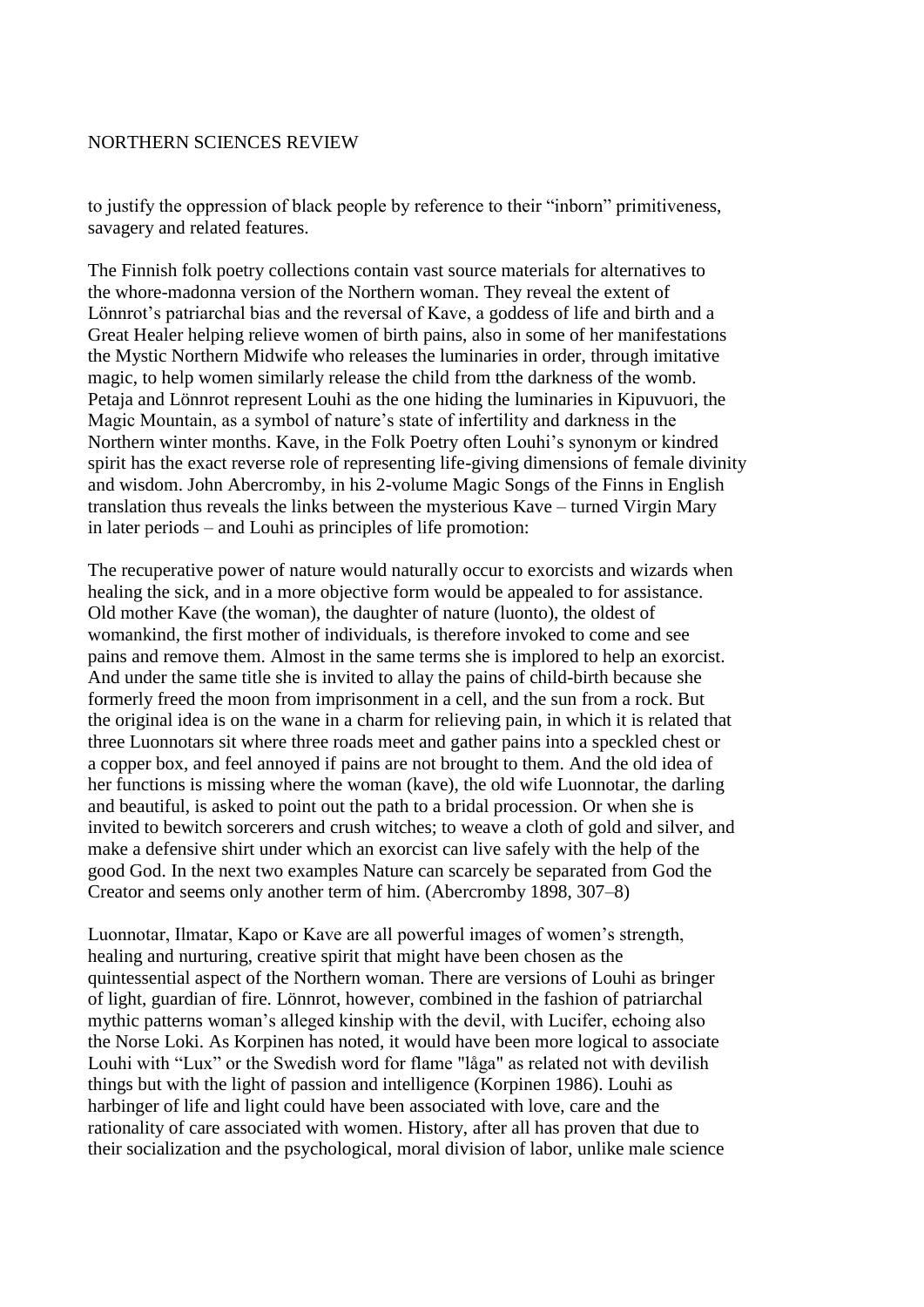with its relatively speaking tighter links to warfare and hierarchies of mastery over nature, women's science has had more to do with the maintenance and advancement of life rather than war or military technologies (eg. Hassi 1986).

In sum, Lönnrot has raped the gynocentric spirit and layer Finnish folk poetry by making Louhi steal and conceal light and symbolize the dark age of the human soul. This kind of tampering with mythic materials, as Wall (1988) and other feminist myth critics have argued, is part and parcel of patriarchal ways to overwrite versions of herstory/history that do not fit with masculinist "his stories" which so often are about "maps" and "chaps", i.e. conquest. It can of course be argued that Lönnrot depicts Louhi as the one hiding the luminaries in order to symbolize of nature's state of infertility and darkness in the Northern winter months. However, to make the woman such a strong symbol of the North's freezing, life-denying aspects is still an ideological choice. After all, male gods are given superior, overriding powers and as such, certainly could represent the destructive forces of nature. Although the whore/Madonna splits of the female often result in another female character embodying the best and most noble dimensions of the feminine, the actual divininity and cultural authority, leadership and spiritual essence is reserved for men. In the next section I will elaborate on how the negative pole of the Goddess of Life and Death is resurrected and passed on in science fiction written in California...

Emil Petaja's Science Fiction Fantasy – Louhi as the Cosmic Scum-Hag

Then did Pohyola's Old Mistress Speak aloud the words of portent "Still can I devise a method, "Gainst thy ploughing and thy sowing, "Gainst thy children and their children

(Kalevala, Runo XLIII)

Emil Petaja, an American-Finnish science fiction writer has resurrected the character of the evil witch of the North in many of his books, providing a good illustration of the mind colonization to which I have referred above.16 He perpetuates those negative attributes of Louhi which Kalevala scholars have focused on, to the

16.Emil Petaja was born in 1915 in Western Montana and grew up with Finnish immigrant parents whoinstilled in him his love of Finnish culture and mythology. He attended Montana State University.

His poems and stories have been sold to Weird Tales and Amazing Stories. He has had published l4science-fiction novels and l50 short stories. He also founded the Bokanalia Memorial Foundation in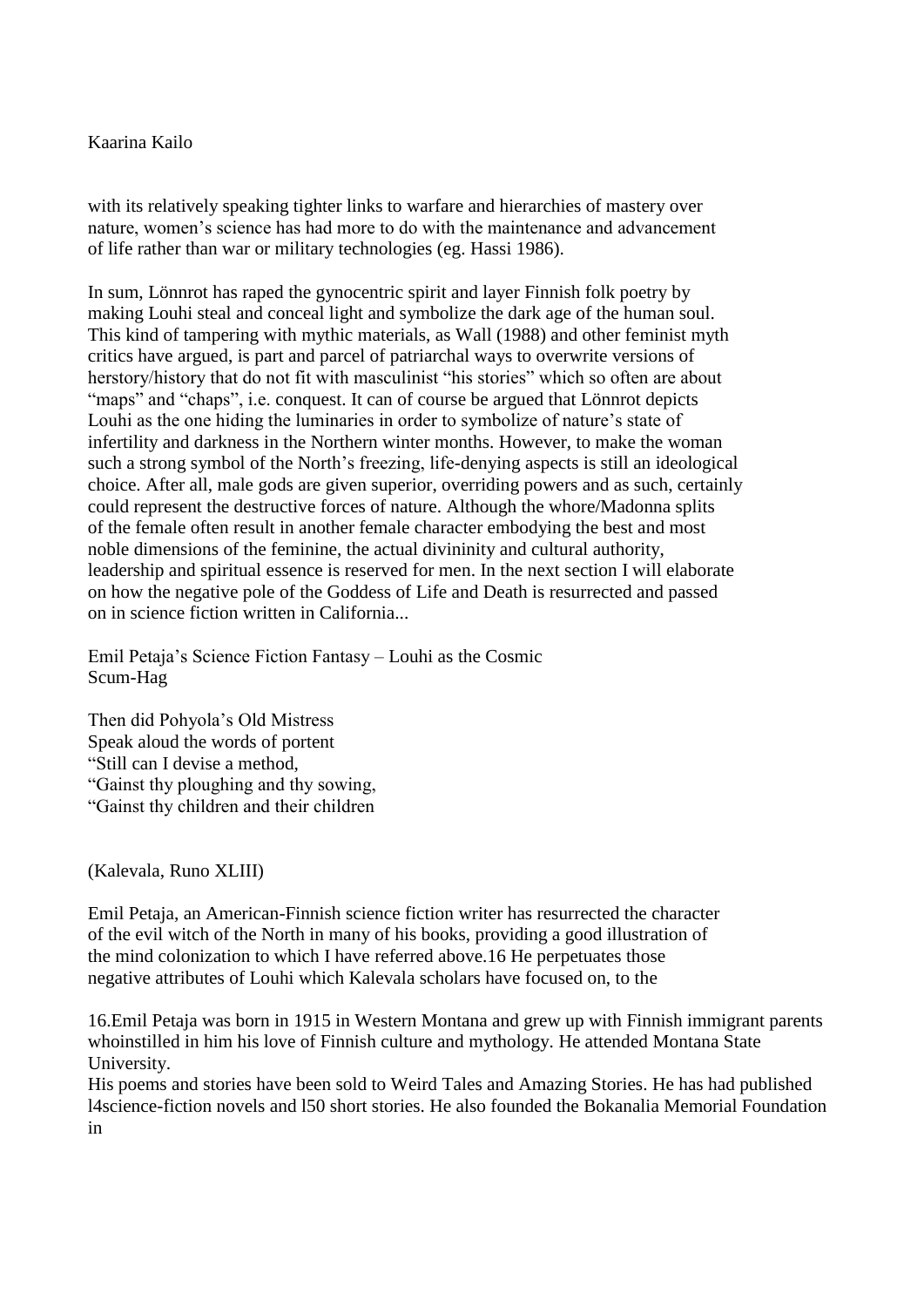1967 to champion and promote his favourite artist and lifelong friend. Petaja died in 2003. Inspiredby Kalevala, he has written four science fiction novels based on the Finnish epic. The Stolen Sun,

(1967) Tramontane (1967), The Star Mill (1966), Time Twister (1968). Most of the epics deal with the emotion aroused by mythical analogues like those in his Kalevala books and Saga of Lost Earths(1966).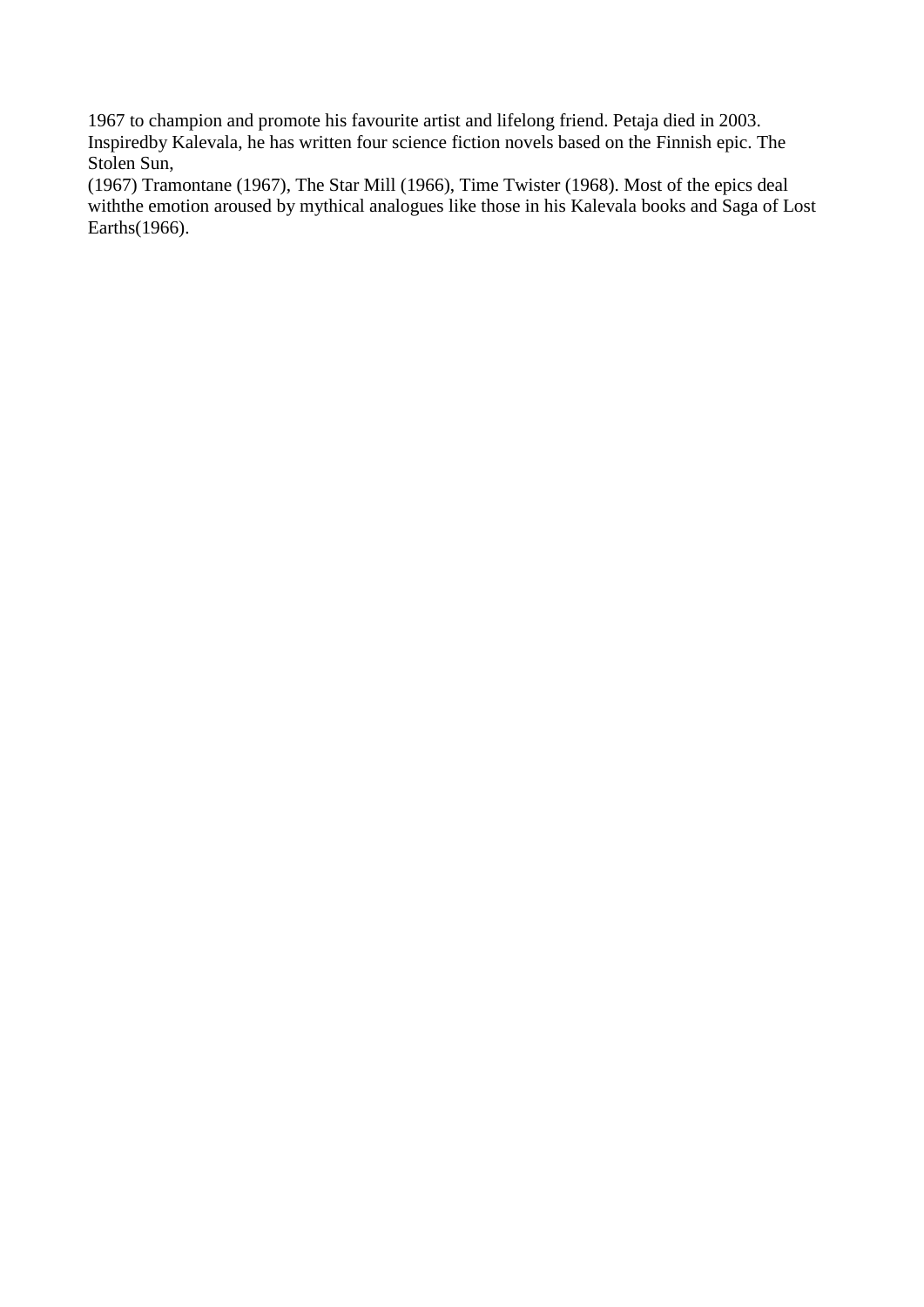detriment for example of Louhi's other traits, i.e. her hospitality to Väinämöinen lost in the Northern seas, and her scientific, creative impulses (coming up with the innovative idea of a Sampo). In The Star Mill, for example, Petaja continues where Kalevala takes off, the moment of the loss of the Sampo and "Vainamoinen's" (Petaja's spelling) departure:

The conflict between Vainomoinen [sic] and the Witch carried [the Sampo] far up in the air. It fell from Louhi's eagle-claws. It was presumed to have been broken into a million pieces and lost to the world forever." "But it wasn't." "No. It was damaged, twisted into a grotesque mass of rainbow-color and alien metal – but Louhi returned after the wild storm to the spot where it vanished. She retrieved it, and by her own wicked sorcery she made it work again. But in reverse! It can no longer absorb molecules out of space and create things from them. All it can do is destroy. Whatever comes within its domination is seized and shredded into molecular matter of a destructive nature." …"The Black Storm!" "Yes, many centuries ago Louhi set it to work out among the stars, hoping to make it the treasure-house it was before it fell. But Louhi's magic is black and evil. What came out as eternal bounty with Ilmarinen, came out in reverse, when impelled by her blasphemous sorcery. Ironically, Louhi found herself and her storm-haunted island trapped in the middle of it!" (The Star Mill 1966 , l78)

The Star Mill begins with a description of how Ilmar, a stellar castaway, slowly recovers consciousness on the fringes of the forbidden region of space and how he is rescued by a passing starship. The whole universe is menaced by a "Black Storm" (one of the manifestations in the paradigm of pollution in all Petaja's novels), a cosmic scourge which has the power to disintegrate everything that enters into contact with it (Kailo 1985, 58). As Mary Douglas (1996 [1966]) has exposed in her writings, in many cultures the female body is the imaginary screen on which societies project their notions of purity and pollution, making women the carriers of the Nation's shame and honor regardless of an actual fit between reality and fantasy. The Lapp/Sami woman thus continues to be blamed for negative actions to do with the Sampo in the science fiction novels by Petaja (1996 [1966]) showing the persistent mythic power of Kalevala representations. On another level, it sends the message of powerful matriarchal women's "bad and evil science". This is all the more ironic that it is precisely Northern Indigenous women that are the prime victims of such anti-ecological activity as that which culminated in the Tsernobyl accident and which destroyed masses of reindeer in Samiland, depriving numerous Samis of their livelihood. It is also ironic in the sense that the kind of science ("sorcery", "magic") that has had the most devastating impact on the ecosystem, the Earth, and on humans, is the result of male experimentation from Frankensteinian mad cow experiments to terminator seeds and other monsters of "development" (Shiva 1993, 1997, 2000). What Shiva has written in her numerous books and articles on the imperial piracy politics linked with neoliberal corporate globalization stems from the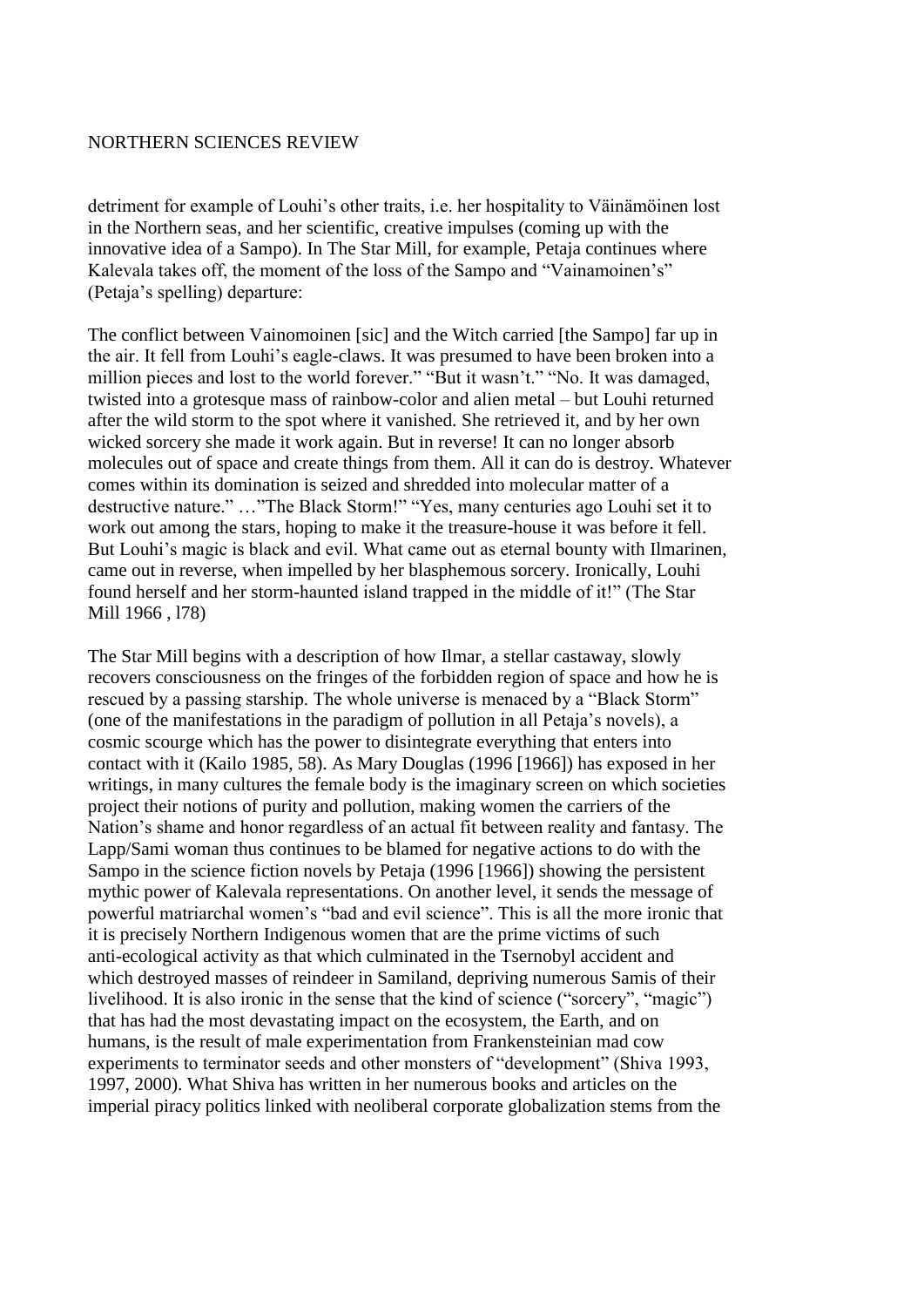realities she has observed in her native India. However, to the extent that many Northern communities and nations live in "fourth world conditions" and are as vulnerable to corporate biopiracy and ecologically short-sighted bully politics, what she has written about patenting nature and the commons, and about the devastating impact of terminator seeds and other types of gene manipulation in their worst potential also threatens the North. To quote Shiva: "By denying the creativity of nature and other cultures, even when that creativity is exploited for commercial gain, intellectual property rights becomes another name for intellectual theft and biopiracy. Simultaneously, people´s assertion of their customary, collective rights to knowledge and resources is turned into "piracy" and "theft." (Shiva 1997, 10). Shiva further quotes Jack Doyle who has also"appropriately remarked that patents are less concerned with innovation than with territory, and can act as instruments of territorial takeover by claiming exclusive access to creativity and innovation, thereby monopolizing rights to ownership;

The farmers, who are the guardians of the germ plasm, have to be dispossessed to

allow the new colonization to happen. As with the colonization of land, the

colonization of life processes will have a serious impact on Third World agriculture.

First, it will undermine the cultural and ethical fabric of agriculturally based societies.

For instance, with the introduction of patents, seeds which have hitherto been treated

as gifts and exchanged freely between farmers will become patented commodities

(Shiva 1997, 53).

As Kuokkanen (2004a,b,c) and other Sami scholars have already noted, the traditional gift-based values and worldview of the Northern Indigenous people are being seriously threatened by the structural adjustment programs and values inherent in the free trade ideology, where nothing must stand in the way of corporate entitlements to profits. The advocates of corporate capitalism and development have recently turned against the Kioto Accord aimed at sustainable development and the prevention of further depletion of the already thinning Ozone layer. How ironic it is, in this light, to read novels of global pollution and "black storms" blamed on the least likely source of such threats – elderly Sami/Lapp women.

Occupations such as hunting or agriculture were considered holy in prehistoric times. These activities were often surrounded by rituals which reflect deep respect for all of nature's creatures. Such rituals sought to ensure that waste and excessive use did not occur and that fishing, hunting and harvesting took place with the permission and willingness of other beings. Native culture and history continue to be based on ecological sensitivity and Native values are inseparably intertwined with the worldview of balance and the so-called medicine wheel, despite cultural variation of detail. Is this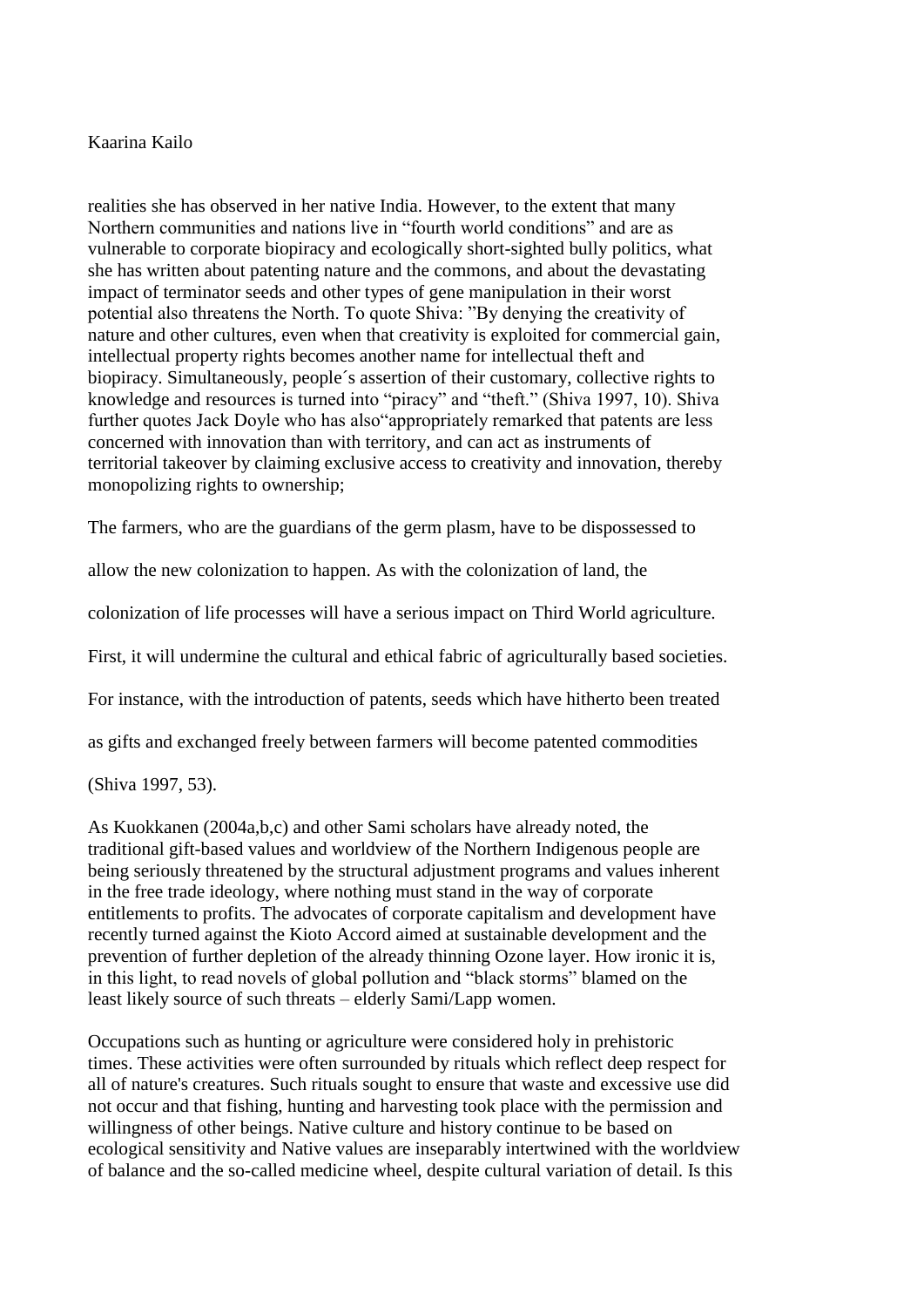not, however, my projection and continuation of the Noble Savage stereotype, rooted in idealizing the so-called "nature peoples?" Of course, Indigenous people have been partially and in some cases, fully assimilated into European values and ways, and one must distinguish between Native philosophies and traditional worldviews, and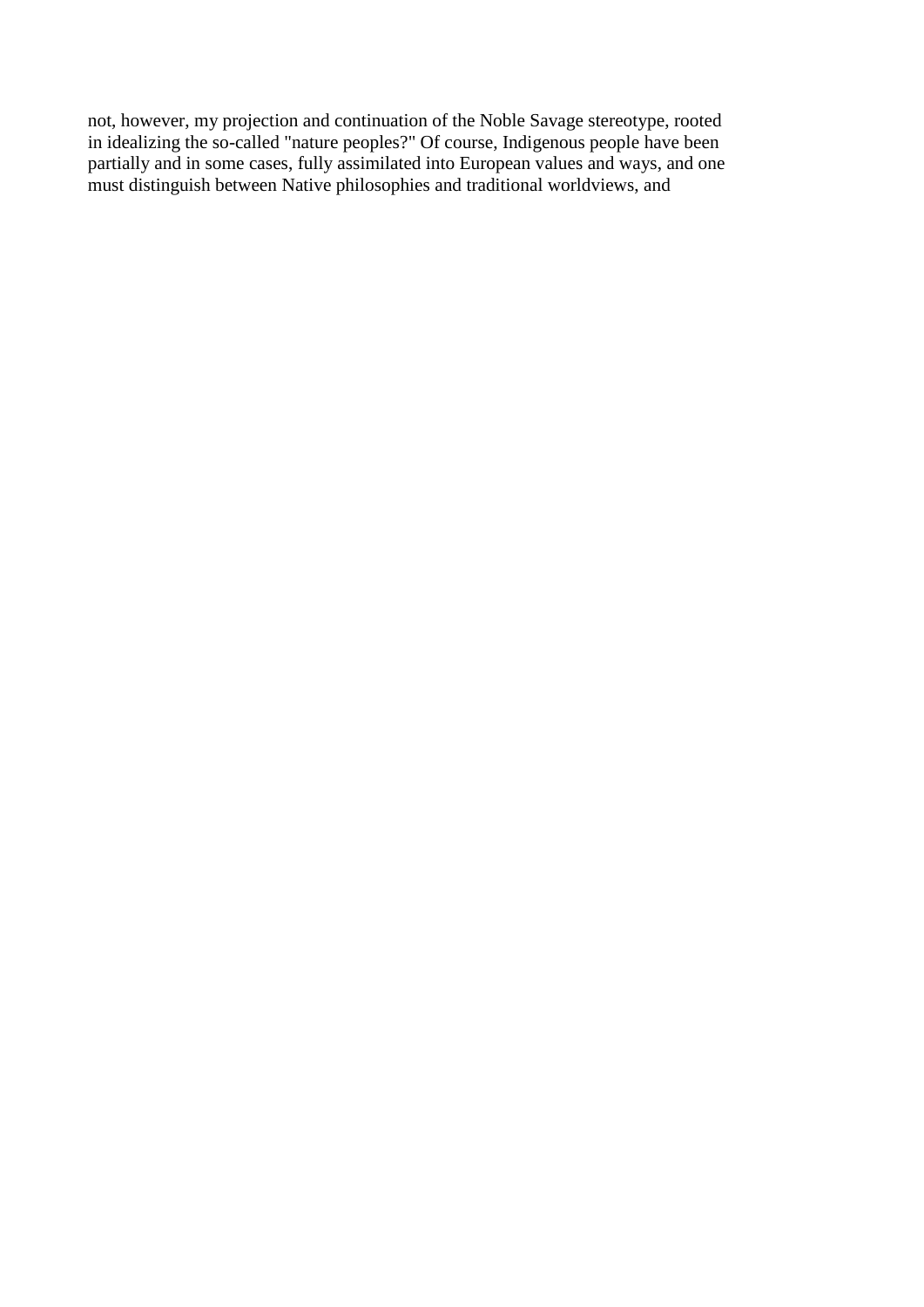individual eco-social behaviour. Dualistic stereotypes, however, serve goals other than those I promote; whether created to subjugate women and/or Native people, the dualistic portrayals aim at reductive representations that would better allow for the exploitation of those described under black and white labels. To foreground the other or another imaginary is fraught with epistemic traps and challenges. Can any scholar know the marginalized cultures that have been portrayed for centuries via white mythologies and fantasies objectively and sufficiently well to avoid some measure of ethnocultural distortion?17 The Sami scholar, Rauna Kuokkanen notes with indignation: while it is not necessary to romanticize indigenous or pre-capitalist communities as nostalgic examples of societies without violence, it hardly does justice either to the complexity of the logic of the gift or the social order which largely depended on cooperation and nonaggression to reduce one of the central structuring principles – the gift – to a form of violence, however subtle of symbolic!" (Kuokkanen 2004a). Yet such tendencies reflect the imposition of Western interpretations on cultural practices and worldviews deemed "primitive." Even the philosophy of giving back what one receives from nature has thus been psychoanalyzed as "a denial of the more underlying human competitive instinct and aggression" (Kuokkanen 2004a).

As the Native scholar Deloria notes, "Interrelatedness is reflected in indigenous systems of knowledge, which often are explained in terms of relations and arranged in circular format consisting mostly or solely of sets of relationships seeking to explain phenomena" (1999, 48). Rauna Kuokkanen describes the traditional Sami Indigenous worldview by considering precisely traditional Sami gift practices such as the verdde system and sieidi gifts in the context of cultural practices stressing ecologically sustainable ways of relating to the environment; in her recent thesis (2004b), she elaborates on their relevance in contemporary Sami settings and discourses. The verdde system is a Sami practice in which two families of different livelihoods have established a relationship and trade their respective products with one another on a

17.Can men ever write about women's rituals with enough sensitivity to understand their role andmeaning for women? I do not claim to be free of ethnocultural limitations despite my years of studyand contact with Native Canadians. I recognize that even such apparently harmless and "natural"

terms as "folklore", "mythology" and "animism" evoke suspicion, even anger, among Native NorthAmerican scholars. They are seen as central dimensions of white academic mythology, or thedominant academic canon, which has pitted such terms, associated with "primitive" and "developingnations" against the "high culture" of "civilized", "advanced" cultures. Beth Brant, a Mohawk

two-spirited theorist and storyteller (also terms that evoke different value judgments) sees Native"folklore" and "myths" as HISTORIES, for she points out the trivializing aims of the terms "folklore"

or "mythology" which she sees as denying Native people their own legitimate history. Many Nativetheorists also replace "animism" with the term life-celebrating cultures or cultures based on immanent spirituality, pointing out that Native worldviews are complex symbolic and religioussystems rather than reflections of "simple," "primitive" and "animistic" nature peoples with naive andunscientific notions about magic and supernatural beings. While I recognize my own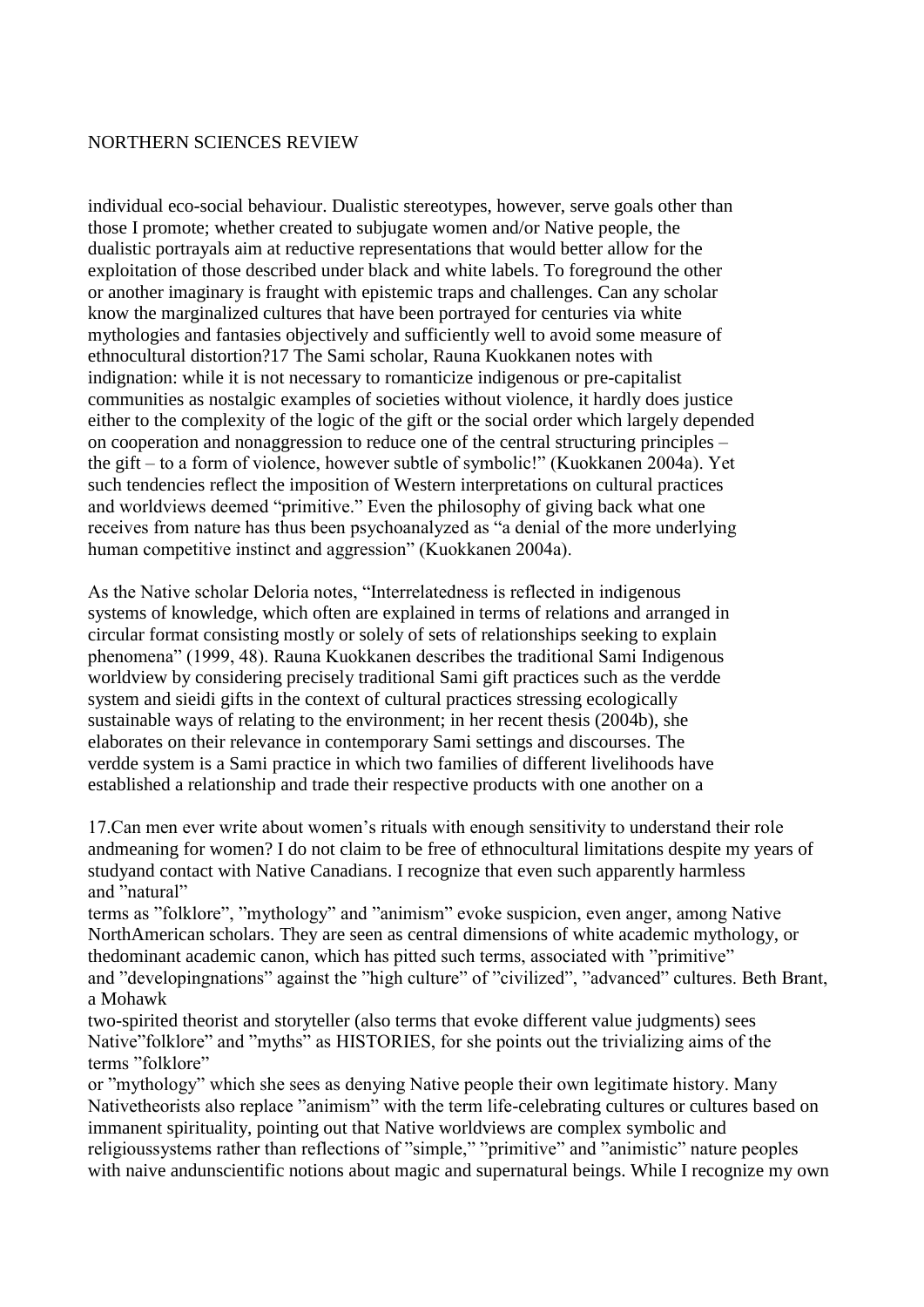epistemicboundaries, I write this chapter with a view to facilitating the ongoing and deepening processwhereby western and also Indigenous scholars might be better able to withdraw cultural projections,

traces of the Master Imaginary and male/female gaze, by familiarizing themselves more and morewith their biases and alternatives to the imaginary order they, we tend to take for granted ornaturalize.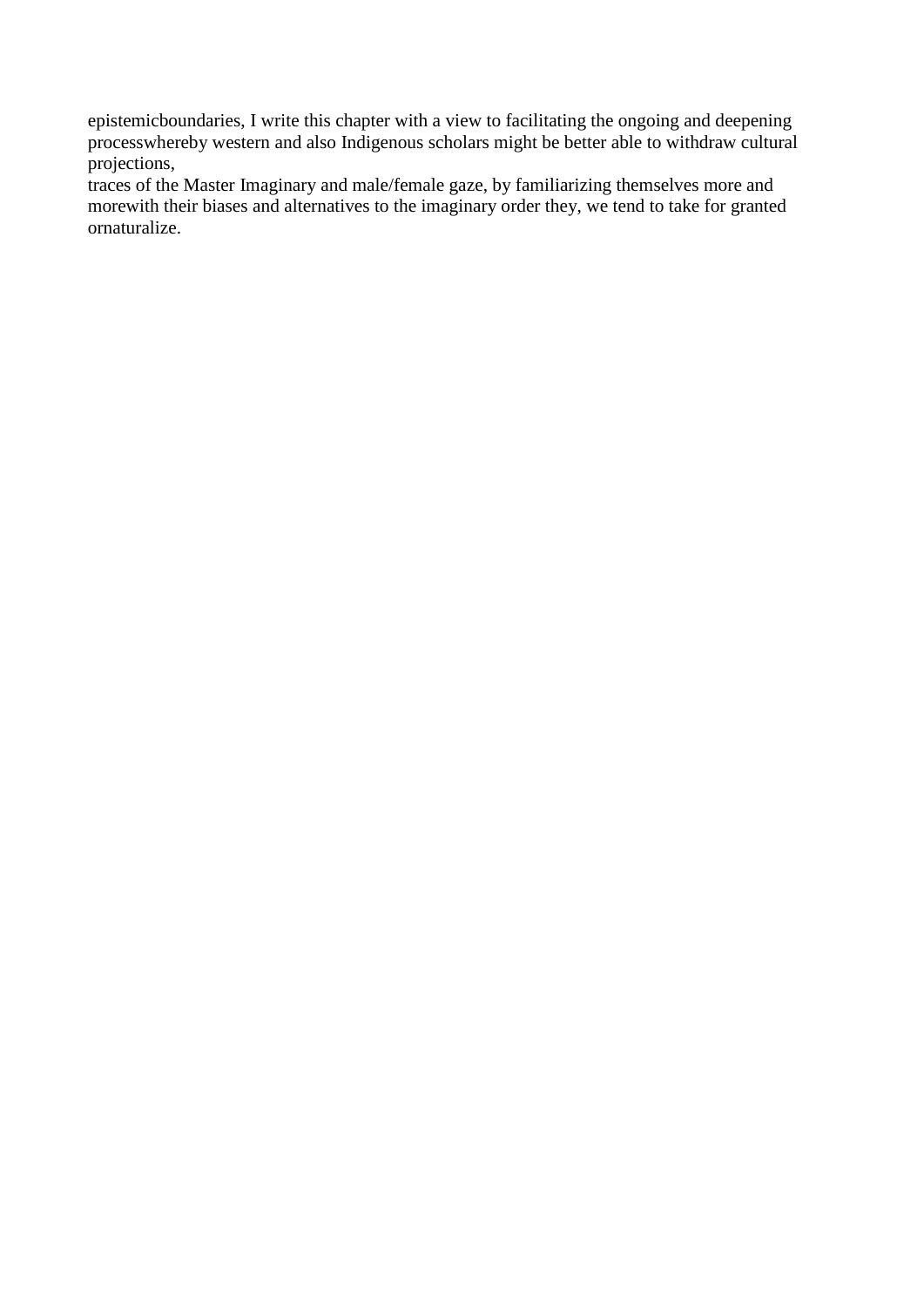regular basis. Sieidis are naturally shaped stones, rocks or caves which are looked after by giving gifts aimed at maintaining a good relationship with the land and its guardians. Kuokkanen sees the sieidi gifts as a manifestation of the Sami "give back" philosophy, which seeks to sustain a social order and balance in the world. Both of these practices actively recognize and reinstate the principles of sustainability, responsibility and reciprocity that are necessary for all human survival (Kuokkanen 2003).

In Petaja's novels the evil witch of the North (Louhi) is responsible for making the Sampo grind goods in reverse, i.e., she is the root of the ecological destruction the book dramatizes. Petaja provides an extreme example of the negative portrayal of strong matriarchal women of the North; his descriptions are epitomies if not caricatures of mythic woman-blaming and misogynous representations. Thus Louhi is identified in The Star Mill18 as the "Mistress of All Evil" (SM, 200): "Sorcery and cunning were the Witch's watchwords. Louhi's evil nature was so strong that it soaked up all of the other evil in the universe like a sponge, and had done so for thousands of years. Her pacts with alien creatures who were inimical to man had given her immense power" (SM 196).

As with the most misogynous interpretations of Kalevala, Petaja describes Louhi as the epitomy also of greed: "Begone, smith! Can't you see that I am busy thinking up things to want?" (SM, 165). As Petaja describes it, the smith Ilmarinen returned to his homeland and found his people starving and sick. The gods of Tapiola and the shining lakes and oceans had not been kind to them. Ilmarinen told his old friend, the wizard, Vainomoinen: "Here we starve, while in pohyola [sic] the accursed Louhi grinds our provisions on the Sampo. Our children cry for food, and their welfare is eternal!…Louhi cheated you. We will prepare an expedition of warriors and go to Pohyola and demand that she share her bounty with us!" (SM, l75). Louhi is further portrayed as vindictive, unforgiving and cruel: "Witch Louhi had never been one to keep her promises, nor did her vindictive spirit ever forgive" (SM, 203). Around the world, it is the rich North that is leading the rat race of "economic growth" and "competitiveness" and getting more prosperous at the expense of the overexploited, or "developing nations". In the North, however, there is a reverse situation as the Northern parts of the North are the geopolitical and economic "south" – they occupy similar subject positions as colonized lands or women. They are forced to comply with the structural adjustment plans or SAPS as a condition for WTO and World Bank, IMF and industrial countries' loans and "services" (eg. Cavanagh 2002). As these conditions make it mandatory to cut public expenditure on education, health care and social services, paving the way for corporate control and increased privatization, we see that the Sami or Lapp witch really is the prime victim rather than beneficiary of such policies. After all, the elderly women are around the world the most vulnerable, poor

18.From here on referred to as SM.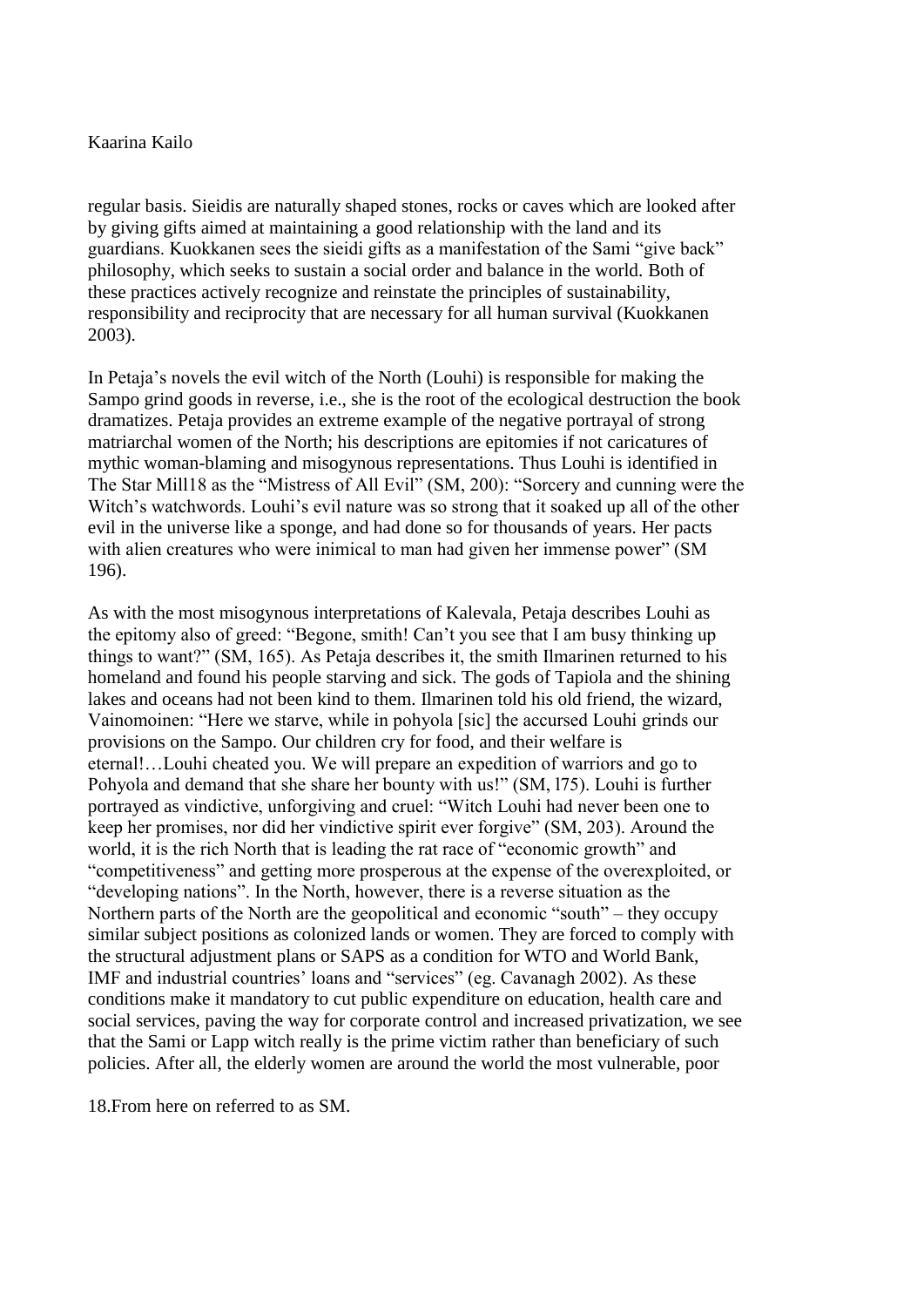and defenceless. Privatization derives etymologically from "privare" (Lat. to "rob"), showing the real face of neoliberal free trade; since private business does not aim at charity or at ensuring the equal access of all citizens to services at reasonable rates, it threatens those with the least money, power and capital, making them at worse the new paupers of the 21st century from Russian to Samiland, Finland, Northern US and Canada, Russian and the Far North. How ironic then that in Petaja's imagination, such a figure serves as the epitomy of greed and want.19

In mythic tales animal companions of the heroes and other characters serve to accentuate their idiosyncracies in positive ornegative ways. The snake has in ancient mythology been associated with Goddesses of the earth and of renewal, because they can renew their skins at will and have been symbols of the recurrent cycles of nature's rebirth. In line with Christianity's efforts to label powerful pagan or Goddess-related symbols evil, Petaja also makes the snake accentuate Louhi's "evil" and to associate it with death rather than life renewal, contrary to pre-Christian beliefs: "Louhi hid a toothless smile and adjusted the black shawl over her hump. Her claw held fast to the woman snake-stick that was her bag of membership among the star-demons of the Black Nebula" (SM, 163). Even Louhi's gaze is described as worse than the Medusan gaze that in patriarchal myths petrifies men:

Her fur-trimmed robe fell about her hump and her crumpled-steel body in luxurious folds, jewelled claws scuttled out of voluminous sleeves; her time-blackened face was so squeezed and contorted by unspeakable sins that it was hardly human any more. Ilmar's first full look brought a deep gasp of physical pain. The condor's eyes were crimson at the edges and the pupils were blank holes pulling him down into her brain's bottomless pit. (SM, 210)

As Kannisto et al. (1985) note, and as I have suggested above, Louhi has affinities also with the Indian Kali, the most bloody of goddesses of death and the Gorgons with snakebeds in their heads. With Medusa this matrix of goddess imagery condenses the evil female gaze, a gaze so petrifying that it could turn even the dead into mortified terror. If these forms of spiritual consciousness were to inform cultural symbolic meanings through the feminist lens, the image of Kali, for example, could be interpreted not as fearful but rather as symbolizing death to destructive or 'dead' patterns of thought, actions, or ways of being. She would be invoked when there is a desire or need for new growth. Death would not be feared or shunned, but rather accepted as intrinsic to creative new birth. If, as Mookerjee (1988) claims, we are now in the time of Kali, such a meaning could be related to the death of patriarchal

19.Sinikka Vakimo also notes that greed and passion for material possessions and power are recurrentthemes in many writings about Louhi, as part of the defamation that she is the object of. Vakimonotes that the authors in fact pay attention to traits which in the masculine culture of leadership areseen as quite necessary and useful (eg. Vilkemaa 1927, 90). She notes that for the elite males of theturn of the century, the image of a woman having thoughts other than motherhood and family werenot appropriate (esim. Krohn 1885; Kallio 1910; Tarkiainen 1911; Engelberg 1914; Kaukonen 1949as qtd. by Vakimo, 64).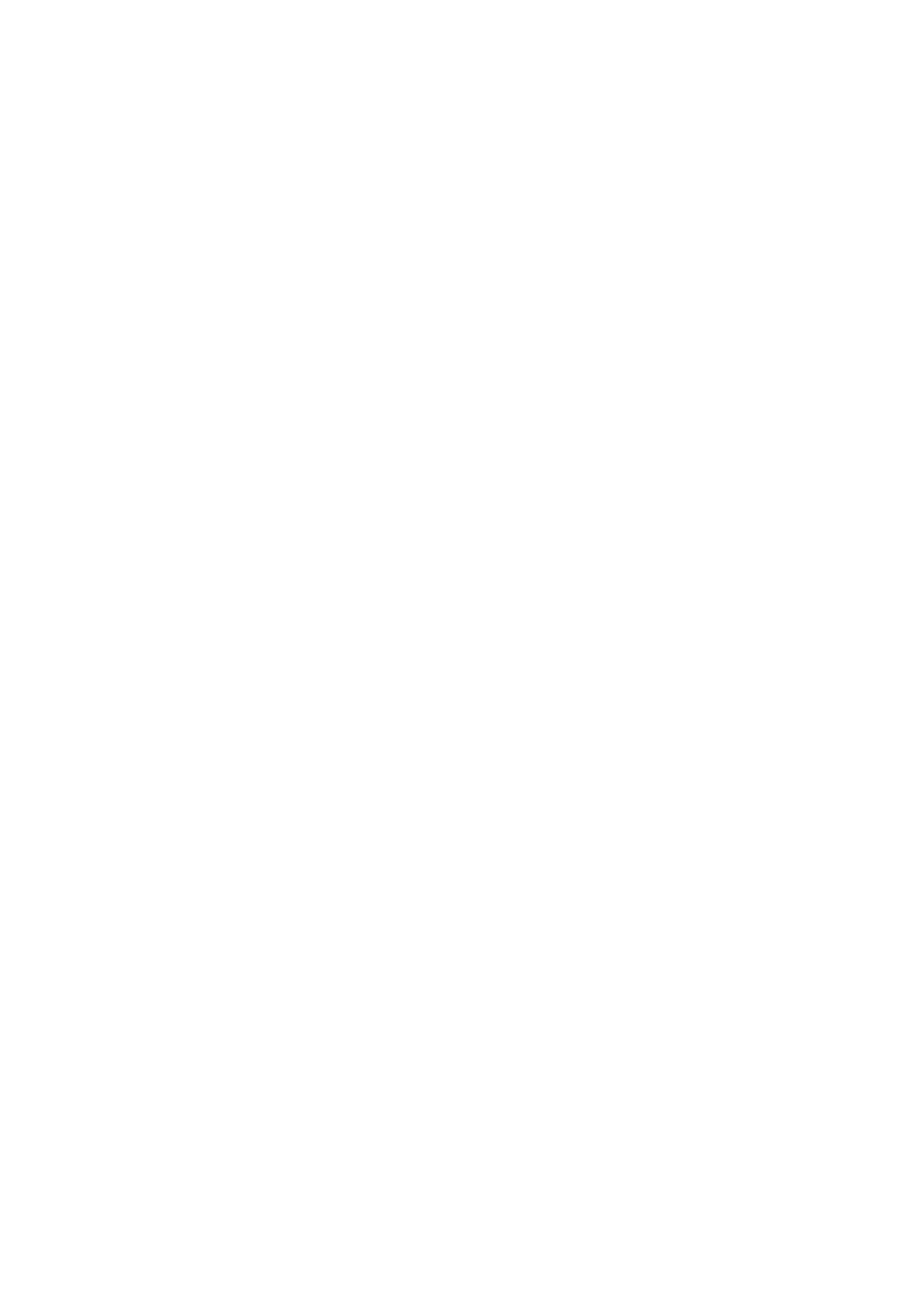culture and the birth of a new cultural order sharing all of the resources between both sexes and more equitably across the planet. The new order would be based on the interrelatedness of birth and death through continual regeneration. The snake goddess is one of the oldest symbols of women's regenerative power just as the bird goddess is among the oldest symbols of women's power. The bird-headed goddess also represents the power to see from a distant perspective. Hence it could be made to symbolize the wisdom of the heavens which complements the wisdom of the earth

– symbolized by the snake.20 It is worth noting that the equation between snakes and venomous women persists also in modern Finnish Kalevala plays by Väinö Åberg.21 The chilling stereotype of the elderly woman's evil gaze circulates in all of Petaja's

Kalevala-books. Thus in Saga of the Lost Earths he repeats Louhi's role as the demon

## of darkness:

A raw cackling cleaved his reverie. Lemminkainen whirled. Behind him on a hillock of stones, stood Witch Louhi, holding her twisted middle and rocking with laughter. Behind her stood the ugly black castle – her snake-stick caressed her splayed feet her eyes shone evilly, out of caverns so black and deep they seemed to be no part of her hideous crooked body, and those long skeleton fingers. Over her ancient shoulders she wore a vivid green cloak that flapped to a gnawing wind; her medusa hair was allowed to whip about her sunken dark face at will. (The Saga of Lost Earths22 1966, 83)

20.Miriam Robbins Dexter has provided us with an important survey of twelve countries in whichgoddess imagery was important in the earliest extant myths and humans. The oldest records areIndic, while the Baltic folktales and folksongs "were recorded quite late, but, nonetheless, both Balticlanguage and Baltic folklore preserve very archaic vestiges…which show many parallels with those ofthe Indo-European culture…" (1990, 1995,). The life- and death-giving qualities of the goddess inher various manifestations were symbolized most often by bird and snake symbols. The earth and skyare represented by the female goddess imagery of Indo-European culture hs shades of the samethemes found in Hopi mythology of America. Paula Gunn Allen says, The Hopi account of theirgenatrix, Hard Beings Woman gives the most articulate rendering of the difference between simplefertility cultism and the creative prowess of the Creatrix. Hard Beings Woman (Huruing Wuhti) is ofthe earth. But she lives in the worlds above where she 'owns" (empowers) the moon and stars. HardBeings Woman has solidity and hardness as her major aspects. She, like Thought Woman, does notgive birth to creation or to human beings but breathes life into male and female effigies that becomeof the parents of the Hopi – in this way she 'creates' them (Allen 1986).

21.Åberg's play identifies itself as a description of man's spiritual quest for transcendence andselfimprovement: "xx". As in Kalevala, however, the male sex holds all of the spiritually meaningfuland powerful subject positions. In the play, there is even a trinity of male gods from past and present,

Väinö, Ukko and Kaleva. In the spiritual division of labor, women have the classic positions asspiritual assistants or embodiments of agape, eros and divine love: Echoeing the classic whore/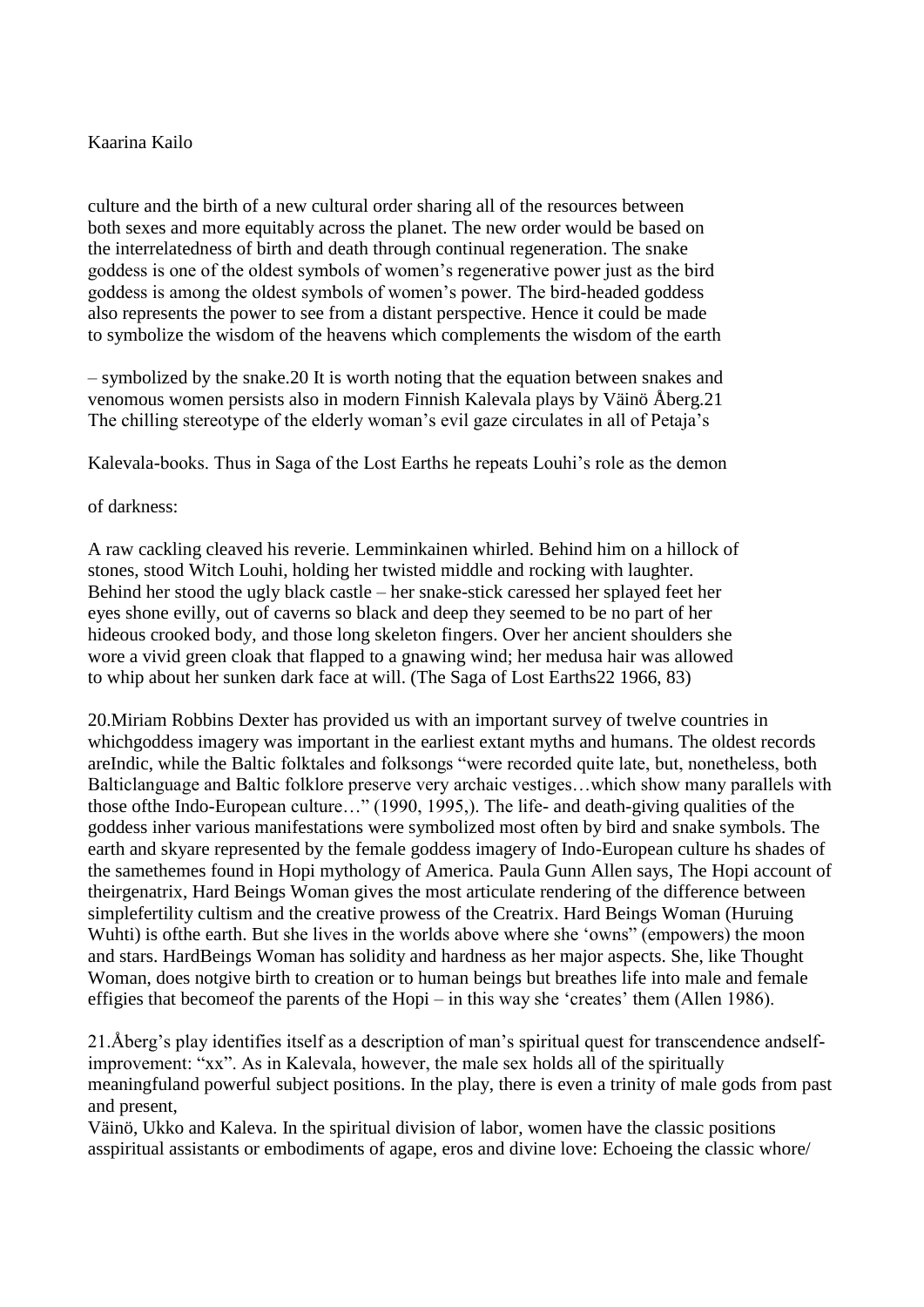Madonna split to which the female representations are subjected in patriarchal narratives, theopposite of the good presence, the soft feminine, there is Louhi as the awesome, evil and greedyembodiment of evil. Not a single woman, then, occupies the position of a beneficial, spiritual andpowerful leader once again robbing women of such rolemodels in an asymmetrical division ofspiritual imagery. What is the meaning of the rhetoric about man's self-improvement as a processacross time, if it does not reflect itself in this kind of shift, even a subtle shift of asymmetrical powerrelations? It can be argued that the narratives likewise perpetuate negative images of men as warlike,

aggressive conquistadors. Precisely, modern men's studies scholars like Arto Jokinen deplore theimages of hegemonic masculinity that many modern men find insulting, limiting and existentiallynarrow. The male heroes of Kalevala and of the Northern literature are not appropriate mirrors ofselfhood for a number of modern men who do not build their gender on the basis of huntingexpeditions, gold digging adventures or the modern ethos of Developing the North in a world ofdwindling ecological resources.

22.Abbreviated as SLE from here on.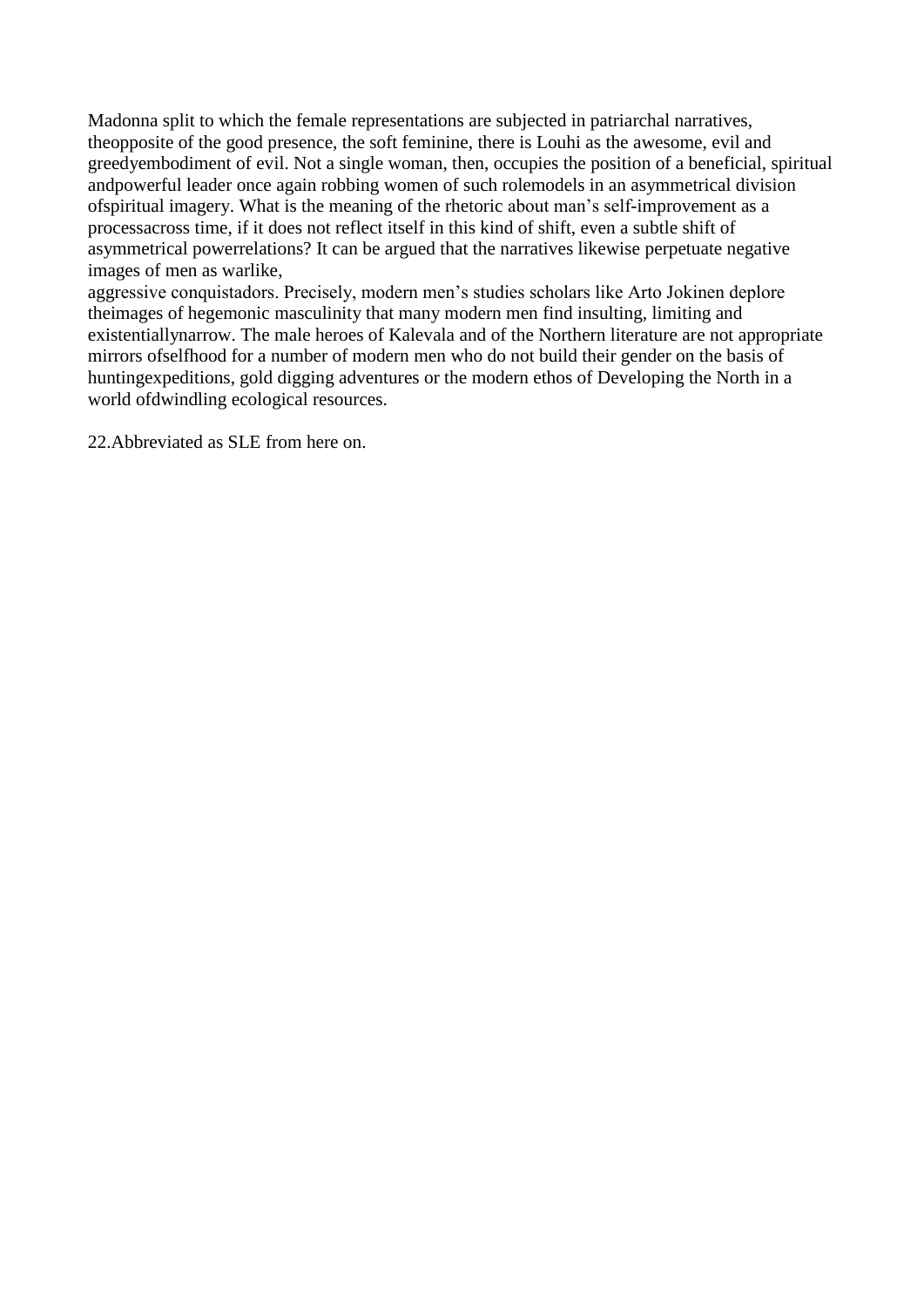When it comes to the description of the loss of Sampo, whereas a feminist reading of the scene would likely portray Louhi rebuilding the lost alignment between men and women, nations and animals in line with the life supporting character of Louhi's kin folk in the original folk poetry collections, Petaja portrays Louhi's actions at the mythic "scene of crime" as the ultimate chaos – itself another persistent representation of the feminine. For Louhi to pick up the pieces of the Sampo is in Petaja's work an opportunity for her to express her polluting impulses, to make the sampo grind goods and effects in a spirit which is the opposite of its original intent:

Louhi's strangled moan was venom that stung his hand like fire. With one swift move he ripped a long tatter of gag from his torn tunic and rammed it in her mouth. Louhi's voice must be stilled, as her mind had been snared, during that tick of time when she was over-confident and cut-powered from snipping of bits of Karina's memory. (SM, 220)

As the many examples show, Louhi's recurrent negative representations as the matrix of destructive, death-wielding forces in the universe makes the "ethnic" or black-jaceel woman the embodiment of pure evil. Many ethnic women around the world would have good reason themselves to disown the societies and male elites for the circulation of these kinds of representations and for the oppressive treatment they experience, since they have been the primary victims of ecophobic, misogynous and racist politics. Instead of these women expressing a justified rage, Petaja makes them appear simply full of freefloating, i.e. inexplicable hatred:

Yelping in a quasi-intelligent fashion, the demon hounds leaped out of their iron kennels. Their deep-throated screams were ululations of pure unadulterated hate;[my emphasis] Louhi had traded these ganged horrors from their own relatives – star-demons out of the Black Nebula – removed certain of their powers to chain them t to her and triple their blood-lust. They were black, Louhi's demon dogs. Black and gigantic, with muscles that quivered for the kill; with eyes like crimson swords, and fangs that could tear the heart out of a man in one great bite, after those yellow-black talons had stripped away his muscles. (SM, 202)

Even in wisdom, Louhi, who in the epic came up with the very idea of Sampo, is

made to embody perverted wisdom and the opposite of creativity: Sol like any star is composed of hot gases. Wayne told himself, wisely silent about it. Gases which produce a fantastic amount of energy. Now, if Louhi has the perverted wisdom to snuff out the light and energy, at the same time leaving the mass intact. She is trying to change the pattern which the Creatrix of the Universe has woven. (The Stolen Sun 1967, 53)

Ultima Thule, the periphery of Europe becomes in Petaja's fiction "the wandering space island once called Pohyola. Rooted on a small once called earth, Louhi's island had, by her witchery, taken off on eldritch voyagings to the darkest most evil corners of the universe" (1967, 55). If this is not dark enough, Petaja adds: "One of her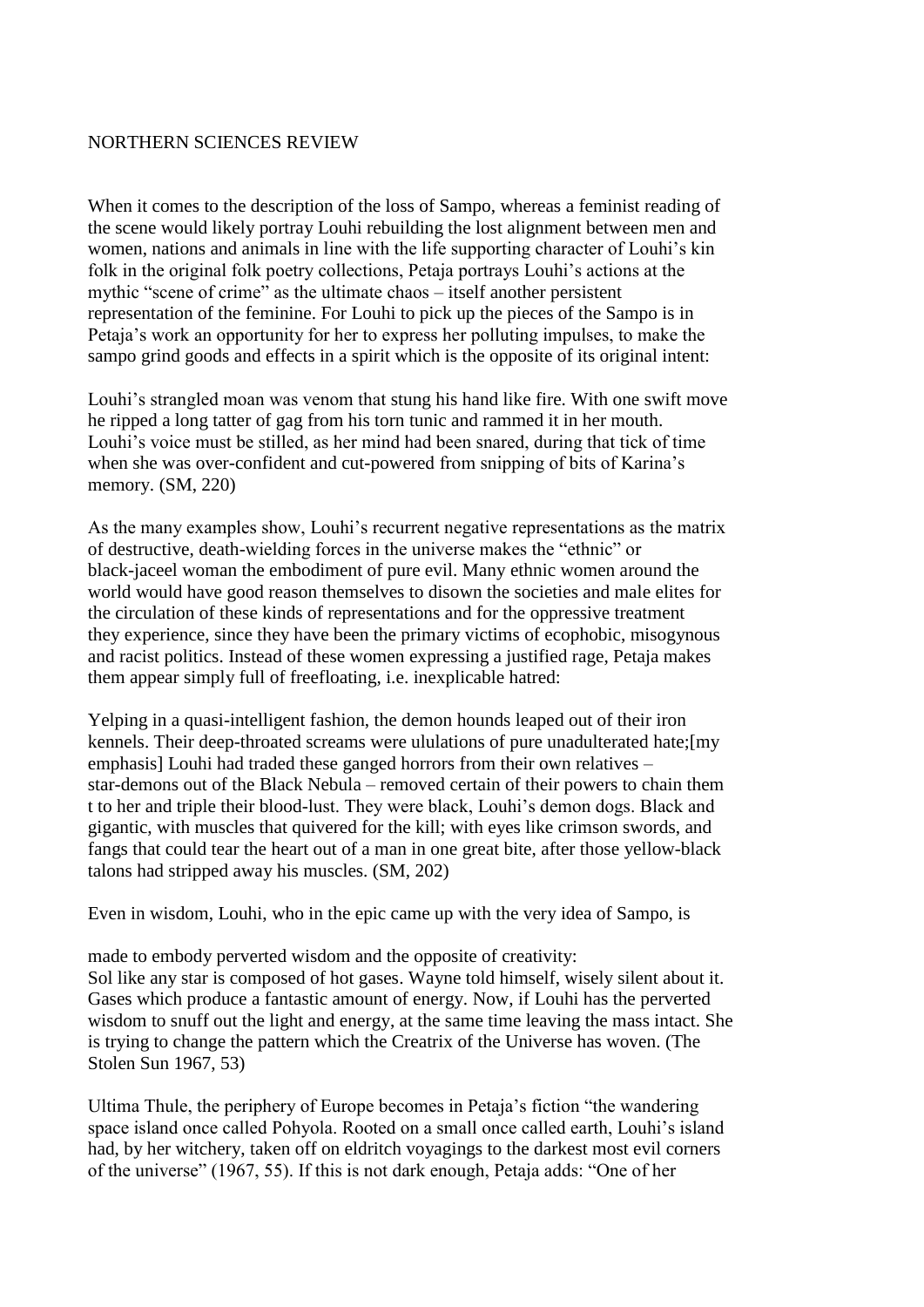tricks was a time …she remained alive on her befogged space-island eternally."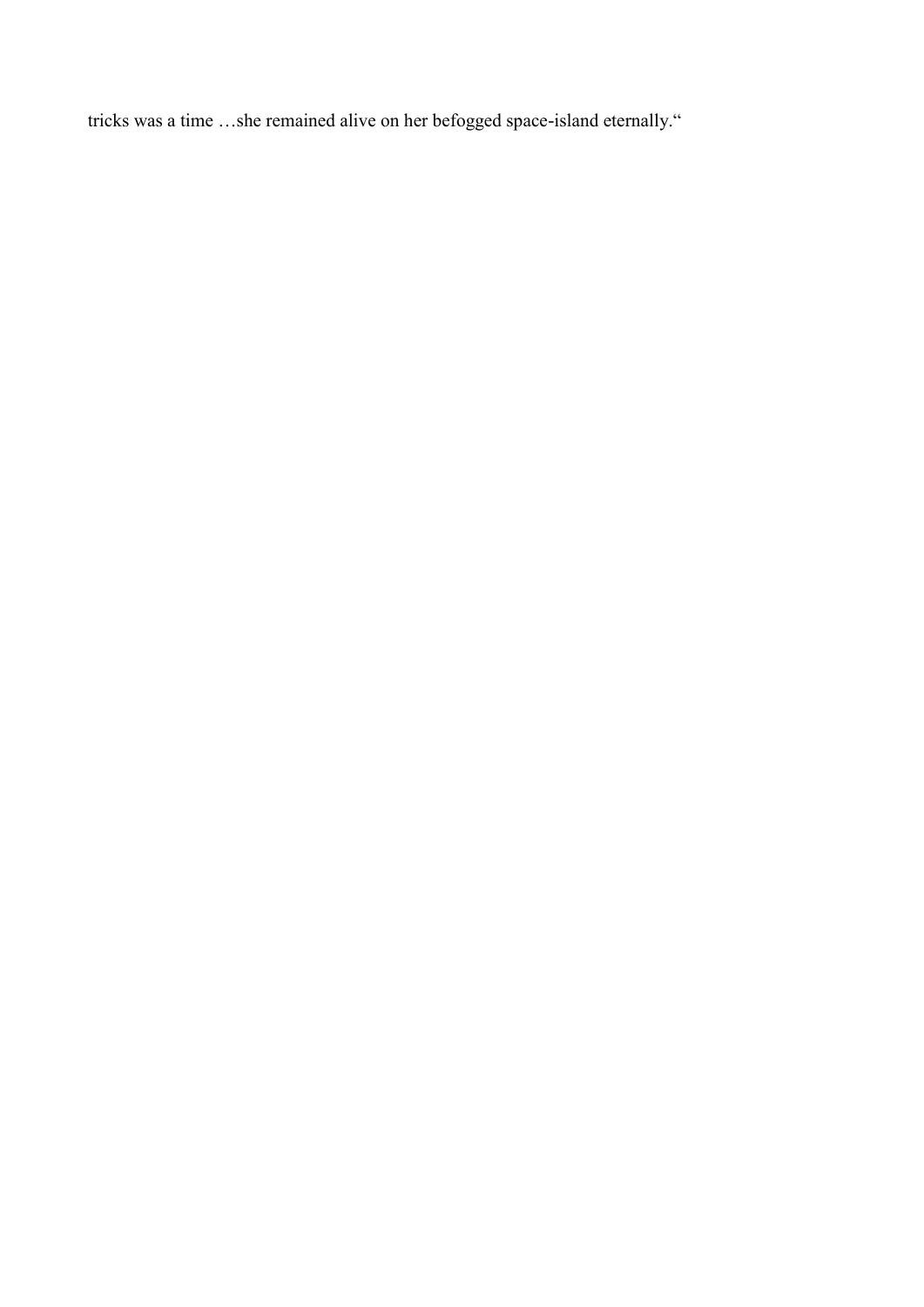According to a Japanese scholar of mythic spaces, Yi-FuTuan, there are two ways of understanding mythic place, both of which have persisted within modernity. The first way is to understand mythic place as an area outside of something known, pragmatically and empirically or in other ways. Mythic place becomes similar to a "fuzzy area" or a "hazy field" (Tuan 1977, 86–88). There is an understanding that there exists something outside, something that lies on the other side of the mountain, or beyond the immediately visible horizon. In terms of this first level of mythic space, Louhi, it seems clear to me, represents on a psychological level the hazy, misty areas of the male psyche – the realms that they are conditioned to disown and displace on those that are in the most vulnerable position to prevent this scapegoating on (ethnic) women. It is of course also possible for non-native women to disown their own shadows and to project them on minority women, or any group having less power and resources to resist such scape-goating tendencies circulated through social institutions. In order to become myths myths require validation by a group, for myth is a collective agreement about some aspect of the unknown (Lauter 1984, 6). However, the least powerful groups like Indigenous women do not have similar channels of influence for circulating their view of reality, their worldview and experiences – hence they are vulnerable to the kinds of caricatures and defamatory stories that Petaja, Åberg and others continue to coin and circulate.

## Myths and Reality – the Amazing Gender Gap

As studies of racial and gendered representations attest without any doubt, the negative portrayals of Native peoples, women in particular, conveniently divert attention away from the roots of Native peoples or women's poverty, misery and deprivation to misleading justifications and excuses for their lot; they feed the partial or unfounded myths of a lazy laid-back people, or of women as willing and corrupt prostitutes if not victims of economic disparity. To portray women of the North as either Strong or as Evil is as far as one might get from the real facts of history and social distribution of power – including the power to form images of the way things are – media power. Some facts about the lot of the "strong women" remind us of the discrepancy between fact and fiction (Kuokkanen 2004c). According to Mary Douglas, (1996[1966]) women are often made to be the collective (often also sexualized and ethnic) carriers of symbolic values and of Nation making, now represented as the pure and ideal body, now as the polluting one. Elite white men are thus left free to embody these enlightenment, "true knowledge", progressive action and heroism. I would add to' insights that women of color are now becoming the privileged "polluting body" of the global village.

Although my goal is not to turn Indigenous women into mere victims of men, white women and their own elites, it is important to raise consciousness about the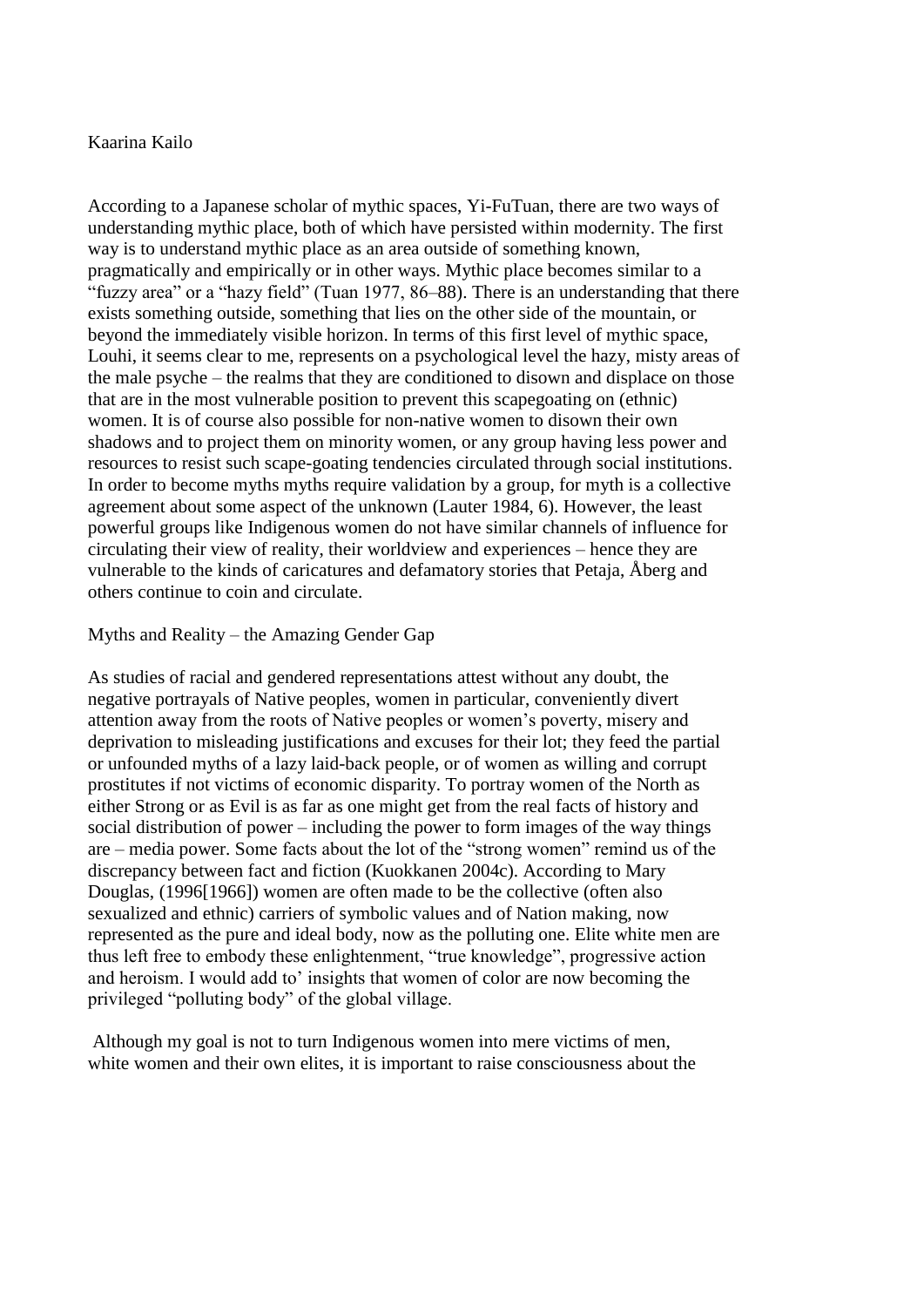structural and institutional forms of racism that affect them, not as individuals alone but as a group in a particular geopolitical time and place. What then are the real issues and hard facts of women in the North? Since the goal of this paper is not to focus on the hardships and challenges of women in the North, something I have addressed in other articles or teaching modules (Kailo & Sunnari 2003; Kailo 2002, 2003) I will limit myself to outlining those major issues that prevent Northern women from sharing equally in the promise of the North – real and mythic.23

As numerous studies have revealed, violence against women is the single most serious social issue in the Northern communities, where it is rampant from Canada, the US and Russia to other countries and communities in the subarctic and to the Arctic (Winberg 2002; Chamberlain 2002; Greene 2002; Bergman & Leask 1994). According to Chamberlain,

In the US and Canada, domestic violence has been identified as the leading cause of homicides and injuries for women. In Russia, estimates for the number of women who are killed by their husbands or a family member range from 3,500 to l4.000 homicides annually. Injuries and homicides are just the tip of the iceberg in terms of measuring the impact of domestic violence on women's health. Most statistics and research do not measure the emotional abuse, psychological intimation and threats, deprivation, shaming, stalking and sexual abuse that are part of the cycle of violence ag women (Chamberlain 2002, 195).

The Swedish Minister for Gender Equality Affairs, Winberg also pointed out at the "Taking Wing. Gender Equality and Women in the Arctic Conference" in Saariselkä, Finland, 2002 that in the Arctic region as in the rest of the world, the prostitution industry is rapidly expanding. Pimps, individual traffickers and organised crime networks are constantly looking for new profitable markets. This, combined with the increasing demand for prostituted women and girls by local men, has resulted in women and girls being trafficked for prostitution purposes from countries outside our region to communities all round the Arctic. Winberg points

23.Changes in the way work is organized have led to more women working on an increasinglycasualised, part-time basis and in the peripheral labour force, where wages are low, job security isnon-existent and protections are few (Day 2000; Miles 2000; Linnakangas ym. 1995). Vulnerablewomen, particularly in the so-called developing countries and also in the remote Northern/

Circumpolar regions, are expected to provide cheap, docile and dispensable labor under contract totransnational corporations which can produce goods anywhere in the world (eg. Day 2000, 13). It isimportant to realize that the myths of "trade liberalization" and increase in wealth attendant uponneo-liberal globalization serve to mask asymmetrical power relations. It is important to specify whoseNorth and whose prosperity is being increased. Studies on North/South and center/peripheryrelations demonstrate that it is the income and prosperity of the dominant power elites that havebeen radically improved (Miles 2000; Eisenstein 1998). The same characterizes the situation ofwomen living in the "peripheries" (Klopov 1996; Women in Extreme Situations, 1997). Newmacro-economic policies rely on old assumptions that women will be available as a low-paid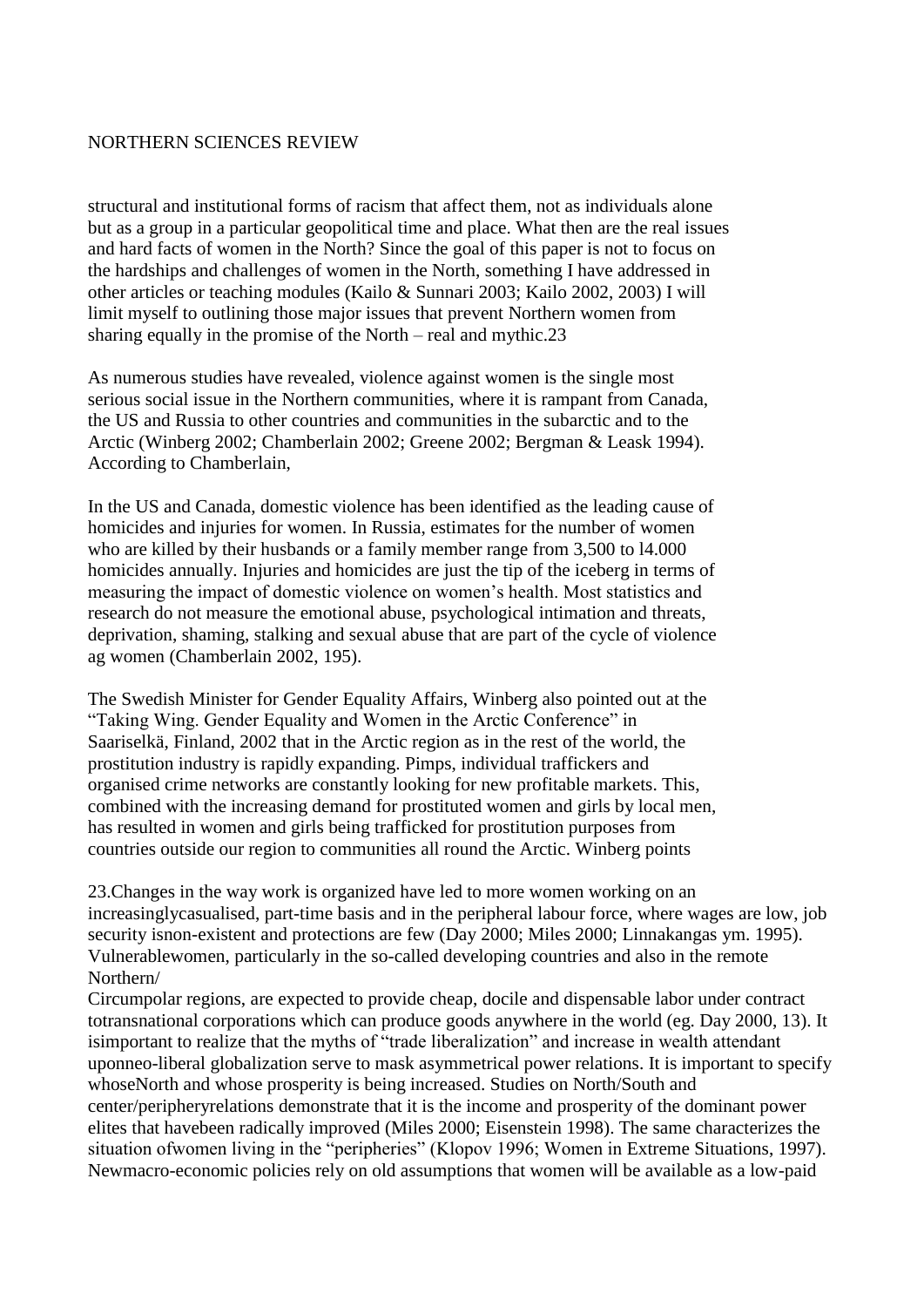or evenas unpaid workers. At their best, these policies perpetuate women's economic inequality. At theirworst, they deepen it. Although the European Union is encouraging women and girls to studymathematics and to enter the male-dominated fields of technology and natural sciences (throughseveral research programs), the motivation behind these projects is the labor shortage in ITfields(Kailo & Sunnari 2003).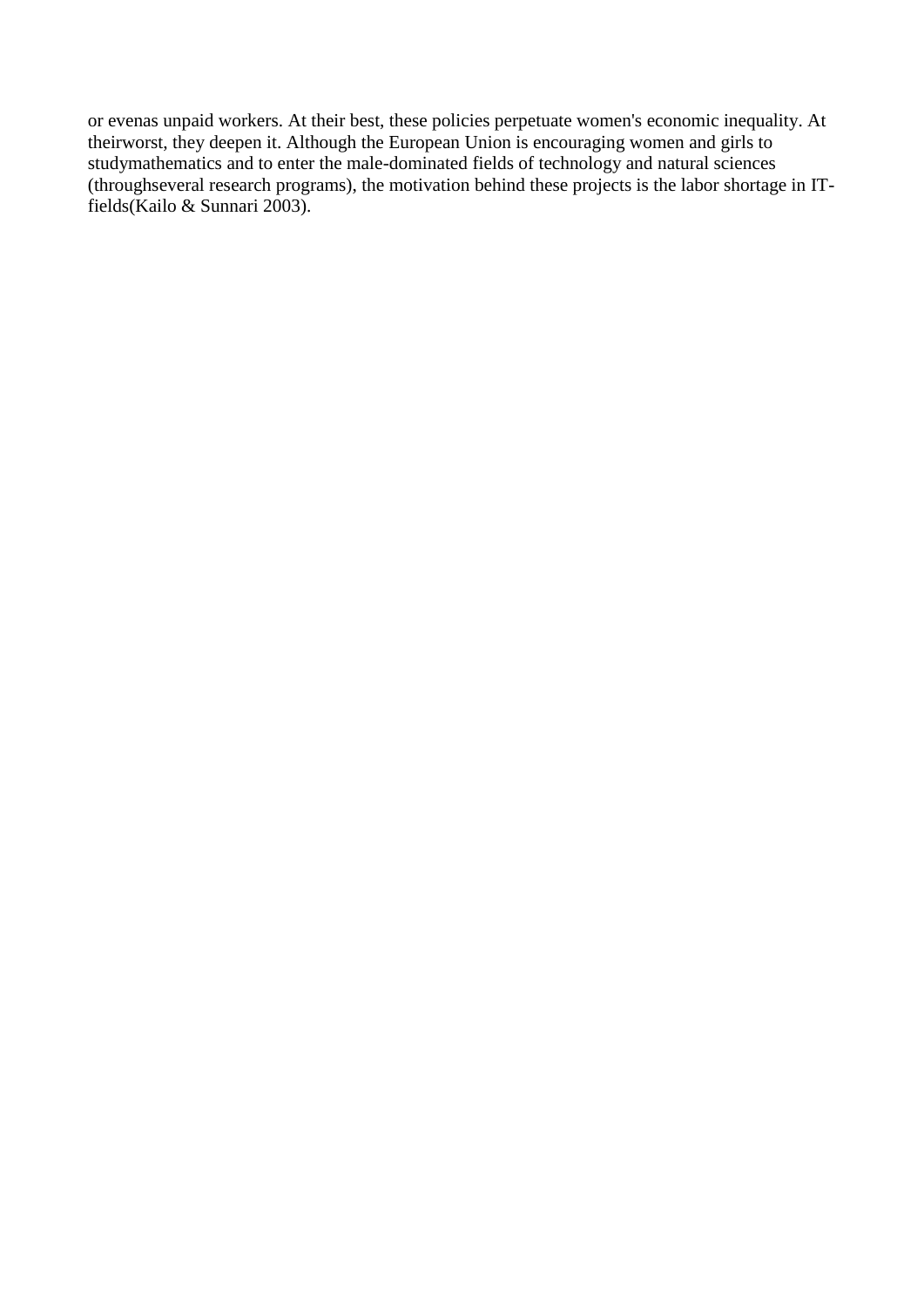out, giving an example of "Arctic othering" that women and girls from Northern communities are also domestically trafficked from village to village across the circumpolar region, as well as to large cities in the south (Winberg 2002, 195). Greene (2002) echoed these findings and reported that women in the Arctic suffer multiple forms of oppression; lack of affordable housing, childcare, legal services, medical care and the welfare reform; Alaska has the highest rate of domestic violence in the U.S.; one in three women has experienced domestic violence in Alaska; the NANA Region has the highest rate of domestic violence and sexual assault rates of accidental death and suicide for Alaska Native females are about three times higher than the U.S. average, Alaska Native females are more likely to be murdered than the average U.S. female (Greene 2002, 232). As for Russia, Greene reports that an estimated l5, 000 women die each year from domestic violence and that 70% of women have experienced or will experience violence at some point in their lives; of the 30–40% of murders that take place in families, a majority of the victims are women and children (Presidential Commission On Questions of Women, Family and Demographics) (Greene 2002, 232).

Although there are no statistics on gendered violence in many Arctic communities, it is likely that in similar life conditions and under a similar social structure it thrives across the most peripheral regions. Alcohol, substance abuse, patriarchal mores and values and other conditions create fertile conditions for violence particularly in communities where there is economic hardship, lack of opportunities and unemployment. While these are widely-spread problems across the Nordic countries, with Finland leading in terms of violence against women (Harvard 2002), it is also worth remembering that in northern communities where the availability and access to health care and mental services are limited, the impact of domestic violence on women's health is magnified. Chamberlain points out that women who disclose sexual assault may wait days to leave their village when weather is bad so they can have a medical exam – it may be too late to obtain forensic evidence and victims are further traumatized in the process…. (Chamberlain 2002, 195). As WTO and other instruments and mouthpieces of globalization are prompting Finland and other Northern countries to cut down on public spending, including health care and state services, it is the Northern communities that are the hardest hit. Profit-oriented private companies are not interested in providing services there for their motives are purely utilitarian and commercial – yet privatization is seen by the advocates of neoliberalism as the new solution to "lack of public money."

The idea of a Sami matriarch (Lapp) of ambinecent ethnic backgrounds controlling the North's resources and representing an enemy to Finnish "heroes" does not seem to have any basis in history, now or earlier. There is even less reason to circulate images of Northern women labeled as "whores" (cf. Kalevala's term "Pohjolan portto" and the term "huorimus" of Finnish folk poetry). It is important to realize that whore labeling is simply a traditional patriarchal strategy for controlling women – like Louhi – who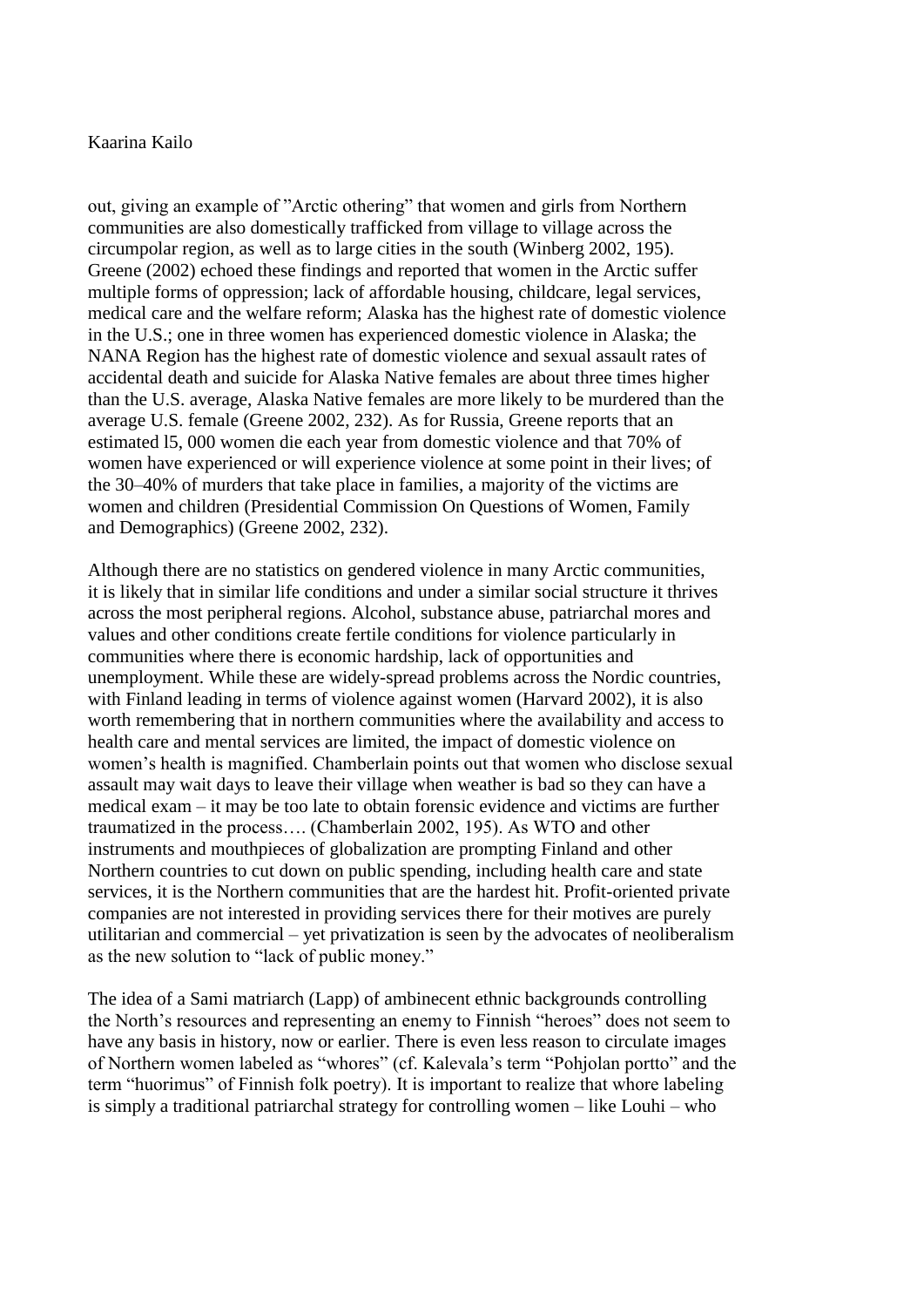refuse the limiting gender scripts imposed by patriarchal society and its asymmetrical division of gendered resources and power. It has nothing to do with "actual" sexual behavior. On the other hand, it is a relatively recent phenomenon that Northern communities have increasingly become the visitation sites of globally "mobile" and "nomadic" sex workers, particularly from the Eastern countries (Penttinen 2004). This has everything to do with the "new economy", the cuts to social services and the increased unemployment that has accompanied the transition in Russia and Estonia, for example, to market economy. Nor does this mean that "Russian women are whores" – although such imagery and stereotypes do predominate in the most harmful way in Finland and other countries. Nor is there any reason to portray the Sami, or any other historical group living in the deep North as particularly greedy, vindictive, unsharing and deceptive. In fact, the historical reality is that the Sami, like many other Indigenous people, have been represented as being, to the contrary, more sharing and less materialistic than their neighbors, particularly, of course, their colonizers. This was shown in the previous section on the Sami worldview and verdde system.

It is necessary, then, to expose the absurdity of the myth of bottomless feminine evil and pollution by heeding what statistics alone tell us of the reality of gender relations under neoliberal globalization, affecting regions both in the South and the North, the wealthy southern parts of the North and the less privileged and "developed" North regions of the North.24 What Genevieve Vaughan (1997) calls the patriarchal exchange economy has been transmuted into "casino capitalism" where freedom has come to mean the free flow of the elite's capital across and through the circuits of information highways. Whether tey are repressented as goddesses or cyborgs, capital eludes women in the North and in the South, as power, economic and corporate power gets increasingly concentrated into the hands of ever fewer transnational owners most of which are in the hands of men (e.g. Kailo 2002).

On the other hand, patriarchy as the male-led religious and political systems has been weakened, while hegemonic masculinity (Connell 1995), the master imaginary and turbo or machocapitalism have grown even stronger. Still, patriarchal laws have already narrowed the self-determination of Sami women among Northern women.

24.Patriarchy refers to a social system where men are seen and valued as heads of both families andinstitutions and women are defined in relation to men, whereas men are defined as subjects in theirown right. Patriarchy has existed through the ages and has manifested itself as different types ofsocio-economic "contracts" from socialism to capitalism with a different impact on women's statusand rights. Historically the ideological basis of patriarchy appears to have been in the idea of FatherGod, but the justifications have changed over time. Through economic, familial/social, political,

religious justification men still determine what part women should or should not play. It does notimply that no woman, or group of women have power , nor does it mean that all women areoppressed despite the institutional and structural inequality. Now that the role of the Church insociety has become weaker for example in the Nordic countries and men are no longer uncontestedeconomic heads of families, "patriarchy" is undergoing its own crises. Male hegemonic power tends,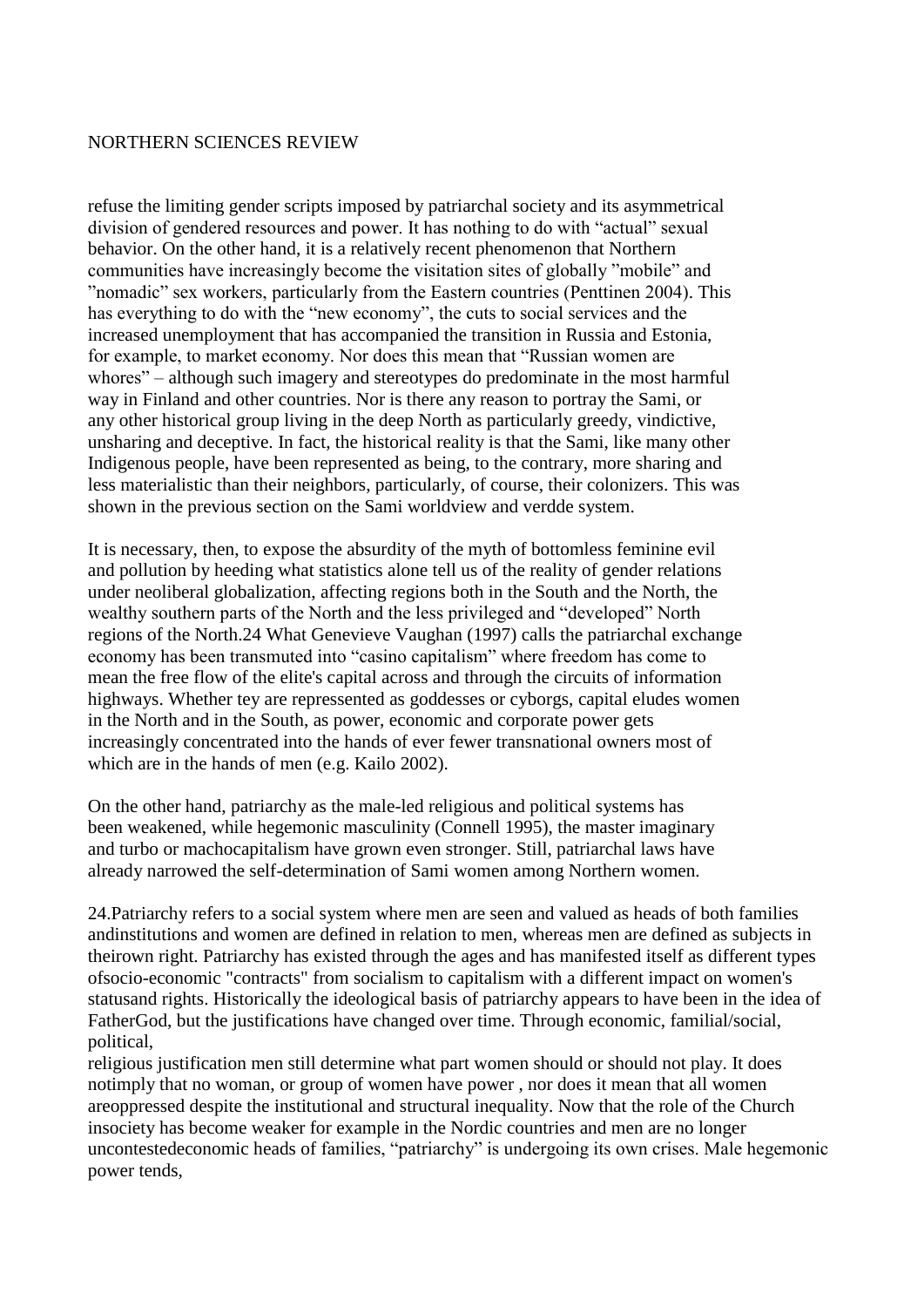however, to adapt to new historical conditions and to find new ways of discriminating againstwomen. Recently, sexuality and the female body have appeared to be especially central componentsin women's oppression, and accordingly patriarchy as a concept has been accompanied by the termshegemonic masculinity (Connell 1995) to add contemporary nuances to the meaning of male power.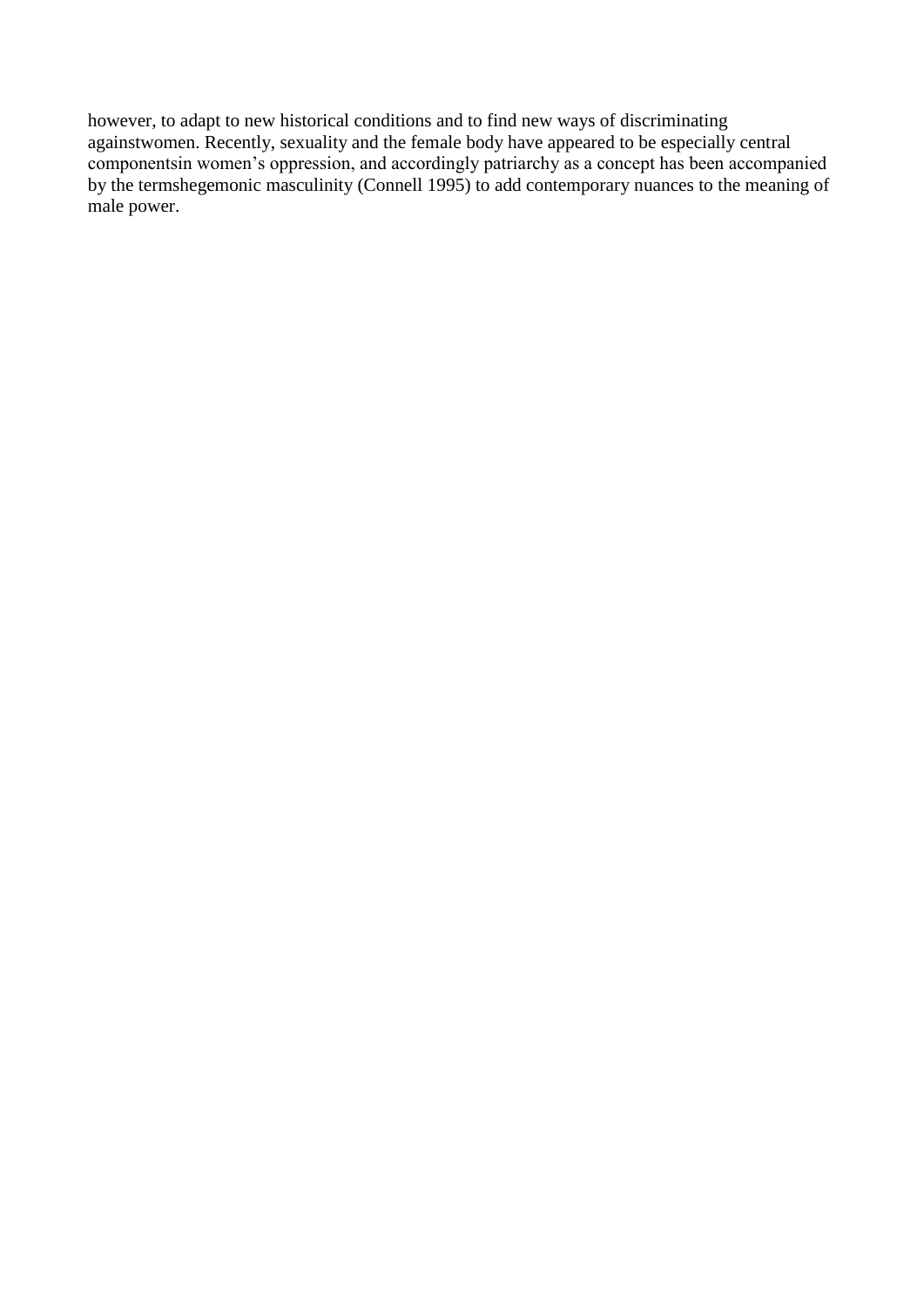One among today's active Sami scholars and feminists, Jorun Eikjok has documented the impact of differential laws and regulations on reindeer herding women in Norway (Eikjok 1992, 8) at a time preceding globalization. She describes the ways in which some the complementary and symmetrical roles of men and women changed in the course of history as the responsibility for farming formally passed to men and the gender roles underwent changes after the Second World War (1990, also 2000). Formerly, most women formed part of a female exchange and dependency-relationship, the so-called "verdde" system but at this historical moment, women and their knowledge and experience were no longer needed. They were increasingly isolated in the home, in the private sphere.25 The practical consequences of this have been that Sami culture and language became defined as inferior with the woman bearing the brunt of the loss of status, self-determination, support and respect (1990, 10). Eikjok notes the impact that the development of capitalism wage-workalso had by creating a new sectorization in society leading to sex segregation and the appearance of the domestic/public dichotomy (1990, 10). Capitalism brought with it the market system where women lost their role as producers with the domestic sphere becoming, simultaneously devalued. In many ways this also diminished their influence (1990, 10). These trends have only been reinforced by the impingement of neoliberal policies (Eikjok 1990; 2000). Some statistics about the impact of neoliberal global politics reveal the extent to which it is gendered, resulting in the feminization of poverty and the masculinization of power. As the "new economy" with its ethos of free trade, competitiveness, economic growth, cost-savings, synergy creation, cuts to public spending is spreading to the most remote corners also of the North, it is worth considering the gender impact of these values and policies and to recognize the trends affecting employment:

Between 1983 and 1993, U.S. banks replaced 37 percent of their workforce with automated teller machines (ATMs). China is planning to introduce computerized production, which is expected to eliminate 20 million jobs. Worldwide unemployment is expected to continue to increase. Already, more than 800 million people are underemployed or entirely without a job. Meanwhile, profits are at an all-time high due to digital technology and jobless recoveries, where profits increase and jobs decrease. (Eisenstein 1998, 83)

Global reorganization of capital means rising prosperity for a few, and rising unemployment and poverty for most of the rest. Some 70 percent of the world's income is produced and consumed by l5 percent of the world's population. This inequity exists within and across nations. More than one-fourth of u.s. workers do not earn wages above the poverty line while CEOs make 149 times as much as an average factory worke. The top 1 percent of u.s. families have more wealth than the entire bottom 90 percent. (eisenstein 1998, ll4)26

25.For the gender division of labor among the Sami today, see also Amft 2000. For Inuit traditionalgender roles, see J. Billson 1990, 44.26.eisenstein consciously spells the names of countries and also her own name in lower case.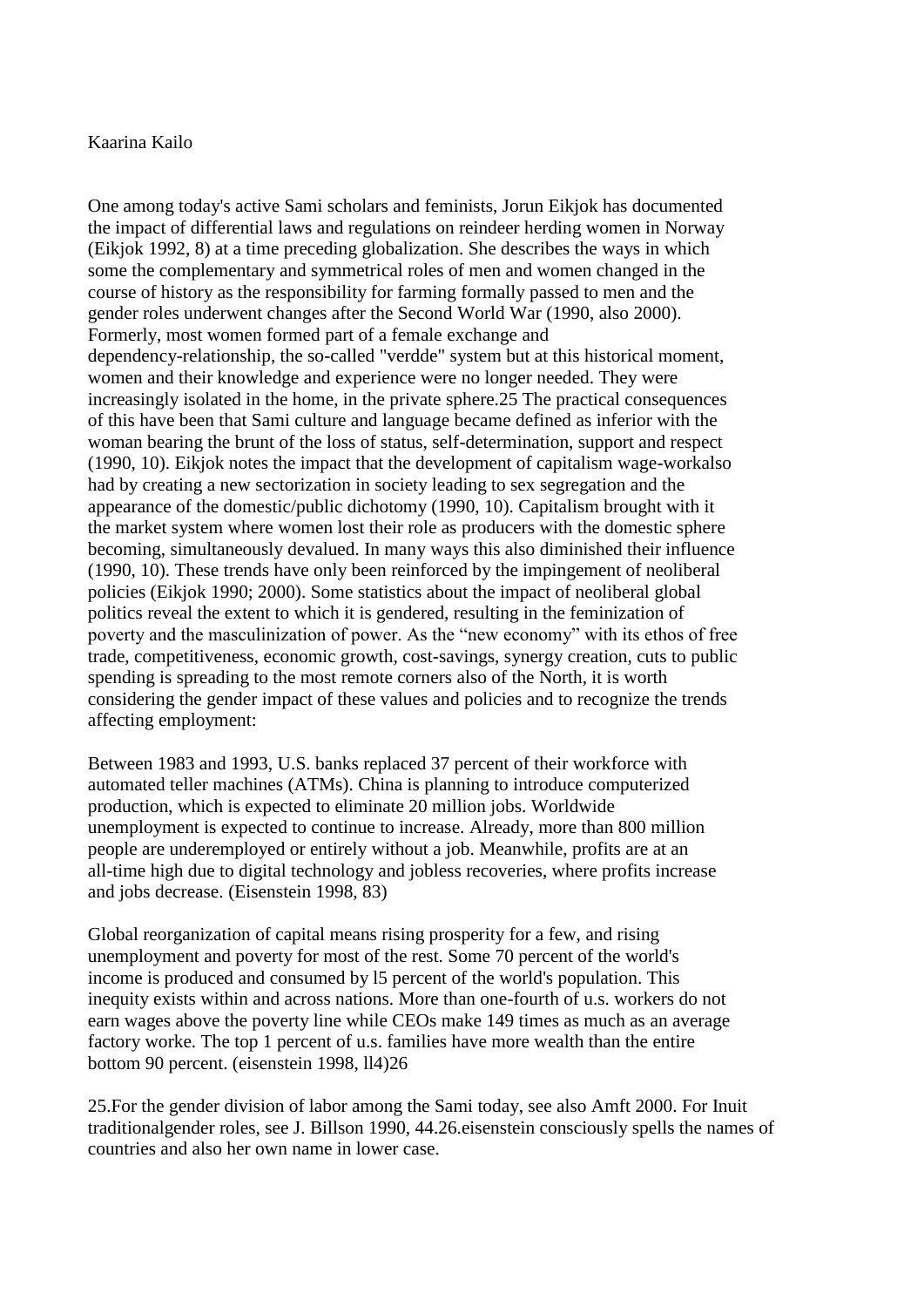The emergence of a high-tech-info economy requires new tax laws that assist its beneficiaries. The Reagan-Bush decade of the 1980s put much of this new law in place. By 1992, the richest 1 percent of americans gained 91 percent in after-tax income while the poorest fifth lost l7 percent of their income. This has led to the top 1 percent's total income equaling that of 40 percent. The same government that has rewritten social welfare law and ended 'hand-outs' to the poor has in 1997 given away digital spectrum worth up to 70 billion u.s. dollars to commercial broadcasters. The largest media companies in the world got the equivalent of at least five new channels in every market where they currently own one. (eisenstein 1998, 83)

The privatization of and cutbacks in the welfare state continue to devastate. By 1992 less than 1 percent of the US children were defined as poor. Yet billions of dollars continue to subsidize corporate interests. Welfare caseloads shrink, homelessness escalates, the shelters overflow. Utter destitution is the order of the day in the streets of most large cities, while Wall Street bonus babies cruise the Hamptons in their shiny new muscle cars (eisenstein 1998, 26).

In 1960 the combined incomes of the richest fifth of the world's population were 30 times grater than the poorest fifth. By 1991 it was over 60 times and in 1998, 78 times as high. … The amount of tax breaks given to corporations and wealthy individuals in 1996 was US 440 billion, more than seventeen times the combined cost of state and federal spending on AFDC (Aid to Families with Dependent Children). (eisenstein 1998, 62)

On a world scale the polarization is obscene. In 1997, 450 billionaires had assets equal to the combined annual income of the poorest 50% of the world's population (Korten 1999).

While I have no exhaustive disaggregated gender statistics on how globalization has affected women in the North, in the various regions, it is likely that the effects are very similar across the region, since the policies adopted from Canada to Russian through the Nordic welfare states are responses to OECD recommendations and WTO ideologies that stress cost-cutting, restructuring and cuts to public spending (however, see Kailo, Sunnari & Vuori 2003. Statistics prove beyond doubt that women are the most vulnerable to the impact of such austerity measures. More than men, they depend on public services to combine family and work, and the reduced services in health care and nursing end up as their increased unpaid workload. Although more research is needed to bring out the extent to which the "new economy" has resulted in more opportunities and more threats to the communities' and the women's well-being, the ethos of privatization and tax cuts has nowhere led to women's well-being, except for the few elite women benefiting from capital accumulation or the increased wealth of their husbands and partners.27 Also, in comparing the situation of the Indigenous women across the Atlantic, one can note that in both Canada and Norway the state defines who belongs to the indigenous population in a way that creates internal conflicts and divisions, plus an internal hierarchy (Eikjok 1990, 11). This certainly prevents any "Strong women" from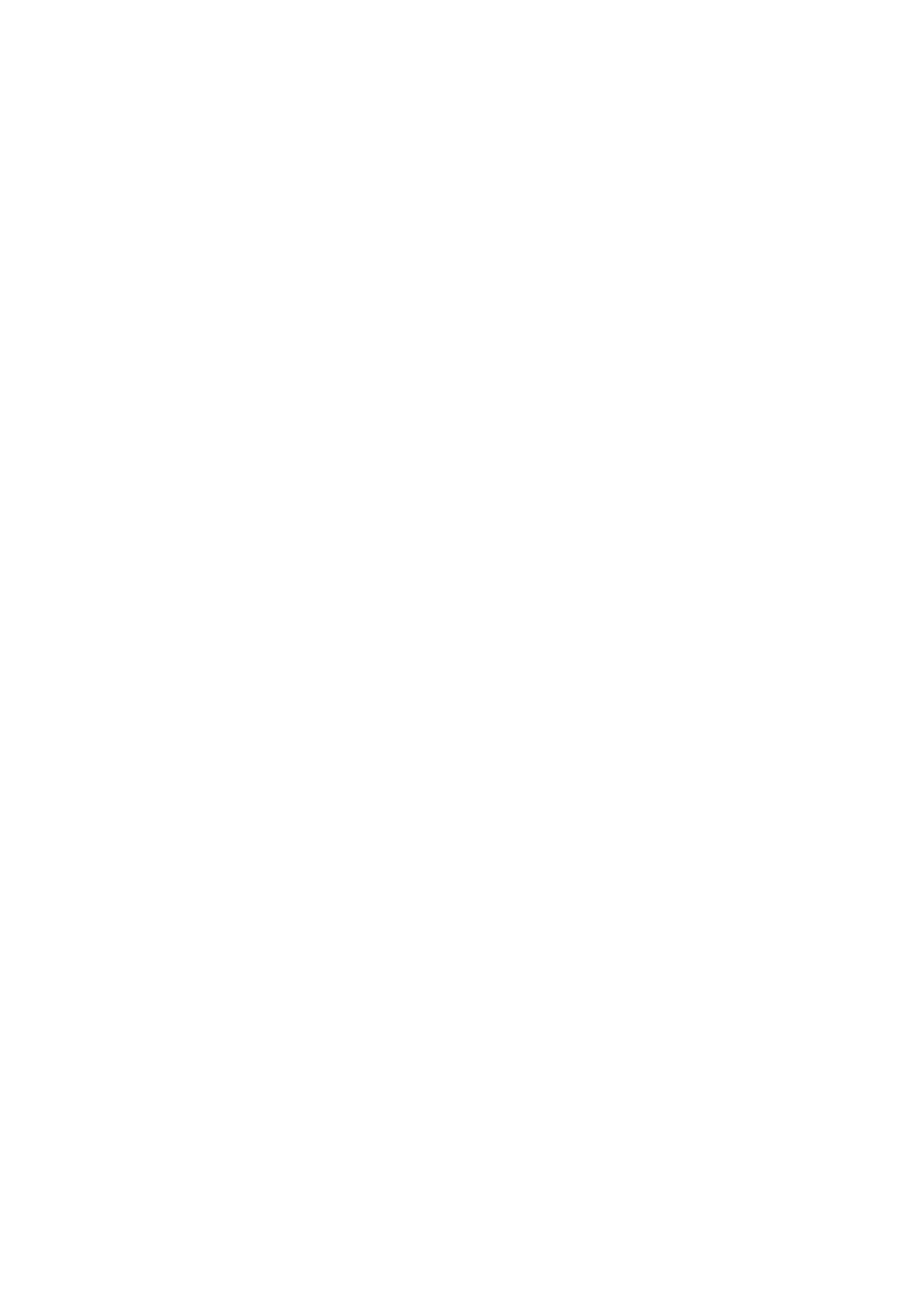exerting the kind of power that myths and stereotypes ascribe to them.28 State policies applying to the sexes likewise reflect a differential treatment. Under globalization, women have even less agency and possibilities for retaining values and a life style that do not fit with the monocultural global ethos of capital accumulation and technological literacy. Of course, globalization in itself is neither negative, nor positive. However, to the extent that economic policies privilege the rights of multinational corporations at the expense of the self-determination of women and marginalized nations, citizens and nation states, they narrow significantly the choices the women have for making a living. Women, and most urgently native women in peripheral locations in the North, badly need social, publicly funded services, particularly in a situation where they live at the mercy of abusive husbands and partners, economically dependent and physically vulnerable (Crnkovich 1990). On the other hand, the North is also the traditional home of peoples with the soundest ecosocially sustainable life styles and values. Hence the view of Louhi heading a land of the greedy and unhospitable people that one knows from Kalevala AND the influential film, Iron Age (Holmberg) is most misleading.

Native people as groups stand little chance of resisting the onslaught of the developers and global forces that are storming their communities in search of opportunities and business ventures. Pollution has indeed become an everyday phenomenon in the North. However, far from it resulting from the greed, cruelty, avarice and blackness of soul of Native women, it derives from the unsustainable, short-sighted values of corporations and developers whose terminator capitalism little cares for the rights of future generations or the future of the most vulnerable regions of the world. As Shiva notes, homogenization and monocultures introduce violence at many levels. Monocultures are always associated with political violence – the use of coercion, control, and centralization. Without centralized control and coercive force, this world filled with the richness of diversity cannot be transformed into homogeneous structures, and the monocultures cannot be maintained. Self-organized and decentralized communities and ecosystems give rise to diversity. Globalization gives rise to coercively controlled monocultures (Shiva 1997, l01–l06). Globalization is not the cross-cultural interaction of diverse societies; it is the imposition of a

27.Women's/girls' secondary status defines their particularly proletarian role across the globe. But now the

privatized nation-state plays a more circuitous role in enforcing this gendred hierarchy. The location of

power has been dispersed to multiple sites in the transnational economy, and to the single-parent family

headed by women. The first-world nation-state regulates less paternalistically in its diminished social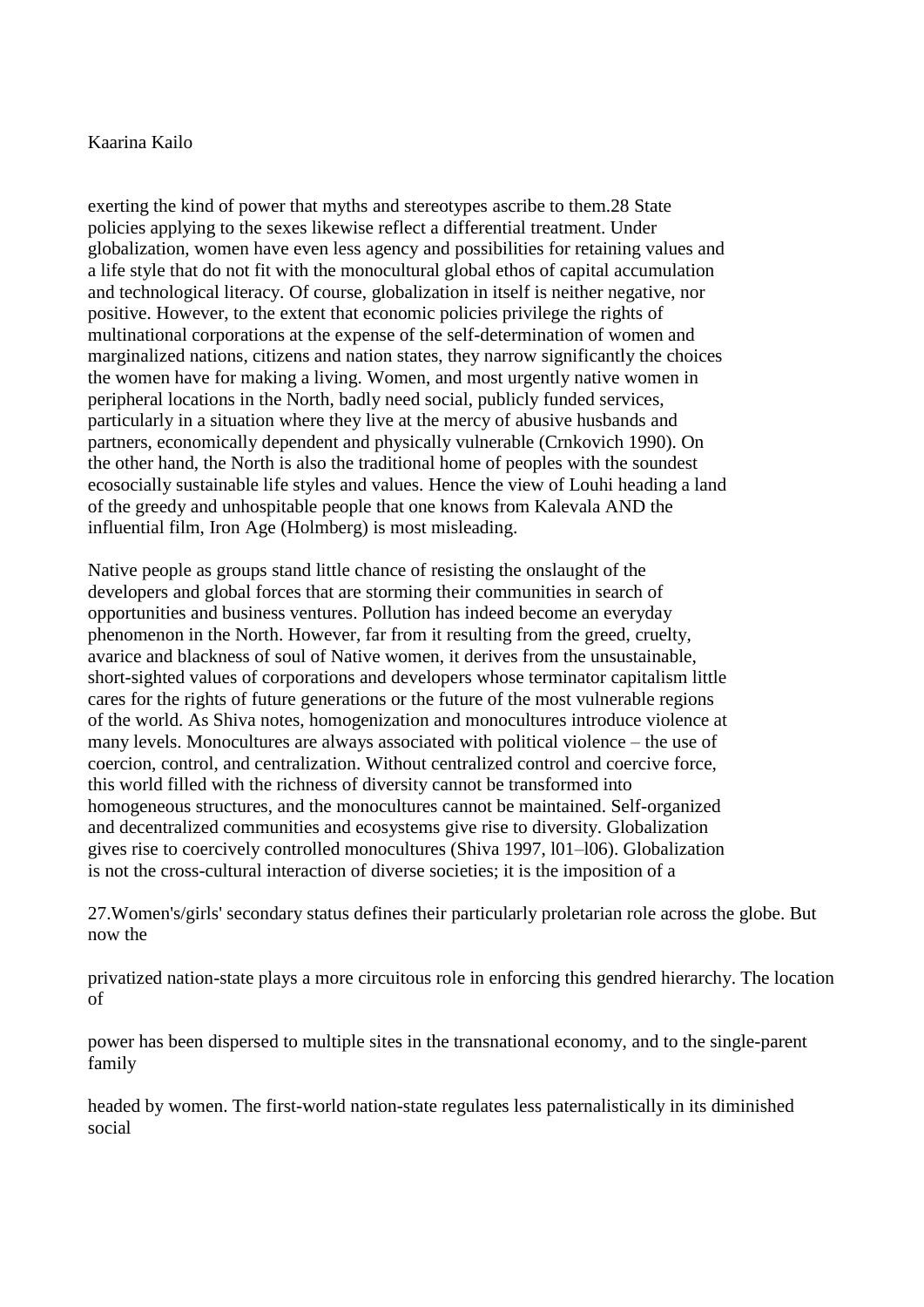welfare role. Instead, privatized sites like the single-parent family and the market itself economically

discipline women-girls (eisenstein 1998, l08).

28.Eva-Britt Nilsson (2000) notes that out of l7000–20.000 Saami in Sweden only 325 run sustainable

herds, 38 of these are women (in Hällgren, 2000, 10–11). On women and reindeerherding see also

Elgvin, Dag T. 1999, 12–18). Details change from family to man-herding resulting in the whole

industry suffering from loss of involvement, and also points to economic discrimination in duodji,

subsidy and leadership, lack of rights of married women... For a debate on feminism and the issue of

reindeer herding see Outi Jääskö (1999, 19–20) comments on the disproportionate number of reindeer

herding check women in leadership positions. See Sara (1999) also on role of women in reindeerherding.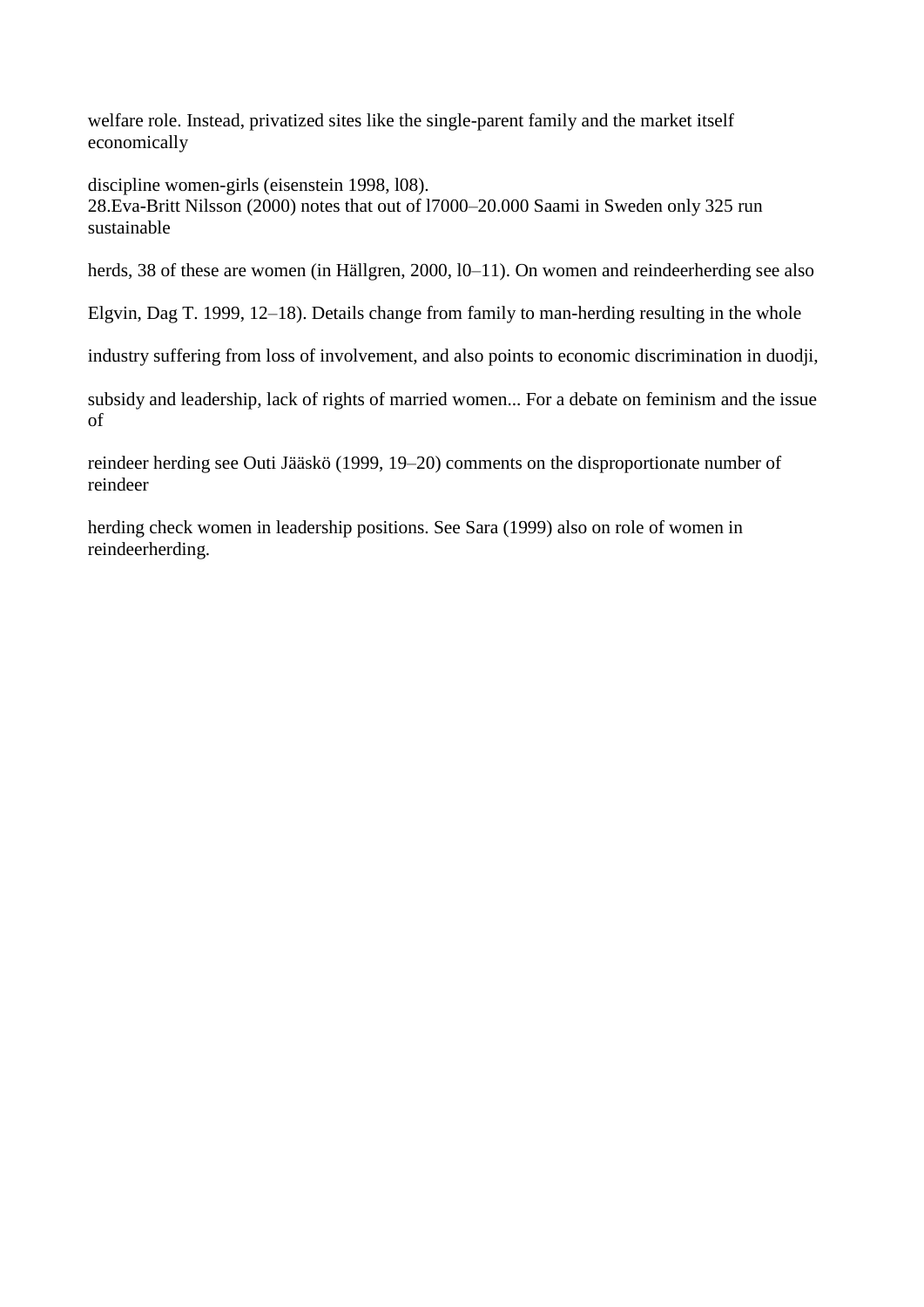particular culture on all of the others. Nor is neoliberal globalization the search for ecological balance on a planetary scale. For Shiva, it is the predation one race, one race, and often one gender of a single species on all of the others. The "global" in the dominant discourse is the political space in which the dominant local seeks global control, freeing itself of responsibility for the limits arising from the imperatives of ecological sustainability and social justice. In this sense, the "global" does not represent a universal human interest; it represents a particular local and parochial interest and culture that has been globalized through its reach and control, its irresponsibility and lack of reciprocity (Shiva 1997, l03).

The Indian Act of Canada (before it was repelled) made Indian woman lose their rights to be Indian if they married non-Indians while Indian males marrying white women allowed them to get rights. Sami women in Sweden likewise lost Sami rights when moving away. In summary, the main society's negative ideas about women are reproduced within the Indigenous culture and Indigenous women, then, are regulated both within the mainstream society and within their own culture. State assimilatory practices together with the impact of monocultural patriarchy thus represent a threat to the diversity of both Indigenous and women's culture. In Canada 80% of the members of the reservation councils are men. In 1978 a new law was passed regarding reindeer herding which prioritized the role of men as the exclusive reindeer herders (Eikjokk 1990, 12; Sara) Helander also reports that the older generation of women appear to have experienced equality in the past but modernisation, overprotective national policies and non-Sami legislation have led to their oppression (Helander & Kailo, 1998, 149). The much-touted ideal of sustainable development implies moving from the development of monoculture to the recognition of the value of biological and cultural – including gendered diversity. However, as Mark Nuttall, among others remarks in his research on the North, conceptual frameworks for understanding human-environment relationships and working out effective strategies for sustainable development are often incomplete unless they include consideration and analysis of different gender roles in a culture's mode of production as well as different impacts men and women have on environment (1998, 67–73). Arctic Othering as a concept can also be applied to the treatment of Sami or Native Canadian women as the exotic other, rendered inhuman by the mechanisms of idealisation or denigration (the noble savage, drunk squaw-stereotypes). As Frank Norris has noted: "according to representations of popular culture, the North is a frozen frontier populated by Klondike prospectors, outlaws, sled dogs and stoute hearted Mounted Policement along with a smattering of Eskimos, dance-hall girls, seal poachers, fisherman [sic] and other hard-bitten characters who inhabit the fringes of life" (1992, 52).29 Far from sustainable policies being the order of the day under the new economy, once again,

29.See also R.H. Proppe for women's lives and the construction of gender in Icelandic fishing villages(1998).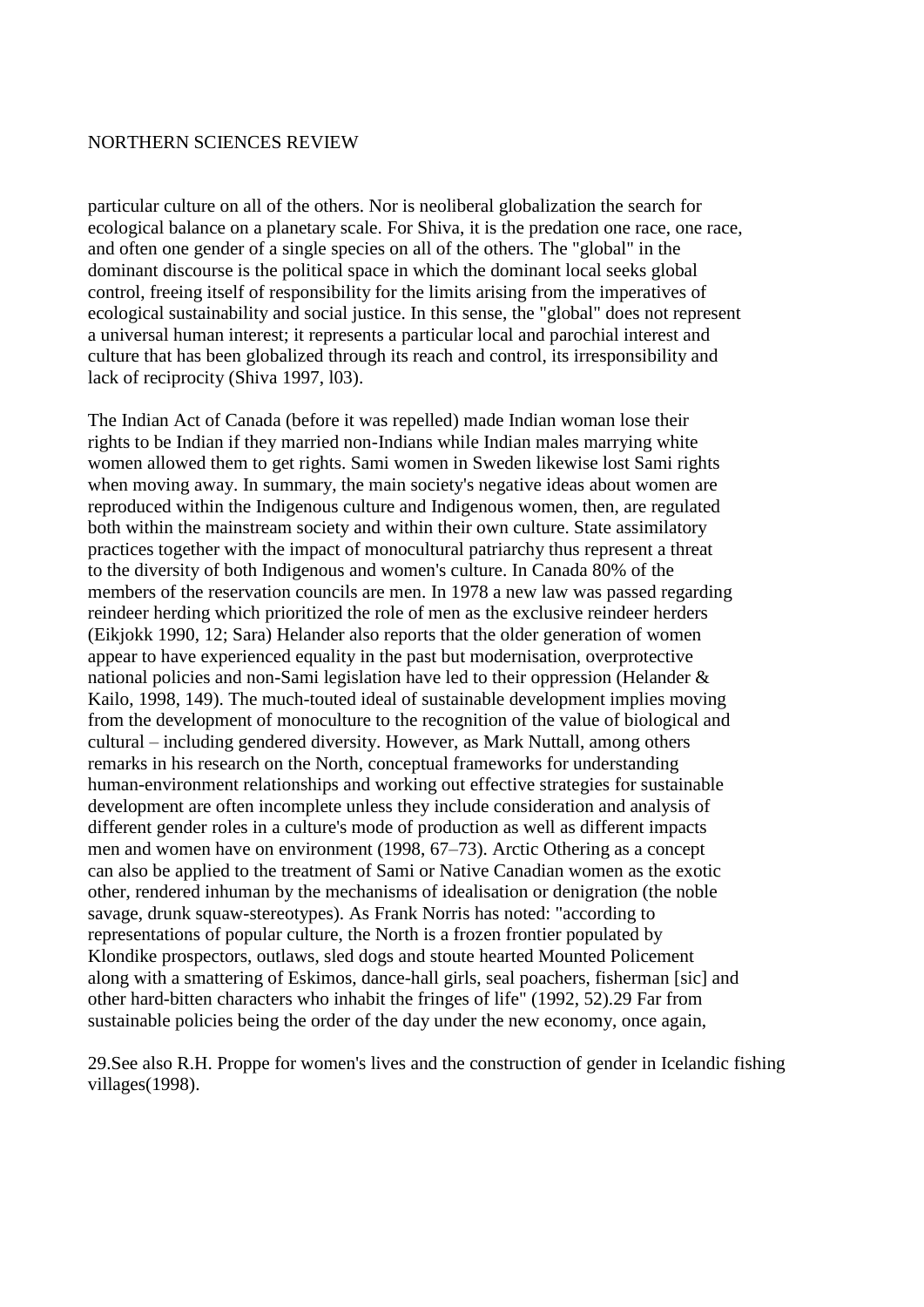women are left with the shorter end of the joystick, holding onto the edges of the digital wedge.

The myth of a borderless brave new world is just that, a myth. It continues to be a man's world. Cyborgs or Goddesses, women continue to be "matter out of place." What Vandana Shiva labels as "Maldevelopment" militates however against this equality in diversity and superimposes the ideologically constructed category of western technological man as a uniform measure of the worth of classes, cultures and genders (Shiva 1993, 5). Shiva concludes: "Maldevelopment is the violation of the integrity of organic, interconnected and interdependent systems, that sets in motion a process of exploitation, inequality, injustice and violence. It is blind to the fact that a recognition of nature's harmony and action to maintain it are preconditions for distributive justice" (1993, 5). Thus, the car drivers who flee from the overcrowded cities into the hills and the countryside destroy these landscapes, and forests where they want to find unpolluted nature are destroyed by the fumes from car exhausts. The sex-tourists who flee to Thailand [or northern communities] destroy the women there, make them into prostitutes and possibly infect them with AIDS. In conclusion therefore, according to Shiva: "Before yearning there was destruction, before romanticizing there was violence" (1993, l45). In fact, trafficking in women, as well as child and youth prostitution, are relatively new Northern problems, at least in their current scope. The time is passing when virgin forest (uncut by man), virgin oil (uncontaminated by manmade preservatives), virgin soil (untilled by man), or virgin girl (untouched by man) can be used as metaphors by the 'lords of creation' who defined nature, nature's products, and women as resources to be used for economic profit or personal gratification. An ironical twist with regard to these metaphors is that they were devised by men who are also largely the destroyers of this so-called virginity (Tomm 1995, 281). Linked with the global "restructuring" of social security networks and the rising gap between the wealthy and the poor, these symptoms of social despair, unemployment and the loss of safety nets are best analyzed in light of the impact of development policies. The issues facing the Circumpolar North and the Northern hemisphere at large (Northern United States, Canada, Russia, Finland, Sweden, Norway, Iceland, Denmark, and Greenland) are intertwined with economic and political globalization, and above all, with the impact of the increasing power of multinational corporations seeking outposts of "development." In such a context, one badly needs, indeed the Lapp/Sami woman with Second sight – and with the kinds of shape-shifting capabilities that would help bring to balance the entire dysfunctional, unbalanced world. (Moyne 1981)30.

30.See Moyne (1981) on Sami women's second sight.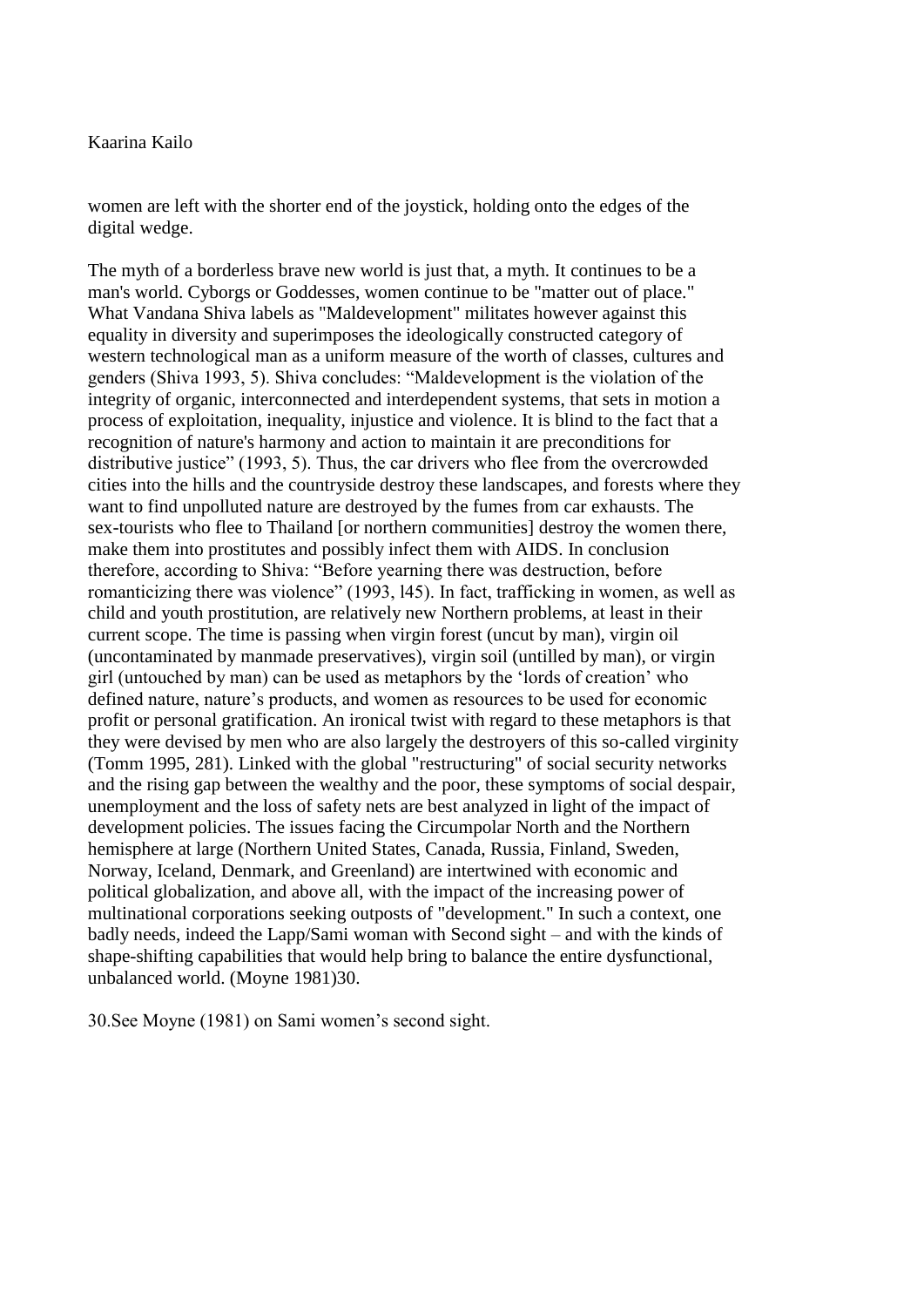#### Women's Mythic patterns in the North – Second Sight Revisited

In many ways, the Mystical or Mythic North exists at the interface of reality and fiction, the conscious and the unconscious, the periphery and the margin, inside and outside. As Yi-Fu Tuan notes "When we establish a border between our knowledge of what exists within the walls of this room and what is outside, we also have an understanding of mythic place. …mythic place is that which lies outside of familiar and everyday places, and as such functions as a precondition for the known world (Birkeland 1999; 2000, 65). Mythic place exists outside of discourse, so to speak. To the extent that there are so few stories of women's inner north, women's perspectives on whatever the Mystery of "Terra Nullius" means, it is time to speculate on what the gender differences might well be. One way to conceive of mythical place, according to Tuan, is to see it as a component in worldview or cosmology (1977, 88). Worldview can be seen as the attempt to make sense of environment in one kind or another, or answers to human beings regarding questions of their place in nature. This second way to understand mythic place implies that place is both earthly and cosmic. According to Tuan, there are two typical answers to the question of how human beings are related to the earth and to cosmos (1977, 88). One way is to treat the human body as an image of the cosmos, while another way is to treat the human being as "the centre of a cosmic frame oriented to the cardinal points and the vertical axis" (ibid.). In the first, the body is the microcosm: "the earth is the human body writ large", while the cosmos is macrocosm. According to encyclopaedias of symbolism, in this view there is a parallel between microcosm and macrocosm (qtd. in Birkeland 2000, 65). There is of course no official female mythology of the North. However, Tuan's discourse contrasts with the view of woman as the carrier of a nation's pollution or unrealistic ideals. As an alternative projection screen, one for sustainable, balancing, life enhancing processes and values, it could become and can be resurrected as a sobering counterbody – a cosmic body with a nourishing Milky Way. However, the other imaginary need not, and in feminist philsophy rarely represents "reverse sexism:" It is based on and reflects an altogether alternative conception of human relations, relations between men, women and nature, beyond the dualistic, hierarchical orderings of western patriarchal social order. Myths require group validation and this has not taken place in the context of shared gynocentric myths. To be sure, individuals do not make mythic stories with lasting impact alone for in order to become myths these require validation by a group. Myth is a collective agreement about some aspect of the unknown. (Lauter 1984, 6). However, many scholars have tried to unearth the image clusters in women's writings and traditions across the globe, trying to locate their shared core, even when there is in the wake of postmodernism a general suspicion over any grand narratives or assumptions of unified discourses. Many groups, such as the Native people of North American, have sought to group the values they have in common despite the many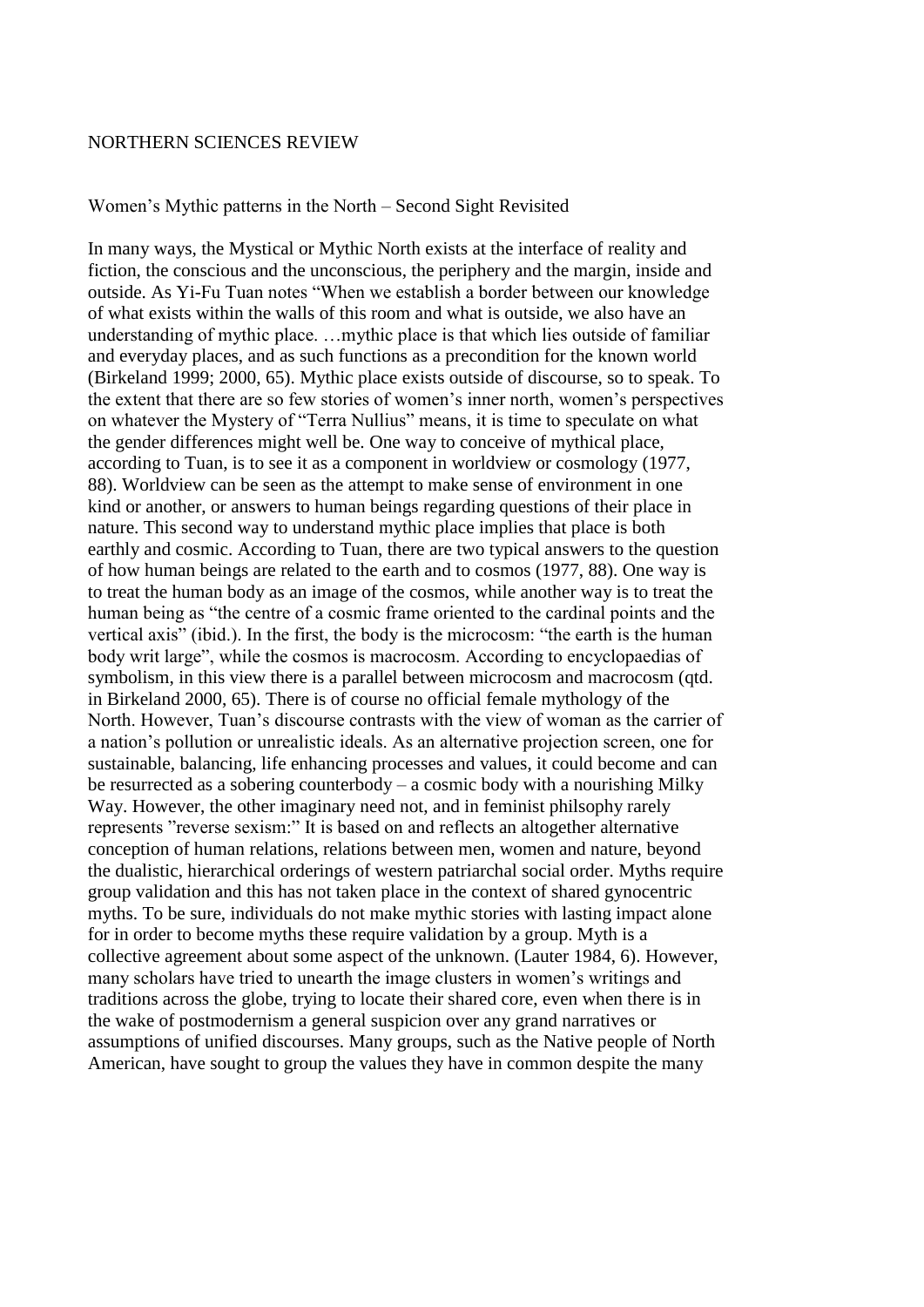nation-specific variations and idiosyncracies of culture. They commonly refer to a Panindian philosophy where respect for Mother Earth and the interconnectedness of all species and people feature centrally. The goal of such "imaginary communities" is to mobilize group spirit, self-esteem and perhaps – to spread values held to be sacred. It is hard to speak of a collective pan-feminine philosophy or worldview since women are conditioned to identify less with other women than with their immediate families and kin groups. Yet, the global women's movement has tried to describe the core values around which the heterogenous women's groups, associations across the world subscribe in peace work and the collective moblization today for an "ecosocial sustainable future" where the safeguarding of women's well-being and rights would ensure the well-being of their children, families and communities.

Vicki Noble says, "Shakti women are human females who are feeling the call of the Dark Goddess – the deep, serious will-to-live arousing from within the body of the planet. This demanding energy of the Death Goddess-she who would destroy the old forms in order to make way for the new – is pushing through us for healing and the realignment with nature that needs to happen at this time" (199l, 7). We need images of women's bodies that integrate materiality and spirituality as another pathway into new conceptions of female power (Tonn 1995, 282). It is not a matter of trying to reconstruct an earlier period of history and transplant it into the contemporary period. Rather, pagan images and mythologies provide inspirational resources for increasing numbers of women in their drive for 'sexual and spiritual democracy.'Cultural mythologies underscore social realities. As Carol Christ has noted (1987b), symbols are embedded in consciousness. In times of crises or transition, we revert back to deep-seated beliefs, values, and attitudes which are associated with symbols that reflect our culture's most entrenched beliefs. These symbols are religious symbols which reflect the ultimate meaning of life in terms of our origins, natures, and destinies. Even a predominantly secular society is founded on such cultural symbols (Tomm 1995, 289). As Tomm points out, this happens specifically with women who have rejected symbols which restrict their power and independence but they have not replaced them with new images. In periods of upheaval, the void is filled with old images and meanings. They provide few, if any, resources for envisioning a way out of the crisis. Alternative images are required to fill the void. Images are more powerful if they have an historical trajectory. Because of this, it is important to connect one's own spiritual life today with the spirituality of women in the past (Tomm 1995, 289). Ynestra King for her part notes that any revolution needs a cultural foundation and a utopian vision (1990, ll5). Imagination is part of innovative change. Lack of imagination, on the other hand, leads to reductionist thinking..

It would be difficult to speculate on what the North as a loaded psychospiritual notion would mean in this context. However, it is less difficult to bring out what the dominant myths have been in the liminal historic stage between matriarchies and the emerging, increasingly more misogynistic patriarchy. Before one can address the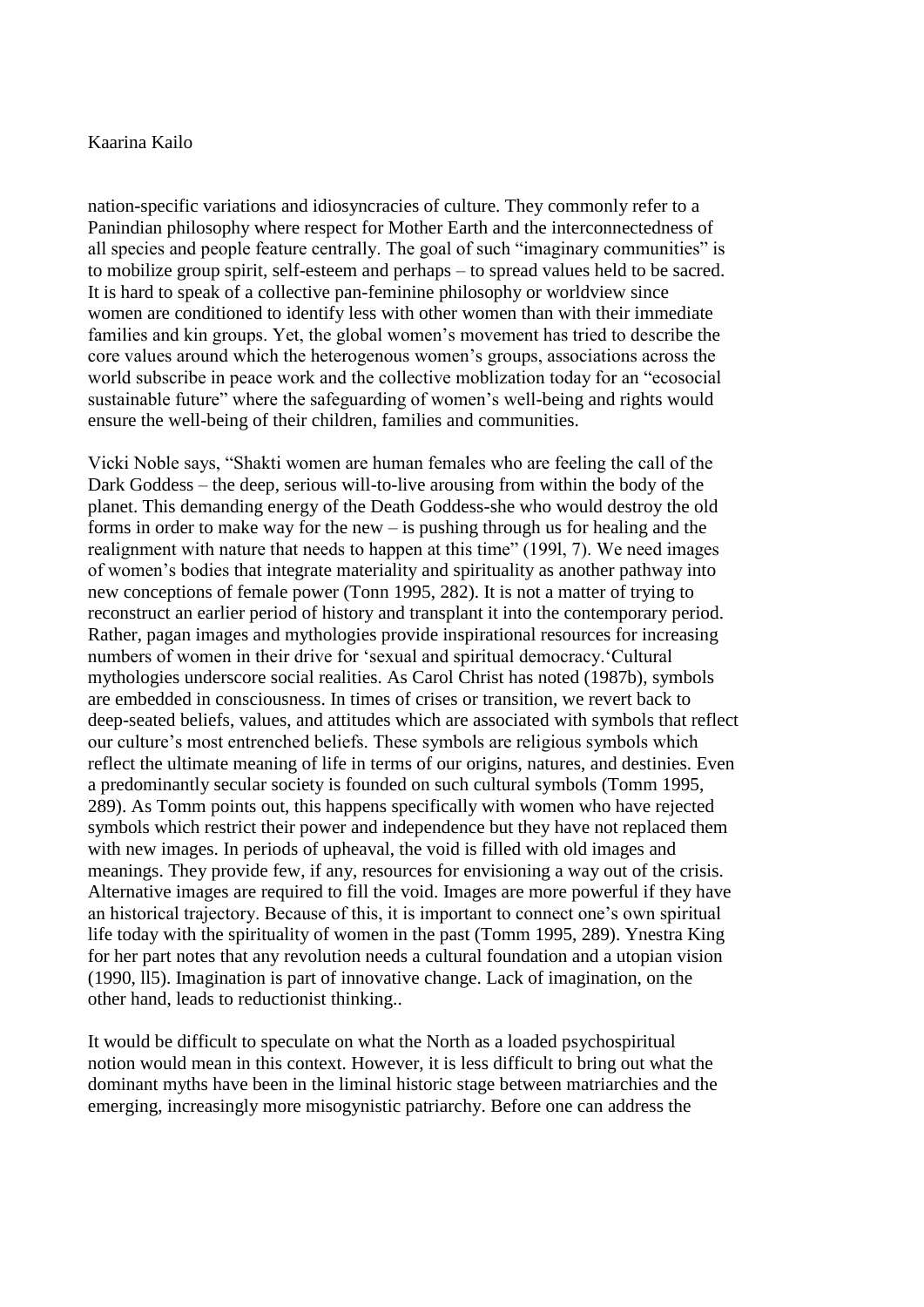"hero" versions of women's narratives, one has to recognize how strongly patriarchy has colored what we can know about them, and how deeply the motif of rape and initiation have colored women's stories across the world. Their link with the cardinal direction of the North is intriguing, however, as I will show…

The tension between Rape trauma and Gynocentric Initiation as part of women's mythic pattern

Kathleen Wall found in her early explorations of feminist criticism, and of historical, sociological and psychological studies of women's experience that the motifs which constitute the myth of Callisto – rape, troubled motherhood, forest exile, metamorphoses – are generally viewed by scholars as integral to the lives of real and fictional women. In the course of writing Archetypal Patterns of Women's Fiction, Annis Pratt for example found that "the rape-trauma archetype" recurs as one of the most frequent plot structures in women's fiction." I have found that the same plot is typical also for narratives of women marrying bears – the most widely and internationally circulated myth complex associated with the Arctic – Arctos deriving from the word Arctos as Bear, the Great Bear.

It seems true, in fact, that the raped, abused woman is the recurring structural feature of women's writings in the most geographically distant parts of the world. The global circulation of similar stories and discourses seems to go back to historic times, instead of only marking today's widely-spread Hollywood-style mass culture. Kalevala is no exception even in this regard, although its alleged peacefulness and the recourse to magic rather than weapons as a softer form of warfare are noted as its distinguishing characteristics in comparative studies of epic lore.31 Like Reischl (2004), Wall (1988), Geminder (1984) and my own research reveal, the Arctic, the North is in women's fiction and myths closely related with the exile of women from their self-defined social and cosmic values, ways of relating to life and their own desires for a life beyond the male script – being defined essentially in relation to male desire and male relatives' needs. Finnish narratives of the North in their most distant layers echo the Greco-Roman mythologies but are not restricted to them; these for their part echo Native North American mythologies which are strikingly similar.

31.The rape theme is present also in the Finnish epic, although it has been overshadowed by the focuson the male adventures, or the tragedy of Kullervo, the anti-hero who unwittingly seduces and causesthe death of his own sister. It is truly absurd that scholars like Comparetti should have foregroundedLouhi's defense of the mill as a "rape" although she conceived and rightfully earned the Sampo for theexchange of her daughters. The actual rather than metaphoric rapes of Kyllikki and of other womenby Lemminkäinen, the murder of Louhi's daughters by Ilmarinen (turning his wife into a seagull canbe seen as a violent and abusive attitude towards his marital problems) and other violent maleactivities are not condemned but ignored; they do not diminish the stature of the heroes suggestingthen that male violence is natural. However, a strong woman defending her rightful property in her"land of women" is judged with an altogether different moral tone, and the alleged "rape of theluminaries" by Louhi is the Finnish version of enlightenment views on female "darkness" of soul.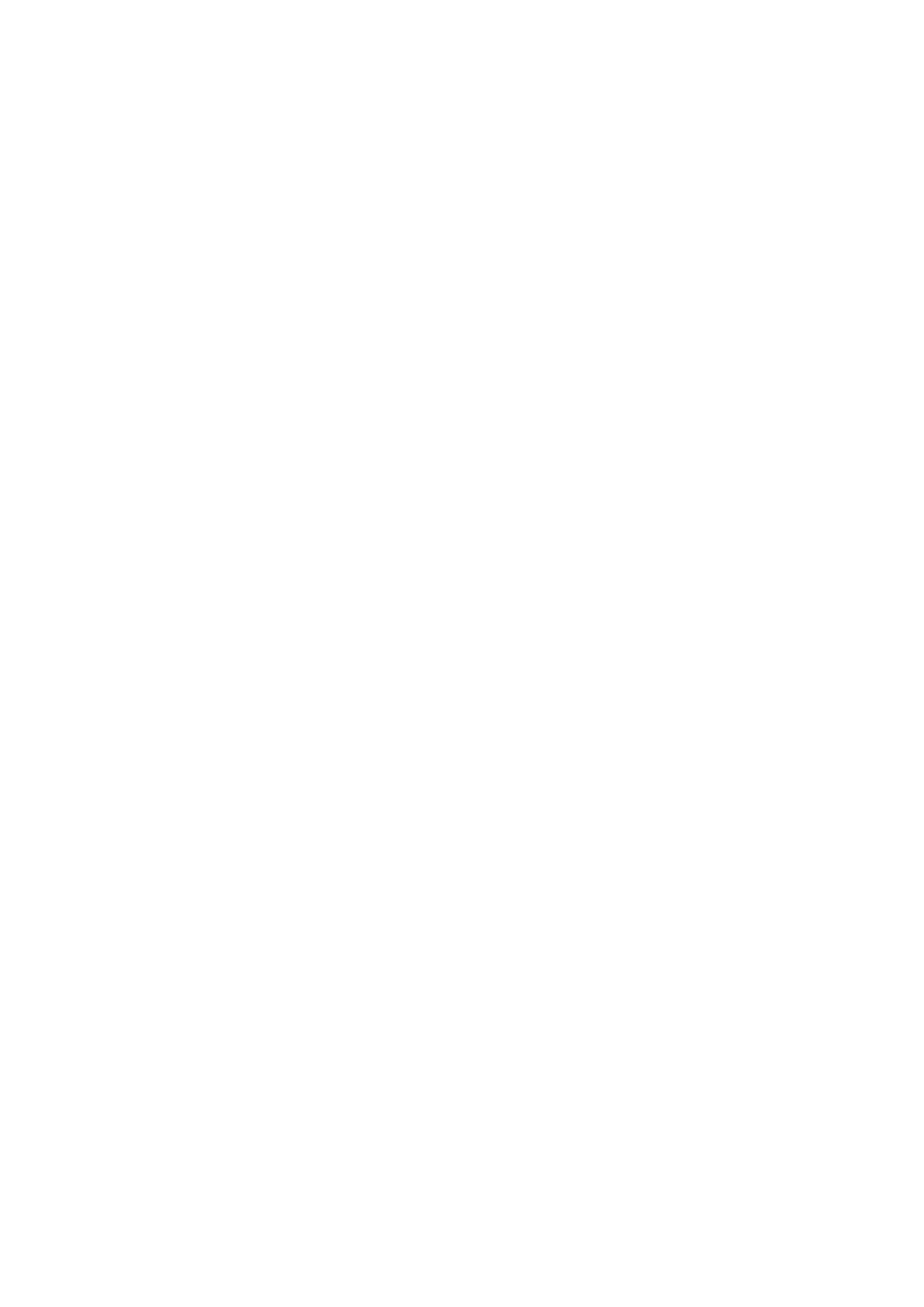The stories of women marrying bears also contain many versions making the motif one of a woman's forceful capture by a bear, for whom she produces half-human, half-furry offspring (Kailo 2005b). Whereas the historically older versions appear to express the cosmic/erotic encounters and relations between a woman and a green lover

– the bear, the patriarchal, historically more recent versions turn women into victims of abduction and rape (Kailo 2005). The stories about women and bears are northern stories by excellence for the bear is the privileged mythic symbol of the North – arctos, after all, derives from the word denoting "bear" – the great bear star constellation which is the home of the ancestral god-goddess of most northern peoples. In this tradition the North stands for the Great Numinous, a spiritual force of equal relevance to women as to men. What then, would the North, the bottom, the deep reaches of a geopolitical and psycho-spiritual Arctic realm connote for women in its particular modern forms?

A picture drawn of the woman and the bear by a friend, co-activist Irma Heiskanen, gives a hint of what the North might well represent from the women's perspective  $-$  a gaze based not on a homogenous feminine essence but a strategically essentialist narrative matrix on which there might be many individual versions and variants… In Finnish folk poetry, Louhi is linked with the bear as her procreator and primal mother. We learn that Louhi rocked the primal bear and gave it substance and life through balls of wool and by rocking it to life. Instead of the image of the castrating witch or bitch, we find the image clusters of a goddess, a haltia and matriarch with the power of creating life out of primal matter, balls of wool, snippets of the forest.

Irma Heiskanen, Cosmic Bears.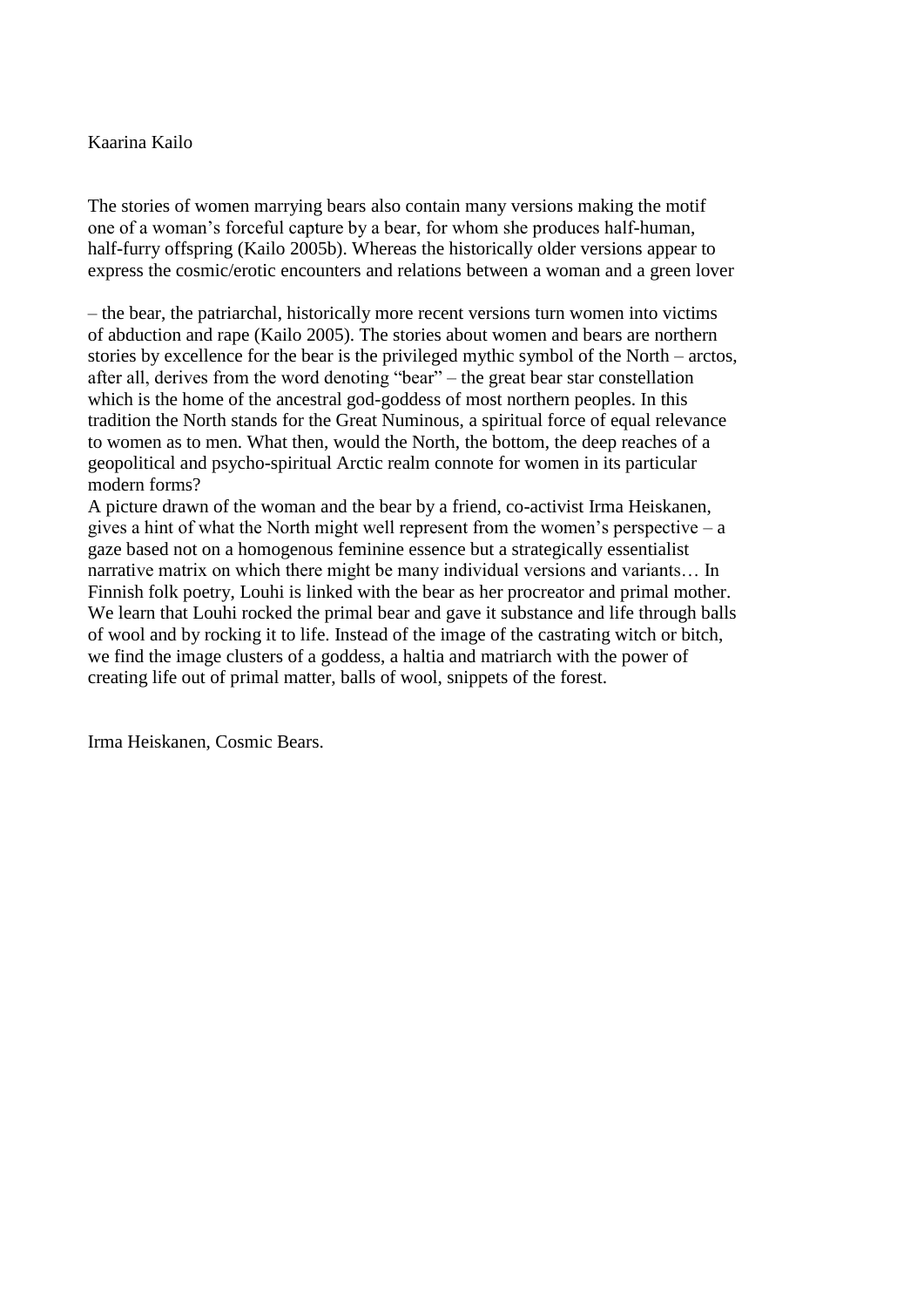According to Francine du Plessex Gray (Wall 1988) "From Emily Brontë's moors to Doris Lessing's veld, women authors have turned to nature not only in search of heightened perception but also as a refuge from the patriarchal order…Until all forms of sexual dominance are abolished, nature may be the only form of nunnery left to us, the only shelter in a desacralized world." Similarly, Pratt notes that the heroine often escapes the confines and demands of society by retreating to a green world….At this point Pratt introduces an archetypal figure that she identifies as the green-world lover, a man who is removed from the patriarchal social structure and its values, and who initiates the heroine into her sexuality. Yet the heroine's sexual experience in the forest is equally likely to occur at the hands of a rapist, a representative of the enclosing patriarchy, whom Pratt identifies with Olympian (and non-chthonic) deities like Zeus and Apollo. Pratt observes, then, that this configuration of the heroine's sojourn in the natural world has two opposite manifestations, initiation and rape, and that both are central to fiction.32 Another paradox in fiction by and about women is manifested in the quality of the forest retreat itself. Gray's remarks suggest that the natural world may be a place of chosen retreat – a "nunnery" – a place of companionship with other women, or, as Pratt describes it, a place of escape from the pressures of patriarchy, but Pratt also observes that because such an escape signals a woman's rebellion against the patriarchy. It frequently results in a rape, which is designed precisely as punishment for her rebellion. Such a retreat is as likely to end in rape as in freedom from domination. The natural world is also a place of involuntary exile. After a woman's fall, Auerbach writes, "indifferent nature simply reclaims her. Once cast into solitude, the fallen woman is irretrievably metamorphosed" (Wall 1988, 5). Christine Downing, in her poetic analysis of Artemis and Greek mythology well sums up why women need not only a room of their own, but a mythic tradition in their own image:

To be fed only male images of the divine is to be badly malnourished. We are starved for images that recognize the sacredness of the feminine and the complexity, richness, and nurturing power of female energy. We hunger for images of human creativity and love inspired by the capacity of female bodies to give birth and nourish, for images of how humankind participates in the natural world suggested by reflection on the correspondences between menstrual rhythms and the moon's waxing and waning. We seek images that affirm that the love women receive from women, from mother, sister, daughter, lover, friend reaches as deep and is as trustworthy, necessary, and sustaining as is the love symbolized by father, brother, son, or husband. We long for images that name as authentically feminine courage, creativity, loyalty, and self-confidence, resilience and steadfastness, capacity for clear insight, inclination for solitude, and the intensity of passion. We need images; we also need myths – for myths make concrete and particularize; they give us situations, plots, relationships. We need the goddess and we need the goddesses.... (Downing 1989, 120–121)

32.What Pratt fails to consider is the compulsive heterosexuality of these stories, which may well haveprevented western scholars from detecting less dualistic, eurocentric paradigms within the storyline.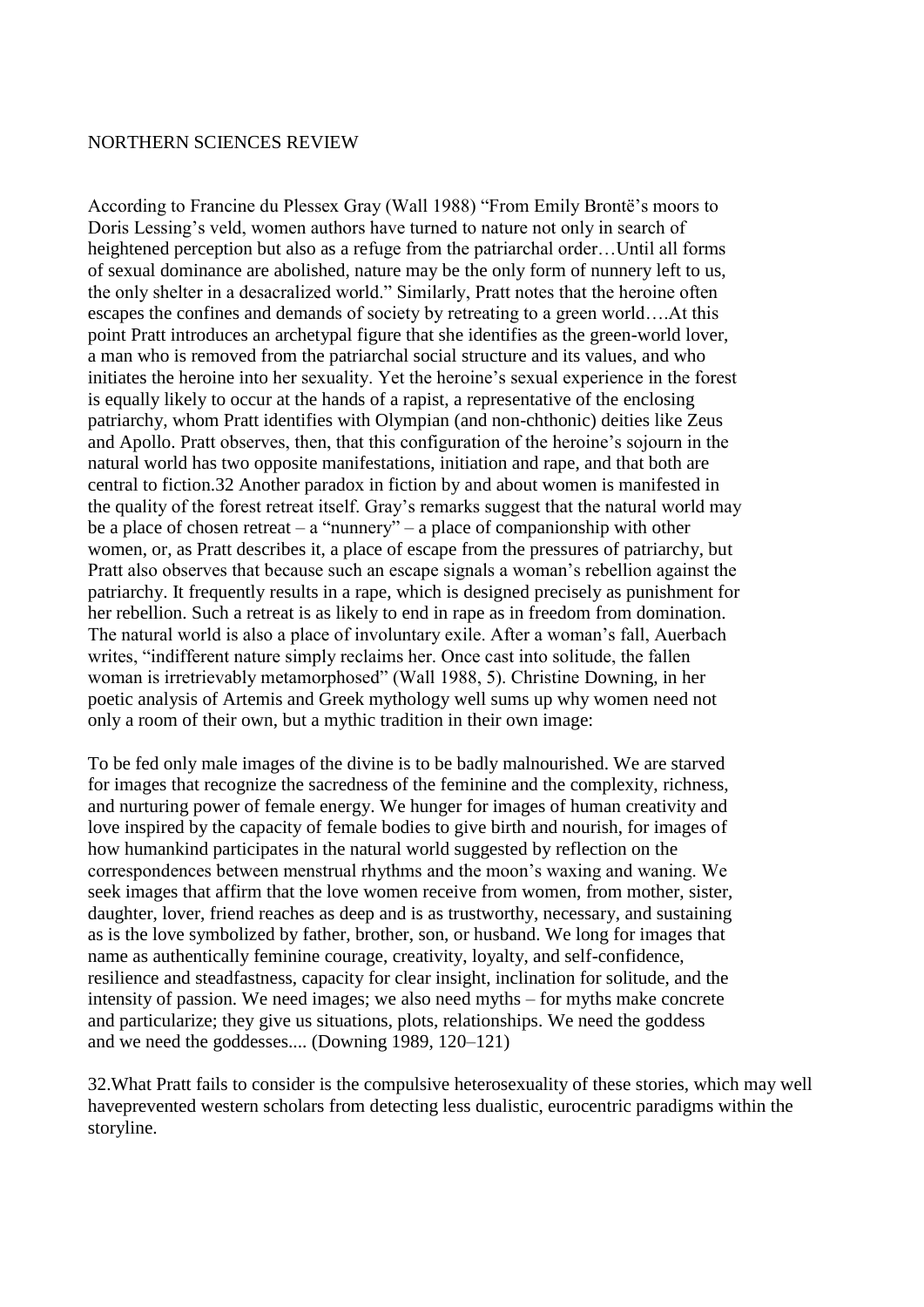What Downing writes about the meaning to her of Artemis as a heroine of the wildnerness and of "dark and lonely places" might help us understand what Louhi and her kinfolk might represent to women also in the North; "I have learned by now that I need to start with what is darkest, with what I like least but which cannot be eluded…" (Downing 1989, 123). Downing relates such mythic women to wilderness as an intrapsychic realm of being where goddesses are ever-evanescent and appear to say: "Here you are alone, as you have said you were ready to be."

One of the meanings of the North as the geography of silence, absence, creative virtuality, liminality and the "frozen moment" could be this confrontation with oneself in the paradoxes of desire (sexistential "greed" for the elusive something in life) and yearnings for the not-yet-here… Louhi and other similar ambivalent figures of life and death could represent the dark side of the soul as that which one has not yet fully faced and confronted, what Jungians call one's shadow beyond good and evil. The wilderness or the tundra of the psyche thus condenses a multitude of open vistas and unploughed, process-like states which call for "development" – not the literality of mining and gold-digging but the plumbing of one's inner depths from the dimension of Manala to that of the North Cape – heights of perception and insight and descents to the dead (suppressed) dimensions of being. In such a reading of Louhi as the liminal space between lux and Lucifer the embodiment of the North Pole and the frozen dimensions of being need not be represented as the evil feminine. Nor do they become the breeding grounds for an idealized femininity, the Goddess of Birth and Life. Rather, they become the meeting ground, the transitional space between what is dark in men and women, and what, by being brought into light or consciousness can be harnessed for creative uses to advance collective wellness, for all. For Downing, manifest as Artemis' manifestations may be, we discover their unity and thus apprehend their "essence," when we know her as the goddess who comes from afar, whose realm is the ever-distant wilderness" (1989, l0). For Downing, as regards the goddesses, one must apply a different logic, a different strength and wisdom than rules in the realm of the living (the dominant Eurocentric consciousness?). Just as Arcadia, beyond the romantic myths of pastoral paradise is an imaginal realm, set apart from the everyday world, the North, Pohjola can be seen as a geography of elsewhere where things are as they are in themselves, not as already shaped and developed by humankind (Downing 1989, 123-124).

As a figure that both haunts and is haunted, Louhi is also Northern nature as it is, before taming, prior to development and politics. She is desire itself in its ambivalent and multivaltent meanings; that which sets us on quests, that which triggers our fears, that which satisfies our creative longings and yearning for that something always over the horizon – the frontier, approaching us to the Pole, the North pole and pivot of our fantasies and fears. Irene Claremont de Castillejo speaks of discovering the inadequacy of all theories about the female psyche, including the Jungian framework into which she had for so long tried to fit her own experience and that of her female patients. For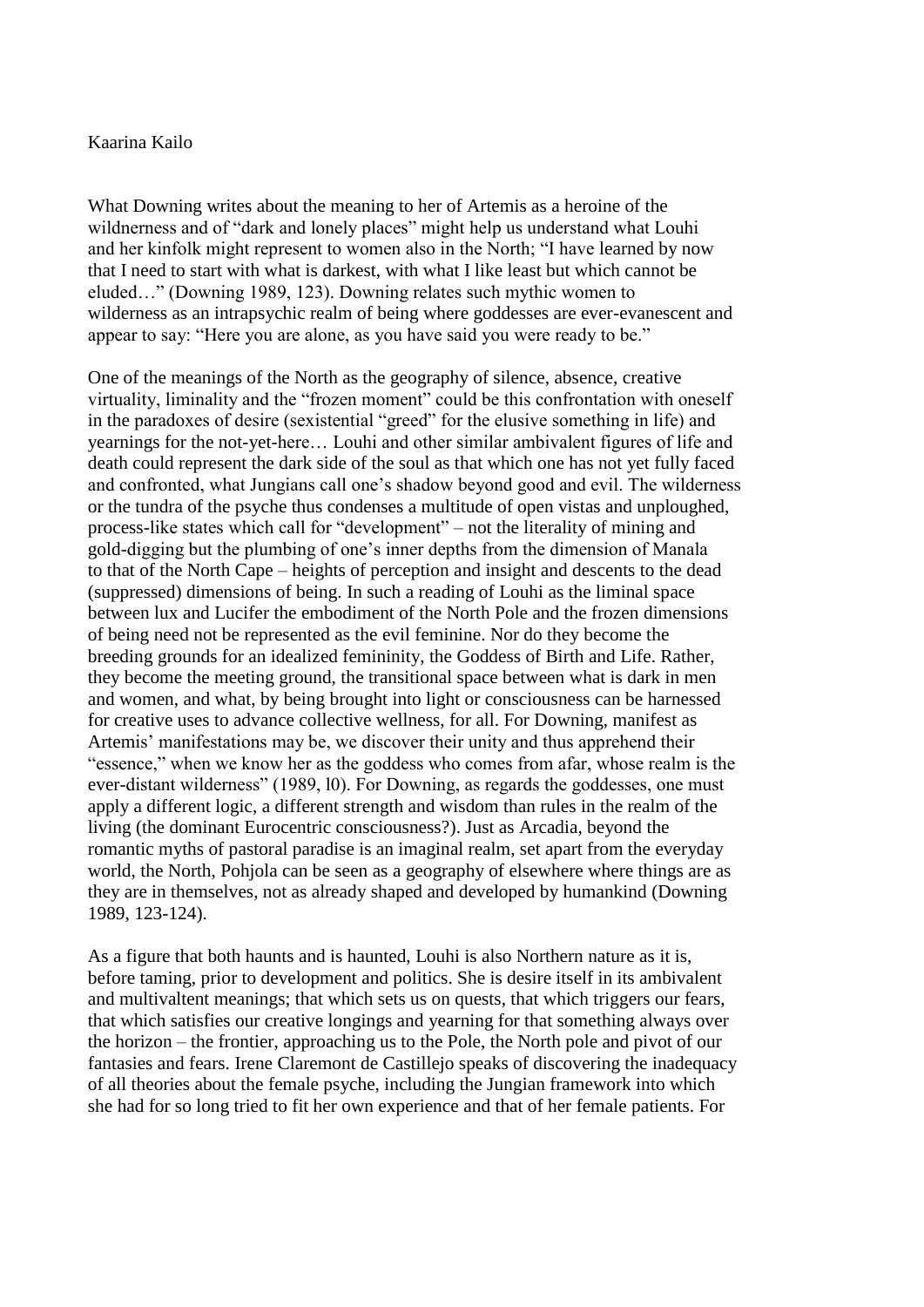now, she suggests, we need simply to attend lovingly and precisely to the images spontaneously brought forward in our dreams and fantasies. (Downing 1989, 119)

Feminists want major social change such as reorganization of power relations with respect to things like pay cheques, conjugal relations, social leadership, cultural constructions of meaning, and self-determination. Freedom from institutional violence in its various manifestations is required for the kind of social change feminists envisage from within their particular social contexts. The hidden thread that connects abuse in private relations with unjust social organization is acknowledged in the feminist slogan "the personal is political." Feminists have empowered women by showing how abusive personal situations can be explained in terms of larger cultural patterns that have normalized unequal power relations (Tomm 1995, 5). Myths can have an important role also in describing an inner and outer world where these asymmetrical power relations no longer operate as the subconscious legitimating force of women's unequal status.

#### Conclusion

To all of us [in Canada], the vast unknown country of the North, reaching away to the

polar seas, supplies a peculiar mental background….I never have gone to James Bay: I

never go to it: I never shall. But somehow I'd feel lonely without it. (Stephen Leacock,

#### 1936, qtd. in Kruk 1997, 86)

As I have suggested, the North condenses our longings for an Inner North, the psychic Arctic of the Soul, both male and female, national and global, a geopsychic space which is localized, yet globally unifying, Sami and Indigenous, Indian and peripheral, yet pivotally non-specified, ethnoculturally distinct. And yet defying all such limiting categorizations.The Myths of the North, those best known to the Finns and to the world, as well as the less known ones, span a spectrum as deep and vast, as rich and as harsh as the very geography and clime to which they are tied. Myths, some argue, like oral tradition, are particularly resistant to change and transformation. What do we understand with the North, wherein resides its symbolic and discursive meaning beyond the matter-of-fact definitions of geopolitics and geography, land mass and scientific approach?

Terra Nullius, Ultima Thule, land of Arctic hysterias, of women with Second Sight, of the evil Witch of the North, of brave pioneering gold diggers or explorers, of seekers of frozen laurels, snow queens, Indigenous resources and riches of the inner and outer kind. The definitions of the North flow from psychic and material, external and internal perspectives, but one thing is sure. As I have emphasized with my material, they have tended to reflect the experiences, challenges and conquests of elite white men, exploiters both of material and immaterial resources from minerals to animals, women and "virgin landscapes". Are the myths of the North changing, however, now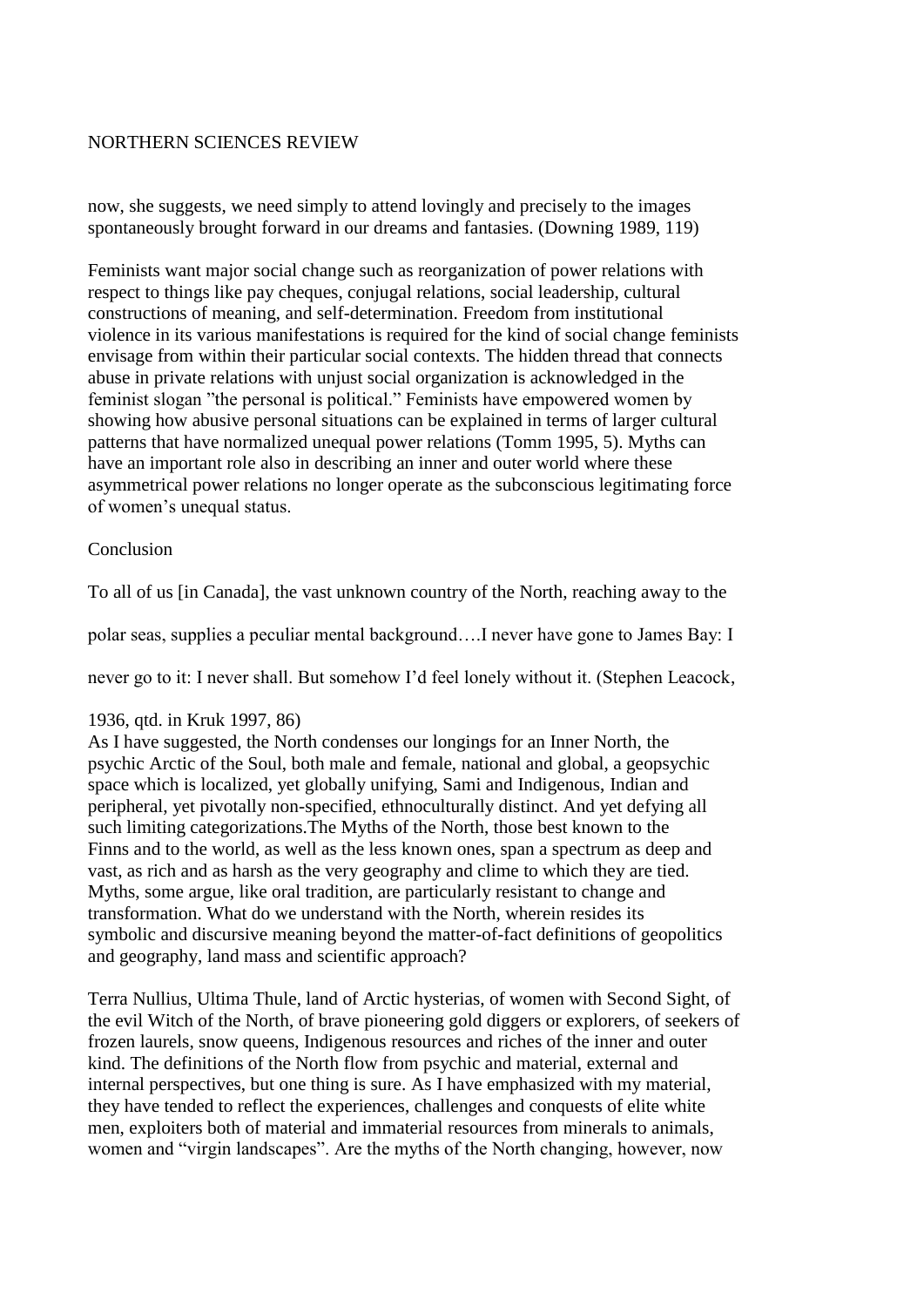that collective consciousness increasingly recognizes the gendered processes of mythographers and the gender politics of globalization? Whether commercial or spiritual, the accounts of the actors and protagonists, heroes and frontier men of the North have reflected the ethos of conquest, mastery over pristine nature and an imperial imposition of Western, Eurocentric ideologies of science, medicine, technology and social policies on the Northern peoples. It is high time, then, to melt the permafrost of hegemonic projections on Northern women seen as mere exotic companions of wandering explorers or as depraved prostitutes of the frozen periphery. From the point of view of ecological, social, economic, spiritual, psychological and political balance and sustainability, it seems to me most urgent to heal the abused, distorted image of the Indigenous Strong woman, i.e. that harmless and even ecologically most sensitive wise woman whom the politics of Arctic Othering most seriously misconstrue. The Lapp/Sami woman with second sight is a condensation of the Northern woman in her ambivalent, cross-border identity. Still, the image must not conceal the real geopolitical subjugation, limitations of choices of the Sami women, who suffer multiple forms of discrimination in the pressures of colonization.

In this preliminary women's quest of the North, I have evoked the pan-arctic figures that are related to each other in the sense of life/death ambivalence and the promise of renewal through descents and ascents to the less visible regions of the soul: Helka, Kave, Maderakka, Sarakka, Akka, Bear Woman, Louhi, Lovi, Loviatar. As a single goddess whose diversity has been covered over by patriarchal narratives, she is the Indigenous Autochtonous Superwoman, the Goddess and the Whore, the Finno-Ugric Matriarch and the Sami Local Divinity all rolled into one. She is the condensed embodiment of liminality, of the Northern inner and outer periphery, Sami and Finnish Gynocentric Reality, Nordic male Fantasy, world androcentric Nightmare and World Women's Redeemer Wise Woman. And even less known, she is the Fertility Goddess of the Russians, Babushka mother earth reduced to the stereotypical Eastern Whore in a world where the virility and sterility of fast sex and fast food have overwritten the mythic narratives of fertility and abundance. She is Pan Dora. The feminine Gifts that are Everywhere.

In discussing female desire, it is rewarding to consider that for all of us there are specific privileged images and spaces in our soul. Macquarrie for example invites us to imagine a space in the centre of our being, a place where one goes in the process of centring oneself. This is an ontological space at the centre of one's being. He says, "The empty space of freedom which I have called the metaphorical hole is a centre of creativity" (1983, l2). For Winnie Tomm, "Individual desire is shaped by intentionality toward egoity within the metaphorical hole and toward sociality through interaction with others" (Tomm 1995, 58). Macquarrie referred to the metaphorical hole in the centre of one's being as the location for spiritual energy to propel the individual into community from their own subjectivity. As in the Buddhist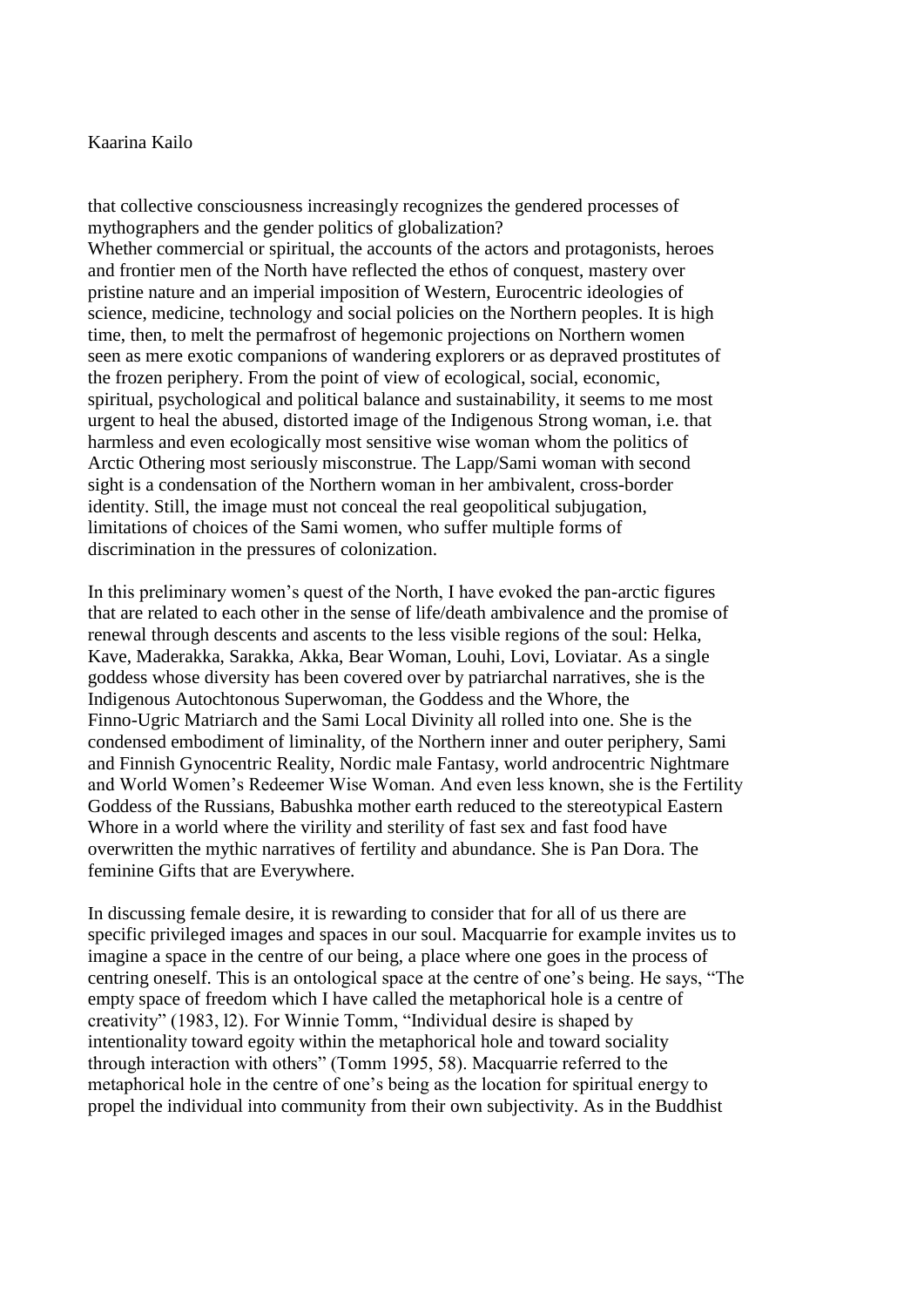discussion of mindfulness, Daly also claims that intensity of desire focuses energy and unlocks it. A woman unbinds her mind through focussed attention on her desire for Be-ing and actualizing the desire in the act of Be-Longing through the process of Be-Friending. The Lust for Be-ing is thereby awakened (Tomm 1995, 73). Benjamin for her part uses the metaphor of space to represent desire. Open space – where I now situate the Northern expanses and sprawling horizons – is a prerequisite for the expression of the desire to be recognized. Inner space represents the capacity to hold oneself. Benjamin says the open space inside "allows us to feel that our impulses come from within and so are authentically our own" (Tomm 1995, l28). However, we need a particular gynocentric, woman-positive North complete with images like the North which crack the veneer that covers the 'wild side' of women's bodies. It is a way of opening up possibilities for women to affirm themselves and to create linguistic meanings which bring female morphology more into the realm of acceptable discourse. This emphasis on women's anatomy is intended as a strategy to get out of a symbolic order constructed, exclusively on male morphology in which women's bodies and their whole persons are defined by 'lack' and male projction.

There is a crack in everything. That is how the light gets in. Leonard Cohen

# References

Abercromby, John. 1898. Pre-and Proto-historic Finns. Both Eastern and Western. With the Magic Songs of the West Finns. London.

Afshar, H. and Barrientos, S. 1999. (Eds) Women, Globalization and Fragmentation in the Developing

World. London, Macmillan Press.

Amft, A. 2000. Sapmi in a time of change. A study of Swedish Saami's living conditions in 1900s from

the perspective of gender and ethnicity. [Sapmi i förändringens tid. En studie av svenska samers levnadsvillkor under 1900-talet ur ett genus- och etnicitetsperspektiv.] Umeå Universitet, Samiska studier, Umeå, Sweden.

Anonymous. "The Star-Witch Rides Again." Interview with Emil Petaja. Science Fiction Times (fanzine).

444 (Syracuse, N.Y., undated).

Anttila, R & S Embleton. 1994. "On the origin of Suomi, Finland". Scandiinavian-Canadian Studies.

Etude Scandinaves au Canada. 7: 25–32.

Annist, A. 1944. Kalevala taideteoksena. Porvoo, WSOY.

Apo, Satu. 1999. "Myyttinen nainen." Suomalainen nainen. toim. Apo et al., Otava, Helsinki, 1999. Atwood, M. 1995. "Strange Things: The Malevolent North in Canadian Literature." Oxford: Clarendon,

1995.

Bennett, K. 2000. The Circumpolar Women's Conference: a View from the South. The Northern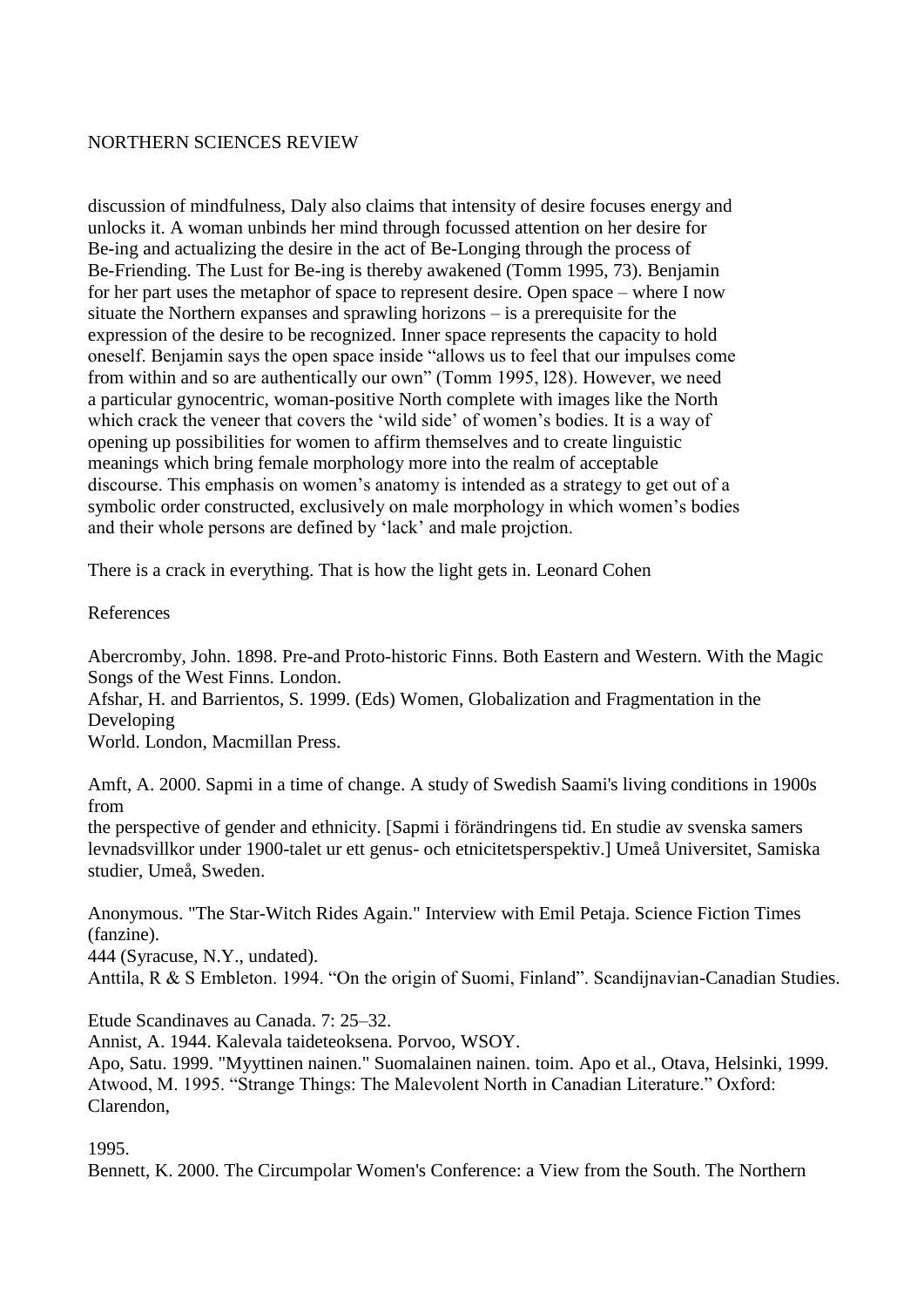Review: A Multidisciplinary Journal of Arts and Social Sciences of the North. No. 22 (Winter): 22- 28.

Bergman, M., and Leask, L. 1994. "Violent Death in Alaska: Who is most likely to die." Alaska Review

of Social and Economic Conditions.

Billson, J.M. 1990. Violence toward Women and Children. Ed. Crnkovich, M. "Gossip." A Spoken History of Women in the North. Canadian Arctic Resources, Ottawa: l5l-163.

Birkeland, Inger. 1999. The Mytho-Poetic in Northern Travel. Ed. Crouch, David, Leisure/Tourism Geographies. Practices and Geographical Knowledge. Oslo: University of Oslo.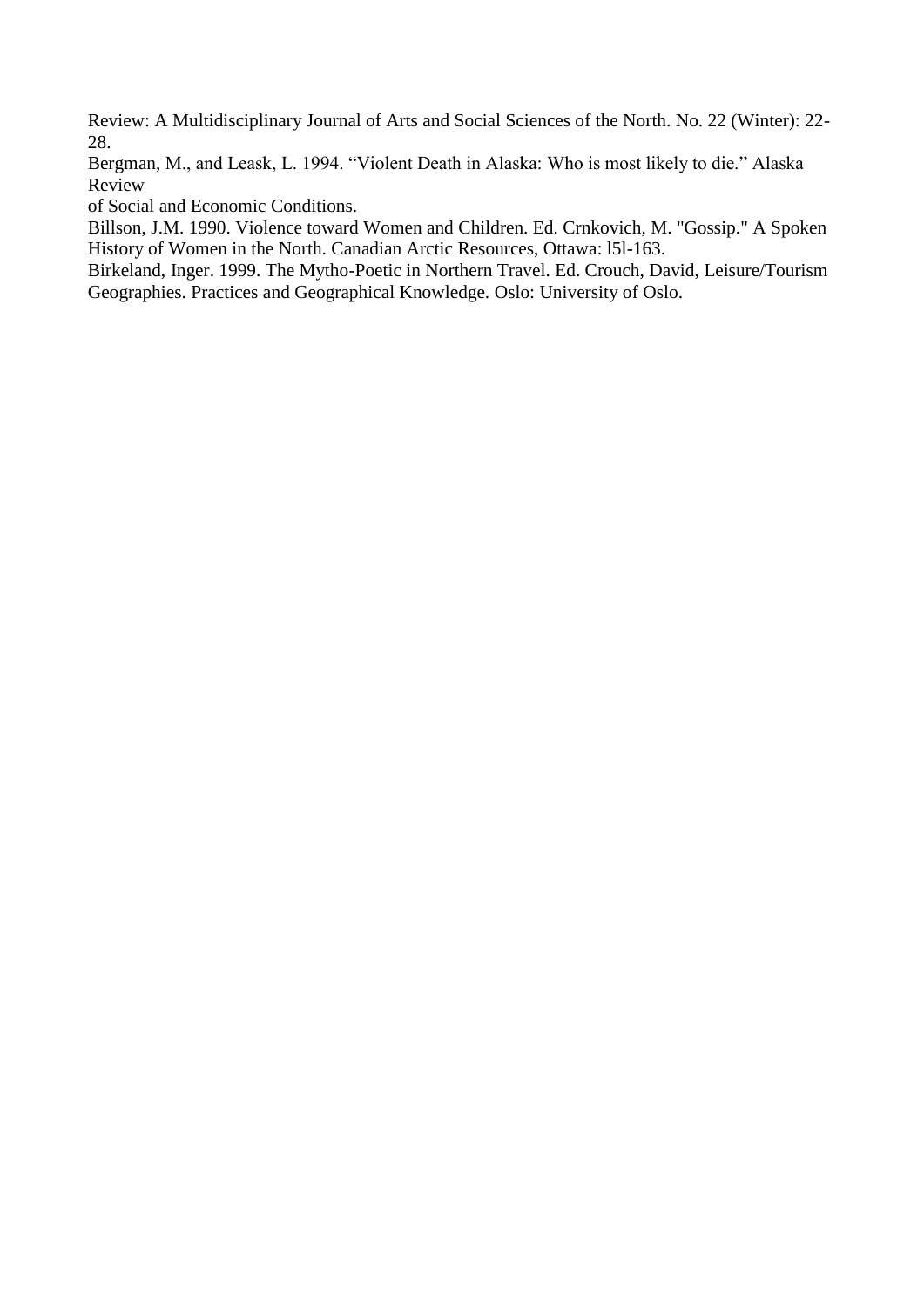Birkelund, Inger J. 2002. Stories from the North. Travel as Place-Making in the context of Modern Holiday Travel to North Cape, Norway. Rapport 2:2002, Institut for sosiologi og samfunnsgeografi, Universitetet I Oslo.

Boitsenko, Larissa. 1996. Women's Movements and Violence Against Women in Russia. Eds Liikanen,

I. & Stranius, H. Matkalla kansalaisyhteiskuntaan? Liikettä ja liikkeitä Luoteis-Venäjällä. University

of Joensuu: l03–116.

Cavanagh, John et al. 2002. Alternatives to Economic Globalization. A Better World is Possible. A Report of the International Forum on Globalization. San Francisco: Berrett-Koehler Publishers, Inc. Chamberlain, L. 2002. "Alaska Family Violence Prevention Project. Prioriting Domestic Violence as a

Women's Health Issue in the Arctic. "Taking Wing, Conference on Gender Equality and Women in the Arctic, Saariselkä, Inari, Aug. 3–6th. 195–197.

Chamberlain, L. 2002. Arctic Inspirations. Rural Women Starting Small Businesses and Creating Personal Success. Anchorage, Alaska, Department of Health and Social Services, Division of Public Health.

Churchill, Ward. Ed. M. Annette Jaimes. 1992. Fantasies of the Master Race. Literature, Cinema and the

Colonization of American Indians. Monroe, Maine: Common Courage Press.

Confronting the cuts: A sourcebook for women in Ontario. 1998. Inanna Publications and Education inc., Toronto.

Comparetti, D. 1898. Tr. Isabella M. Anderson. The Traditional Poetry of the Finns. New York: Longmans, Green & Co.

Connell, R.W. 1995. Masculinities. Cambridge, Polity Press.

Crnkovich, M. 1990. Ed. "Gossip" A Spoken History of Women in the North. Ont. Canadian Arctic Resources, Ottawa.

Daly, M. 1987. Webster's First New Intergalactic Wickedary of the English Language. Boston: Beacon

Press.

De Beauvoir, S. 1949. The Second Sex. Trans. H.M. Parshley. Vintage Books, New York, 1979. Douglas, M. 1996 [1966] Purity and Danger. An Analysis of the Concepts of Pollution and Taboo. London: Routledge.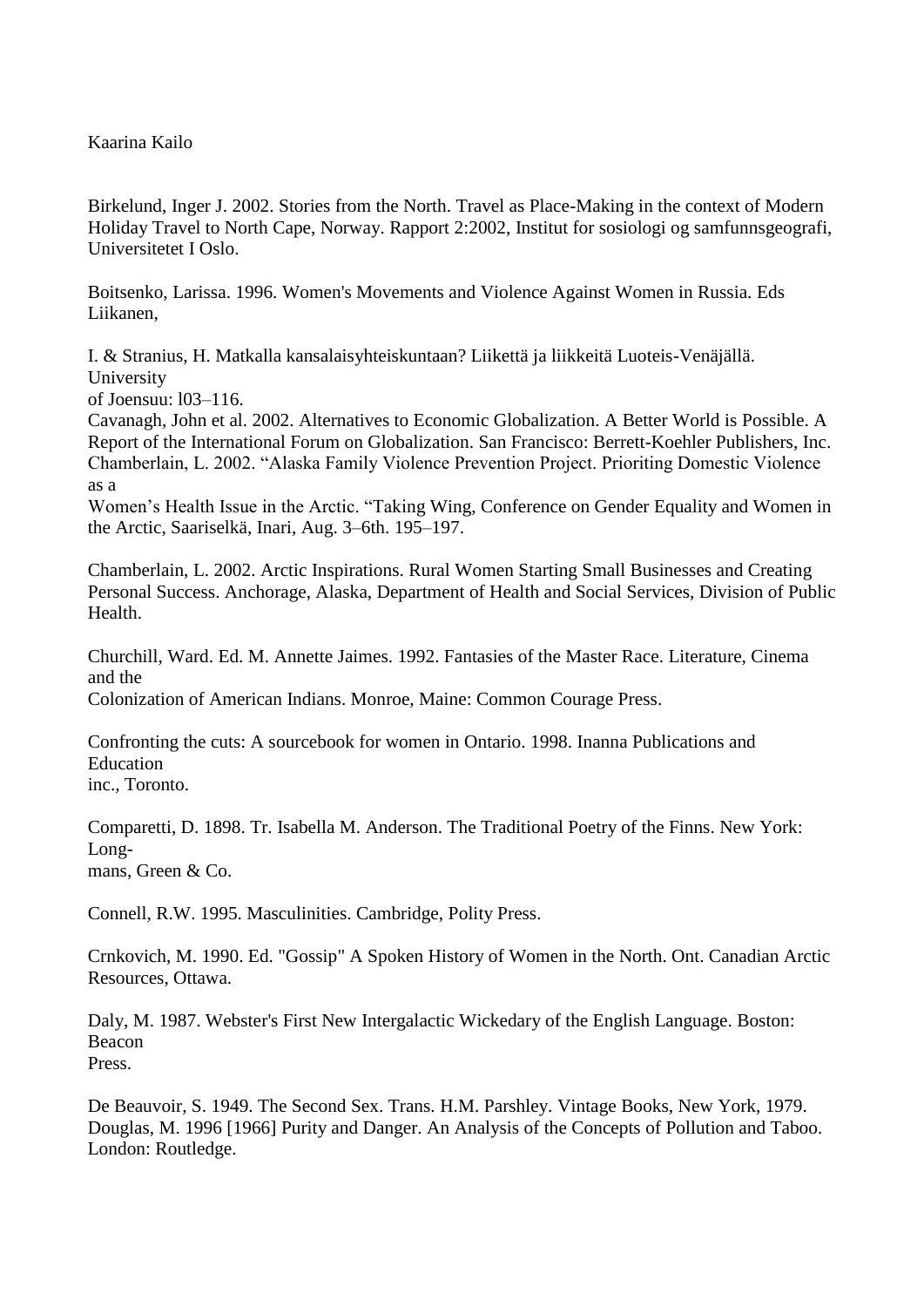Downing, C. 1989. Artemis – The Goddess Who Comes from Afar. In Plaskow, Judith and Carol P. Christ, eds. Weaving the Visions. New Patterns in Feminist Spirituality. San Francisco: Harper 119–

127.

Eikjok, J. 1992. The Situation of Men and Women in the Reindeerherding Society. Diehtogiisa 1: 7- 8.

Eikjok, J. 2000. Indigenous Women in the North: the Struggle for Rights and Feminism. Indigenous Affairs International Work Group for Indigenous Affairs. no.3. (July–August–Sept. 2000): 38–41.

Eikjok, J. 1990. Indigenous Women's Situation. Similarities and differences, common struggle for our

future. In: International Conference and VI General Assembly of the World Council of Indigenous Peoples. Tromsø, Norway, August 8-12, 1990.

eisenstein, z. global obscenities. 1998. New York: New York UP.

Embleton, S., Anttila, R. and Fogel-Chance, N. 1993. Living in Both Worlds: Inupiaq Women and Urban Life. Arctic Anthropology, 30.1, 94–108.

Helander, E. and Kailo, K. 1998. No Beginning, No End. The Sami Speak Up. Alberta: Canadian Circumpolar Institute.

Ganander, C. 1792. Mythologia Fennica. Suom. Pentikäinen J. Recallmend Oy, Tampere.

Geminder, K.E. 1984. Callisto: the Recurrence and Variations of her Myth from Ovid to Atwood. Ph.D.

Thesis. University of Manitoba.

Graeme, T. 1990. Changing Women in the North. Ed. Crnkovich, M. "Gossip" A Spoken History of Women in the North. Ottawa: Ont., Canadian Arctic Resources: 61–62.

Grydeland, S.E. 1997. Women's Position in former Saami society: Some reflections on demographic

Haavio, M. 1967. Suomalainen mytologia. Porvoo, WSOY.

Hale, A. (1995) World Trade is a Women's Issue. Women Working Worldwide, Briefing Paper, Man

chester.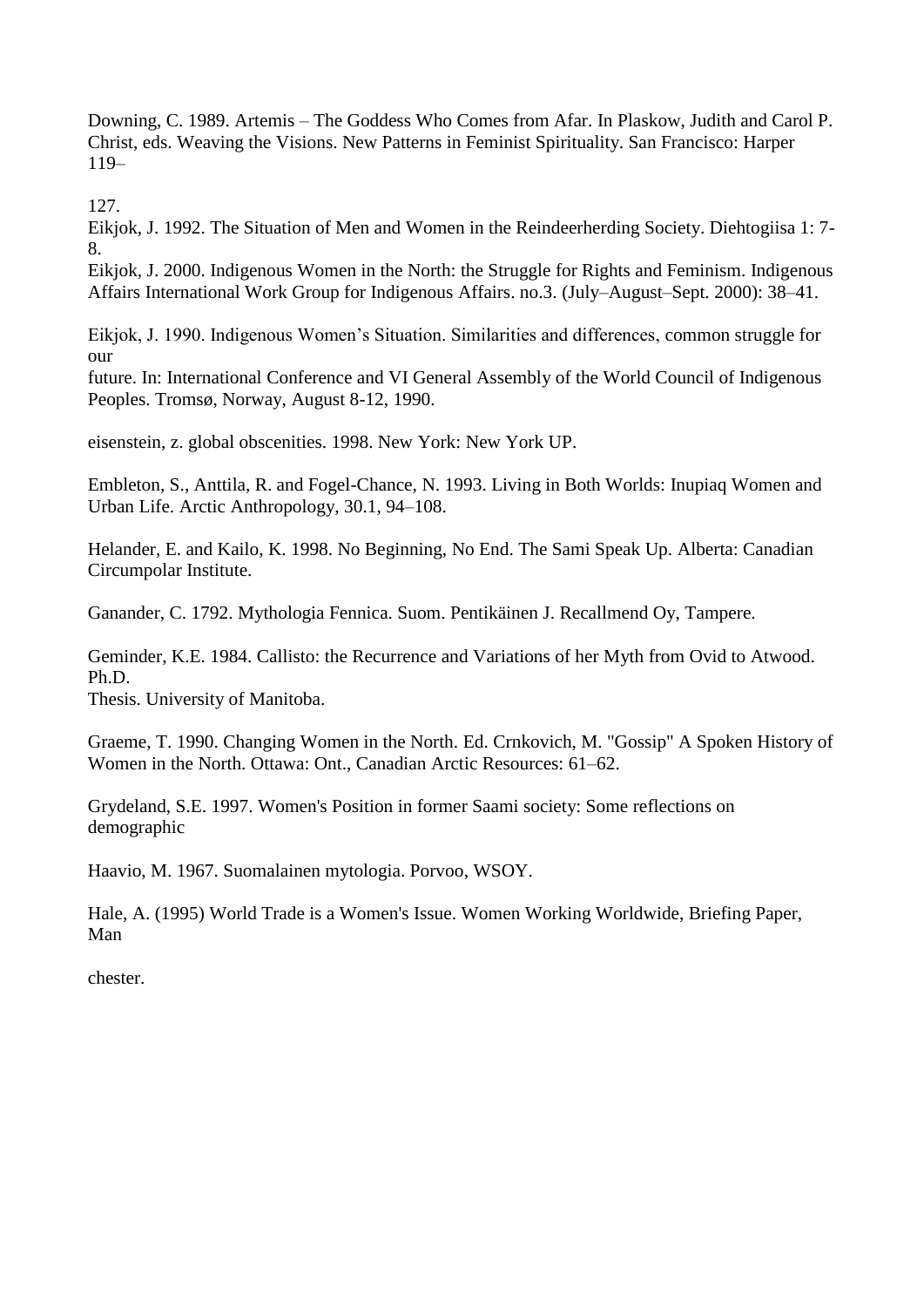Hamelin, L-E.. 1978. "Preface." "Images of the North." Canadian Nordicity: It's Your North Too. Montreal: HarvestHouse. Xi–xv.1–13.

Heikkilä, T. 1999. Kalevalan metafysiikka ja fysiikka. Helsinki: Like.

Hassi, S. (1988) Ikkuna kovien tieteiden piilotajuntaan. In: Akanvirtaan, ed. Setälä and H. Kurki Helsinki, Yliopistopaino.

Hirdman, Y. 1988. Genussystemet–reflexioner kring kvinnors sociala underordning. Kvinnovetenskaplig tidskrift 3, 49–63.

Hirvonen, V. 1995. The Sami Woman: What She Writes and What Is Written About Her. In: On the Terms of Northern Woman, eds Tuohimaa S., Työlahti N. & Fyhn A. Femina Borealis Publication Series Number 1. Oulu: University of Oulu.

Ganander, C. 1792. Mythologia Fennica. Suom. Pentikäinen J. Recallmend Oy, Tampere.

Greene, Andrea J. 2002. Alaska Chukotka Development Program. Women's Centres in Alaska and Chukotka. Taking Wing, Conference on Gender Equality and Women in the Arctic, Saariselkä, Inari,

Aug. 3–6th, pp. 230–234.

Gunn Allen, P. 1986. The Sacred Hoop: Recovering the Feminine in American Indian Traditions. Boston: Beacon P.

Literature, and Theory. Ed. Elaine Showalter. New York: Pantheon, 1985. pp. 292-313.

Irigaray, L. "This Sex Which is Not One." A Reader in Feminist Knowledge. Ed. Sneja Gunew. London:

Routledge, 1991. pp. 204-211. Also "This Sex Which Is Not One." Tr. Claudia Reeder. New French Feminisms. Ed. Elaine Marks and Isabelle de Courtivron. New York: 1981, 99-106.

Jardine, A.1985. Gynesis: Configurations of Women and Modernity. Ithaca, NY: Cornell UP,

Jääskö, O. 1999. Is feminism needed in reindeer herding? [Darbbasuvvogo bozodoalus feminisma?] Reindriftsnytt 33 (1), pp.19–20.

Jääskö, O. 1998. Naisnäkökulmia porotyöhön ja porotalouden ongelmiin. Poromies (1): 19–21.

Kailo, Kaarina. 1987 "Emil Petaja's Star Mill or the Sampo's Shifted Axis." Ural-Altaische Jahrbücher/

Ural-Altaic Yearbook. Vol. 59. Bloomington, Indiana: Eurolingua. 107–117.

Kailo, Kaarina. 1985 "Lemminkainen's Demonic Quest and the Finnish Code." Ural-Altaische Jahrbücher/Ural-Altaic Yearbook. Vol 57. Bloomington: Indiana.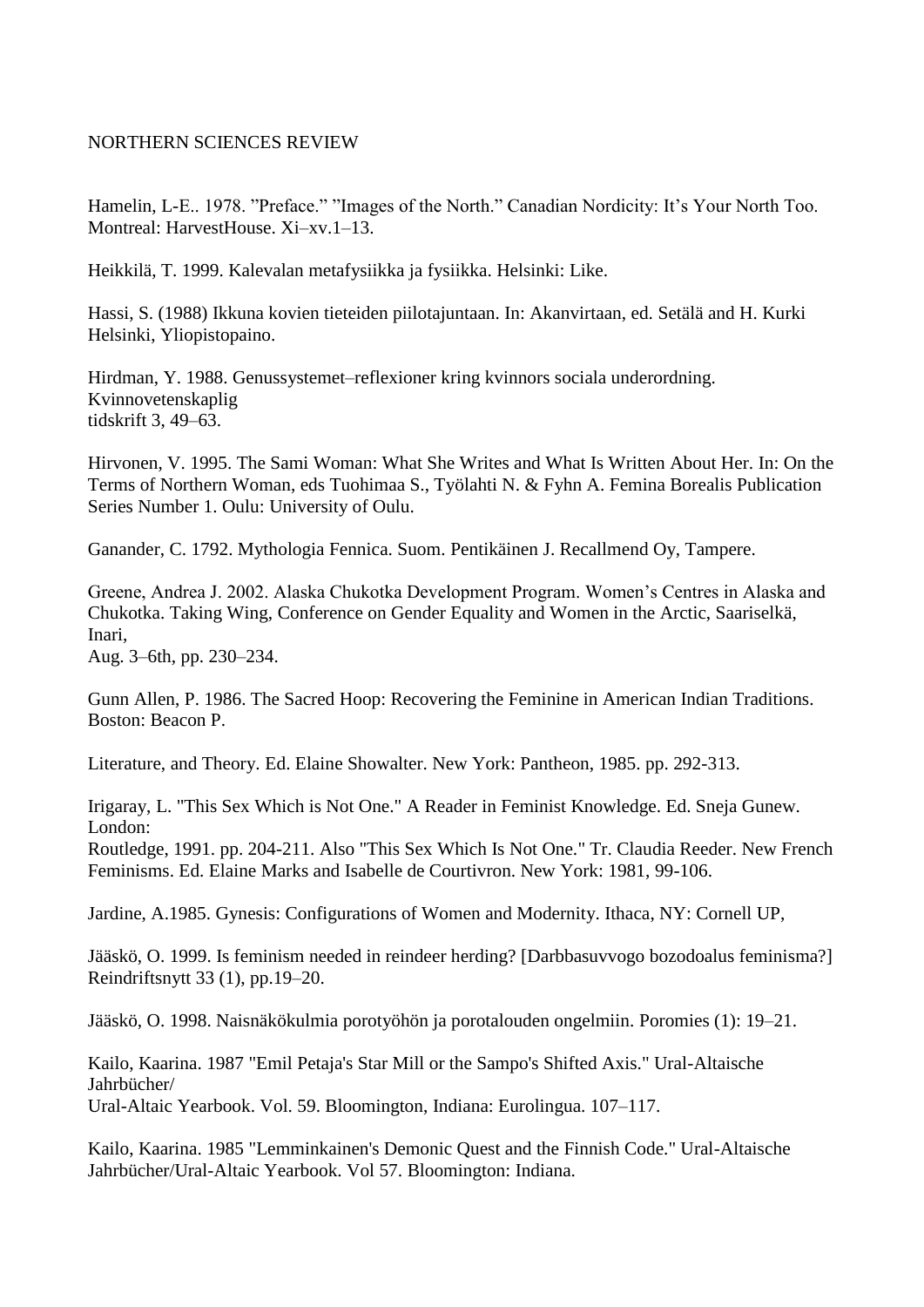Kailo, Kaarina. 1994 "Refusing to Hold Our Tongues: Women's Folklore, Women's Orality as Self-Recovery." Room of One's Own. Vol. 17.1 (March), 86–94.

Kailo, K. 1996 "The Representation of Women and the Sami in the Finnish Kalevala: The Problem with

the "Overlap(p)." Simone de Beauvoir Institute Bulletin/Bulletin de l'Institut Simone de Beauvoir,

16. 33–49.

Kailo, K. 2000a. "Monoculture, Gender and Nationalism: Kalevala as a Tool of Acculturation." Ethical

Challenges for Teacher Education and Teaching. Special Focus on Gender and Multicultural Issues. Acta Univ.. Oul. Ed. Rauni Räsänen and Vappu Sunnari. E45, 13–37.

Kailo, Kaarina. 2000b. "Representations of Self, Woman, Other in the Finnish Kalevala – a Problem with

the 'Overlap/p.'" Property and Propriety: The Role of Gender and Class in Imperialism and Nationalism. Eds Shahrzad Mojab, Judith Whitehead and Himani Bannerji, University of Toronto Press.

Kailo, K. 2002. "Sukupuoli, teknologia ja valta. Nais- ja miesrepresentaatiot Kalevalasta Ööpiseen." Tieto

ja tekniikka. Missä Nainen? Toim. Riitta Smeds, Kaisa Kauppinen, Kati Yrjänheikki, Anitta Valtonen. Tekniikan Akateemisten liitto TEK.pp. 241–259. ("Knowledge and Technology. Where is the

Woman?") ("Gender, technology and power. Male and Female Representations from Kalevala to Ööpinen").

Kailo, K. 2006 The Gift Gaze-Wo/Men and Bears. Transgressing Back into Nature as Culture Nature,

Cultures Gender Revisited. (Inanna Press, Scarboro, Canada. Forcoming.

Kailo, K., Sunnari, V., and Vuori, H. 2004. Tasa-arvon haasteita lokaalin ja globaalin rajoilla. (Equality

and Difference on the Line. The Global and Local Revisited) Northern Gender Studies. ESR/EU. Oulu University Press.

Kailo, K. 1988. "Aino's Sampo: The Female Self in Finnish and Greek Mythology." Simone de Beauvoir

Institute with Canadian Friends of Finland. Concordia University, 1988. Unpublished manuscript.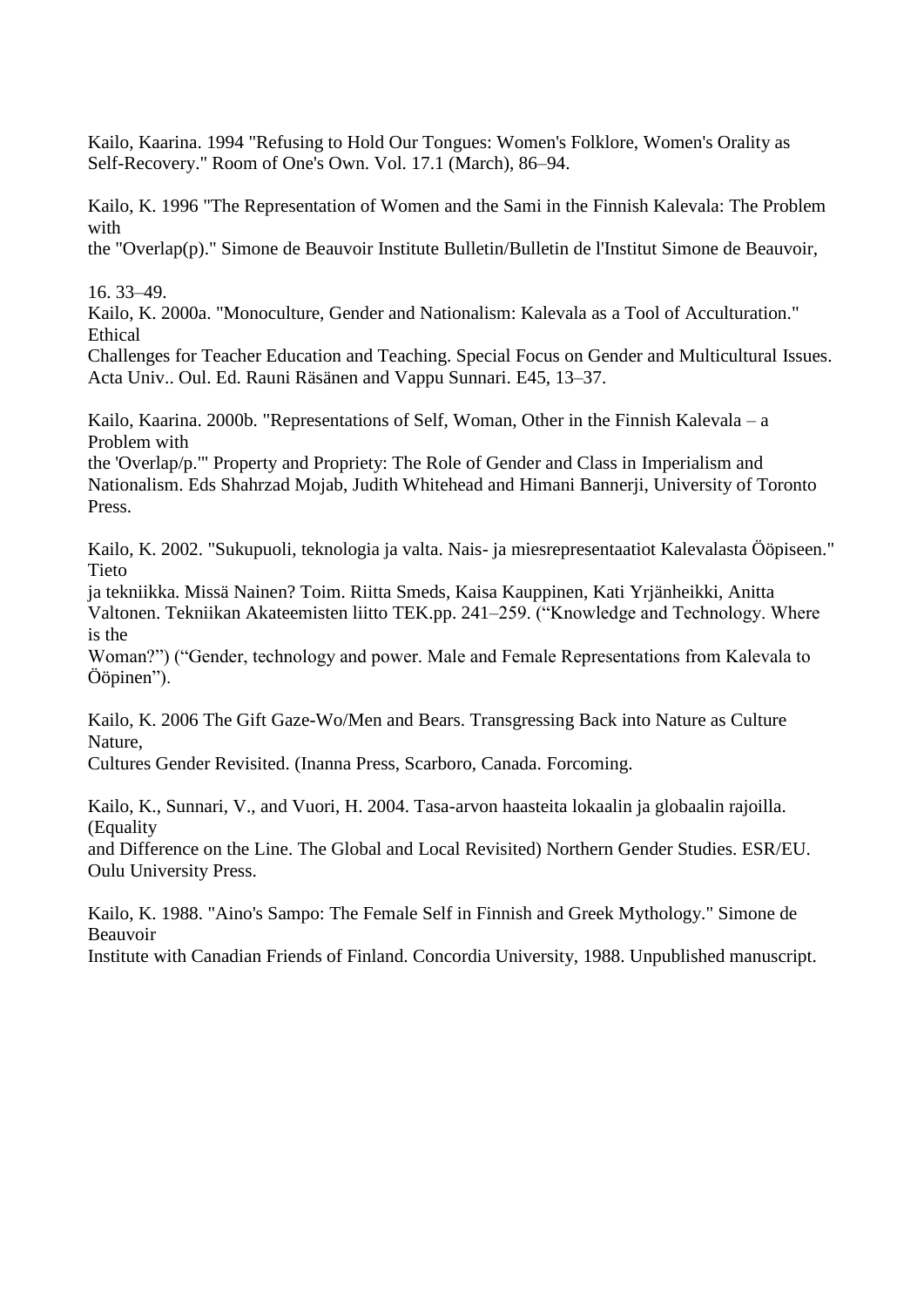Kailo, K. 1987. "Emil Petaja's Star Mill and the Sampo's Shifted Axis". Ural-Altaic Yearbook/ Ural-Altaische Jahrbücher. 59, pp.107-117.

Kailo, K. 1985. "From Karelia to California--Finno-Ugric Myths in Emil Petaja's Starlore." Canadian

Views of Kalevala. Ed. Silja Ikäheimonen-Lindgren. The 150th Anniversary Kalevala Festival Committee, Toronto. pp. 55-64.

Kailo, K. 1994. "Refusing to Hold Our Tongues: Women's Folklore, Women's Orality as Self-Recovery." Room of One's Own. Vol 17, 1 March, 86–94.

Kailo, K. 1996. "The Representation of Women and the Sami in the Finnish Kalevala: The Problem with

the Overlap(p)." In: Women and Nationalism. Ed. C. Maillé. Simone de Beauvoir Institute Bulletin/ Bulletin de l'Institut Simone de Beauvoir, vol. 16, 33–49.

Kailo, K. 2002a. "Violence vs. Women, Nature and Democracy – Alternatives to the Politics of "Arctic

Othering." Taking Wing, Conference on Gender Equality and Women in the Arctic, Saariselkä, Inari, Aug. 3–6th. pp. 205–216.

Kailo, K. 2002b. "Sustainable Development and Ecofeminism." Women's Worlds Congress in Uganda.

21st–27th July. Session on Ecofeminism and the Patriarchal Culture of Violence. The Congress Proceedings.

Kailo, K. 1992, "Outside In: Reconsidering Pohjola (Women and Samiland) as Kalevala's Polarized Other." Baiki: A North American Journal of Sami Living. 4 (Summer 1992), pp. 6-8.

Kannisto, L., and Kantola, P. 1985. Vesinaisen aikaan naiset katsovat tulevaisuuteen. Tämä julkaisu syntyi samannnimisen näyttelyn täydennykseksi. Helsinki.

Kannisto, L., Kantola, P., Smeds, K., Forsman, A., Hyvärinen, V., Wass, E., and Salonen, K. (eds). 1982.

Alussa oli nainen naisen unohdettua historiaa etsimässä. Helsinki.

Kemppinen, I. 1960. Suomalainen mytologia. Helsinki: Kirja-mono Oy.

Khodyreva, N. 1996. Sexism and sexual abuse in Russia. In: Feminist analyses and resistance across

Europe. Ed. Corrin, C. Edinburgh University Press, Edinburgh: 27 B 40.

Kirby, W.F. 1985. Intr. Michael Branch. Kalevala, The Land of Heroes. London: The Athlone Press.

Kirkinen, H., and Sihvo, H. 1985. Le Kalevala. Epopée finlandaise et universelle. Publications Orientalistes de France, n.p.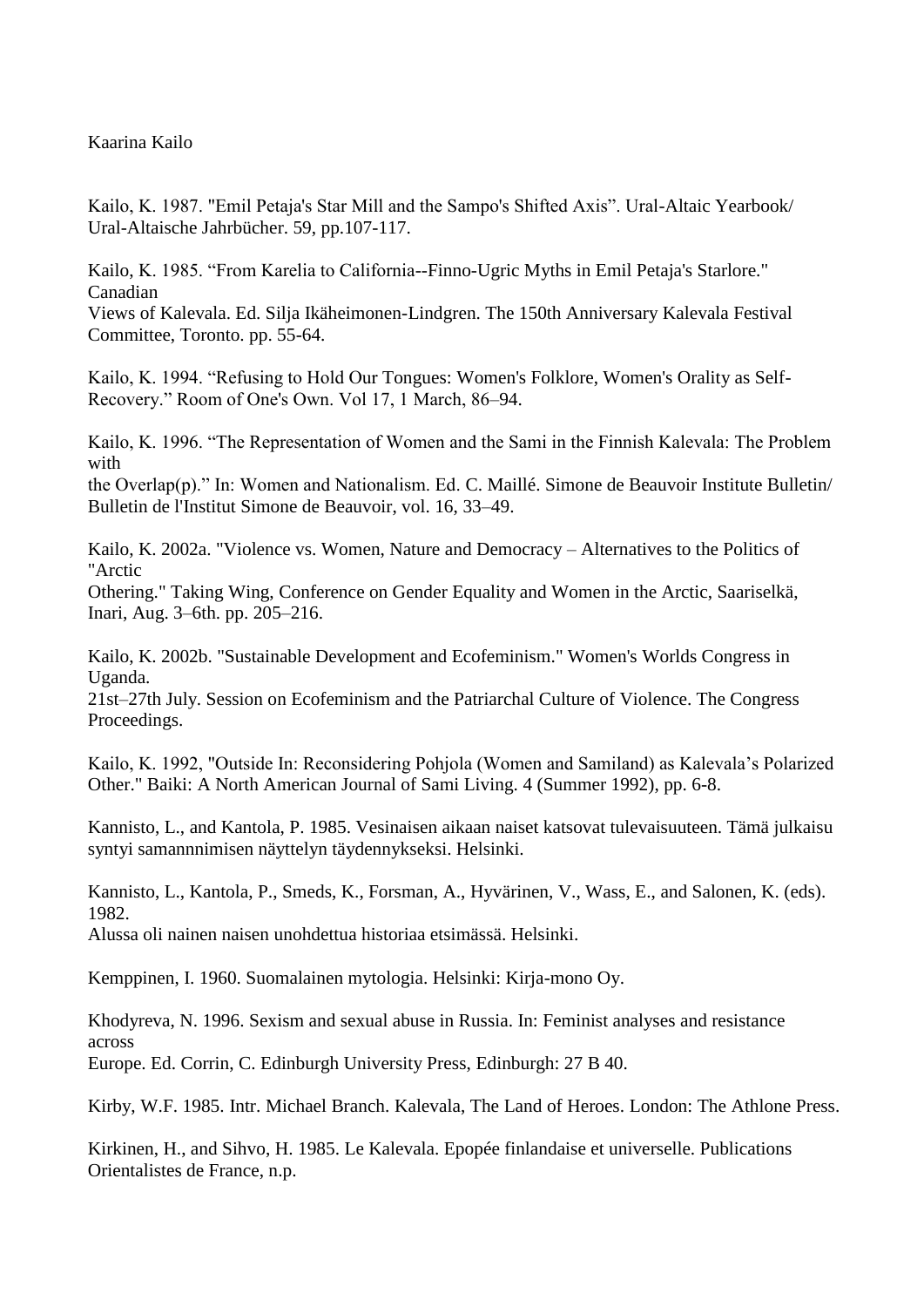Knapp, B.L.1984. "The Kalevala (500-l300?): Finnish Shamanism - The Senex Hero and the Faulty Anima." A Jungian Approach to Literature. Carbondale and Edwardsville: Southern Illinois University.

Korpinen, T. 1986. Sammon ainekset. Helsinki.

Korte, I. 1988. Nainen ja myyttinen nainen. Helsinki: yliopistopaino.

Kuokkanen, R.. 2004a. "The Gift as a Worldview in Indigenous Thought." The Gift. Feminist Analysis.

Il Dono. Ed. Genevieve Vaughan. Athanor. Oct.

Kuokkanen, R. 2004b. "Towards the Hospitality of Academia: the (Im)Possible Gift of Indigenous Epistemes." Ph.D. Dissertation, University of British Columbia.

Kuokkanen, R. 2002e. "Alkuperäiskansojen diskurssi ja dekolonisaatio." Lakomäki, Sami ja Matti Savolainen, toim. Kojootteja, sulkapäähineitä, uraanikaivoksia: Pohjois-Amerikan intiaanien kirjallisuuksia

ja kulttuureja. Taida, Oulun yliopisto, 240–64.

Kuokkanen, R. 2004c. "Indigenous Gift Practices. A Critique of Globalisation and Manifestation of Autonomy. Research statement for McMaster University PostDoc.

Kuokkanen, R. 2004d. In "Saamelaisnaiset, feministinen analyysi ja saamelaisyhteiskunnan dekolonisaatio." (Sami Women, feminist analysis and the Decolonization of Sami Society). In: Tasa-arvon

haasteita lokaalin ja globaalin rajoilla. Eds Kailo, K., Sunnari, V., Vuori, H. (Equality and Difference

on the Line. The Global and Local Revisited) Northern Gender Studies. ESR/EU. Oulu University Press, 143–161.

Lacan, J. 1977 [1966] Ecrits. A Selection. New York: W.W. Norton.

LaRocque, E. 1993. "Violence in Aboriginal Communities." The Path to Healing. Report of the National

Round Table of Aboriginal Health and Social Issues, Royal Commission on Aboriginal Peoples, Ottawa, 72–89.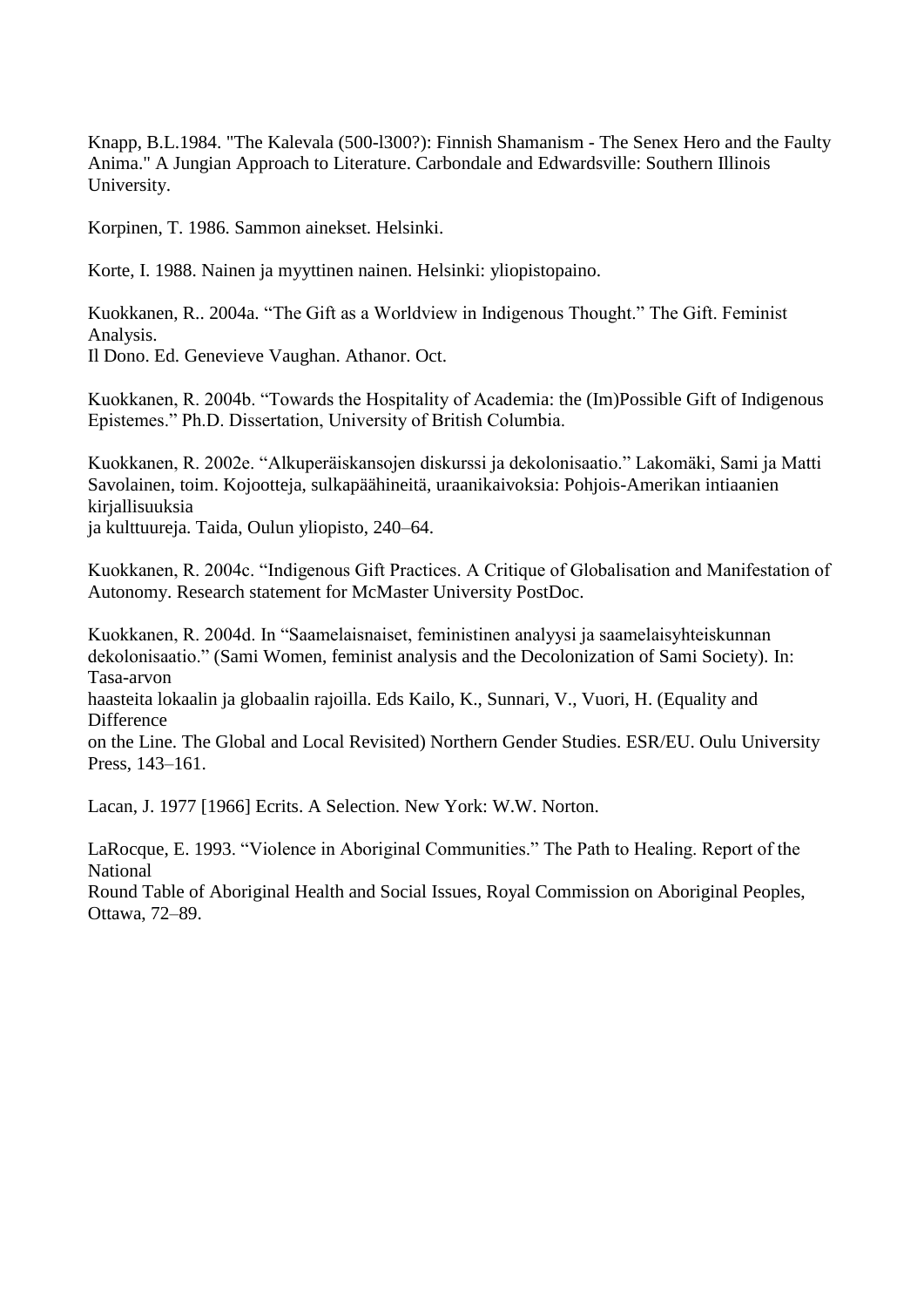Lakeman, L. 2000. Why Law and Order Cannot End Violence Against Women and Why the Development of Women's (Social, Economic, Political and Civil) Rights Might. Women Canadian Woman

Studies/cahiers de la femme. Women 2000. Eradicating Poverty and Violence in the 21st Century. Vol. 20. Number 3, 24–34.

Lang, A. 1898. "Introduction." Comparetti, Domenico. Tr. Isabella M. Anderson. The Traditional Poetry of the Finns. New York: Longmans, Green & Co.,.

Lehtinen, I., and Kukkonen, J. 1980. Iso Karhu, The Great Bear, Old Photographs of the Volga-Finnic,

Permian Finnic and Ob-Ugrian Peoples. Helsinki: SKS.

Lieberman, M.R. 1972/73. Some Day My Prince Will Come: Female Acculturation Through the Fairy Tale. College English 34, pp. 383-95.

Liski, P., and Herva, M. 1986. "Kalevala on maailman humaanisin ja hyväntahtoisin paikka." Kirjokannesta Kipinä. Kalevalan Juhlavuoden Satoa. Helsinki: SKS.

Lönnrot, E. 1849. Kalevala. Helsinki: Otava.

Lundgren, E. 1992. Gud och alla andra karlar: en bok om kvinnomisshandlare. Natur och kultur, Stockholm.

Mercatante ?

Miles, A. 2000. Local Activisms, Global feminisms and the Struggle Against Globalization. Canadian

Woman Studies/les Cahiers de la Femme. Canadian Woman Studies/cahiers de la femme. Women 2000. Eradicating Poverty and Violence in the 21st Century. Volume 20, Number 3, pp. 6–11.

Moyne, E.J. 1981. Raising the Wind. The Legend of Lapland and Finland Wizards in Literature. Newark: Delaware.

Mäkinen, K. 1990. Alussa oli nainen? – Louhen sanat. Kirjoituksia kansanperinteen naisista. Toim. A.

Nenola and S. Timonen, Helsinki, Suomalaisen Kirjallisuuden Seuran Toimituksia 520.

"Native Women", special issue in Canadian Woman Studies/les cahiers de la femme, 1989 (Summer/ Fall) Vol. 10, Nos. 2 & 3.

Nenola-Kallio, A., Timonen, S. 1990. Toim. Louhen Sanat. Kirjoituksia kansanperinteen naisista. Helsinki: SKS.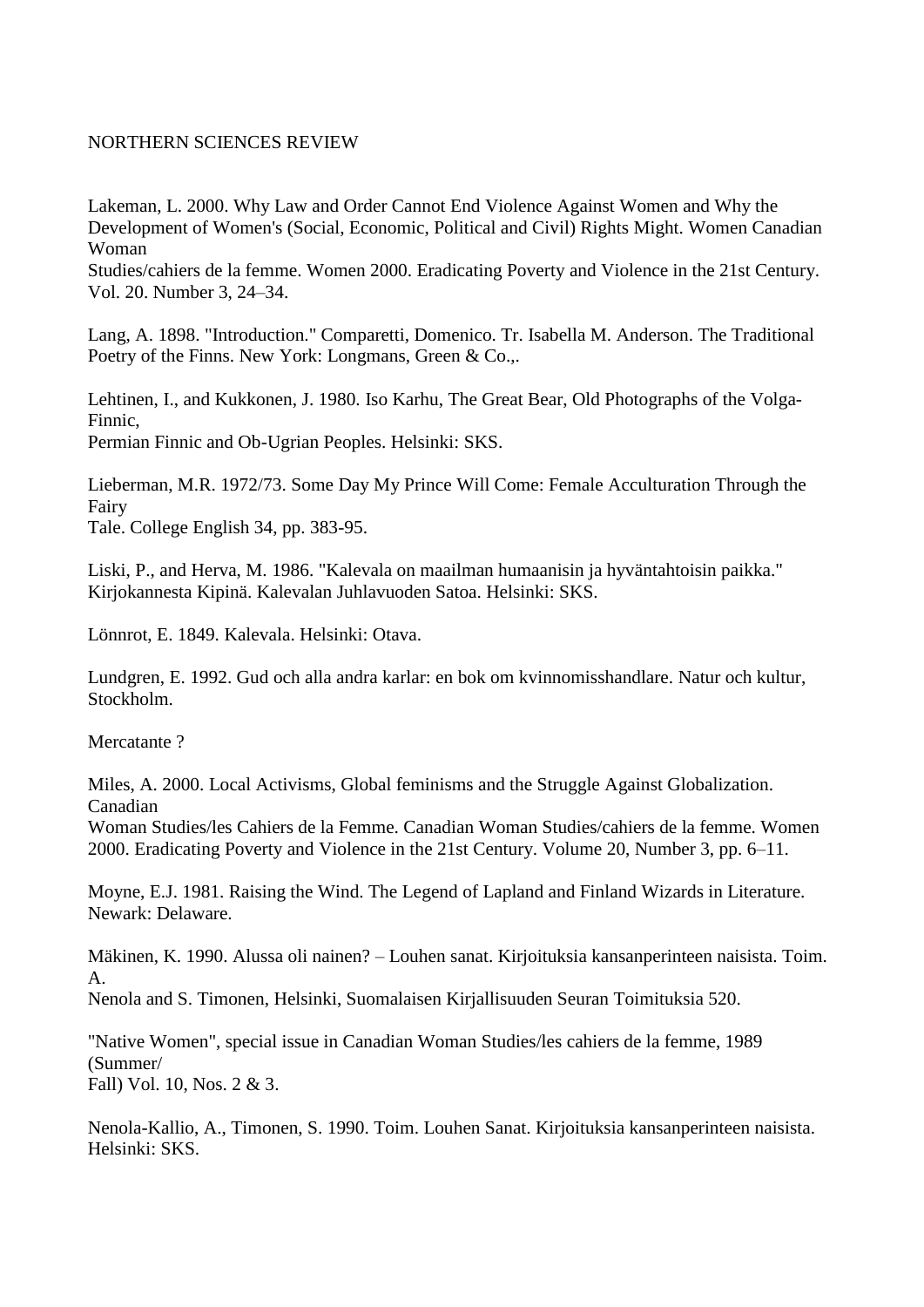Nenola-Kallio, A. 1986. Miessydäminen Nainen. Naisnäkökulma Kulttuuriin. Helsinki: Suomalaisen Kirjallisuuden Seura.

Niemi, I. 1985. "Kvinnorna i Kalevala." Tr. J.O. Tallqvist. Nya Argus 4 (April), 75-80.

Northern Women's Web Centre. http://www.yukoncollege.yk.ca/~agraham/womensconf/.

Nuttall, M., and Greiffenberg, T. 1998. (eds) Gender, Indigenous Knowledge and Development in the

Arctic. Proceedings from a Symposium in Slettestrand, Dk, 9–11 Jan. 1998. Copenhagen: Dansk Polar Center, 67–73.

Okhlopkova, N. 2000. The role of northern women in globalization. The northern review: a multidisciplinary journal of arts and social sciences of the North. no. 22. (Winter), 50–51.

Ochs, C. 1977. Behind the Sex of God. Boston: Beacon Press.

Ortner, S. B. & Whitehead, H. 1980. Sexual meanings. The cultural construction of gender and sexuality. Cambridge: Cambridge University Press.

Paddon, S. 1988. "Matching Wits: An Historical Sketch of Lapp Women." Canadian Woman Studies/ les cahiers de la femme. 9(2): 5-9.

Paddon, S. 1985. "Kalevala's Väinämöinen as a Paradigm of the Individuating Ego and a Hero's Quest."

Canadian Views of Kalevala. Ed. Silja Ikäheimonen-Lindgren. Toronto: The 150th Anniversary Kalevala Festival Committee, pp. 45-55.

Pentikäinen, J. Tr. Ed. Ritva Poom. 1987. Kalevala Mythology. Bloomington: Indiana UP.

Pentikäinen, J., Hyry, K., Antikainen, P. (toim.) Lumen ja valon kansa. Porvoo: WSOY, 1995.

Pentikäinen, J. 1987. Kalevala Mythology. Trans. and ed. Ritva Poom. Bloomington, Indiana UP.

Penttinen, E. 2004. Corporeal Globalization. Narratives of Subjectivity and otherness in sexcapes of obalization. Tampere: Univ. of Tampere, Tapri.

Petaja, Emil. 1966. The Saga of Lost Earths and the Star Mill. New York: Daw Books, Inc.

Petaja, Emil. 1967. The Stolen Sun and Tramontane. New York: Daw Books.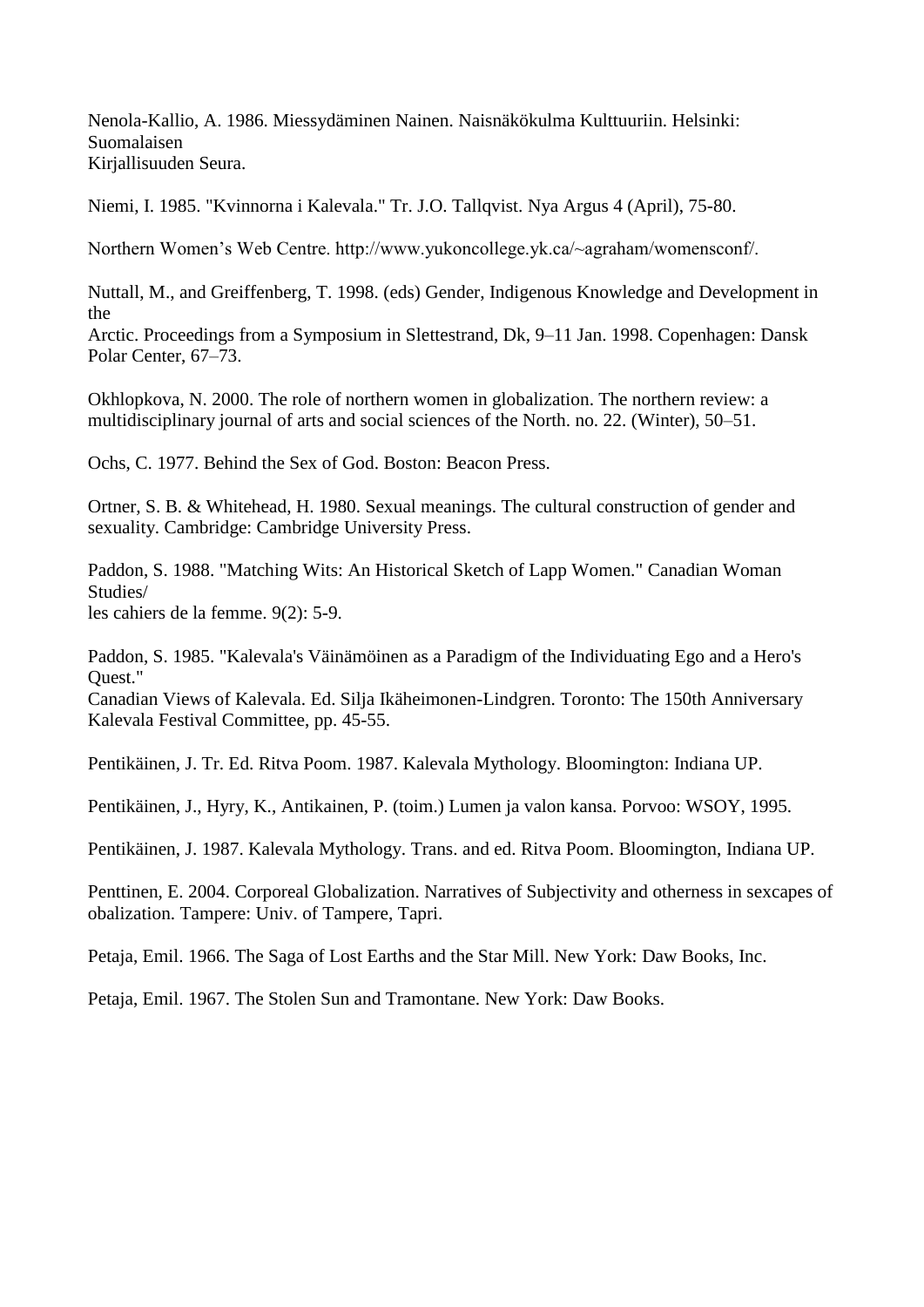## Kaarina Kailo

Phelps, E.J. 1981. The Maid of the North: Feminist Folktales Around the World. New York: Holt & Comp.

Plumwood, V. 1993. Feminism and the Mastery of Nature. New York: Routledge.

Posadskaya, A. 1994. (ed.) Women in Russia. A new era in Russian feminism. Verso, London.

Proppe, R.H. 1998. Women's Lives and the Construction of Gender in Icelandic Fishing villages. In: Duhaime, G. (ed.) Sustainable Development in the North: Local Initiatives vs. Megaprojects.

Reischl, Helga. (2004) "Bear and the Woman Who Marries the Bear: a Cultural Semiotic Comparison of Nature Tropes in Oral and Written Texts from the Northern Hemisphere." Forthcoming, Humboldt University, Germany. (Dissertation, 2004 forthcoming)

Plumstead, A.W., Laurie Kruk, and Anthony Blackburn (eds) 1997. Reflections on Northern Culture:

Visions and Voices. Papers presented at Visions of the North, Voices of the North Northern Culture Conference. Northbay, Ont,: Nipissing University.

Pratt, A. 1987. "Affairs with Bears: Some Notes Towards Feminist Archetypal Hypotheses for Canadian

Literature." In Godard, Barbara ed. Gynocritics/la Gynocritique. Toronto: ECW Press.

Rattray, Curtis. 2001. "Talhtan Traditional Ecological Knowledge." Rattray, Curtis and Tero Mustonen

(eds) Dispatches from the Cold Seas. Indigenous Views on Self-governance, ecology and identity. Tampere: Tampere Polytechnic Publications Ser. C, Study Materials 3: 138–168.

Richardson, B. 1992. People Of Terra Nullius: Betrayal and Rebirth in Aboriginal Canada. Vancouver:

## B.C.

Robbek, V. 1996. Tolerance as a Basis for Arctic and Northern People's Culture. Rovaniemi: International Arctic Social Sciences Association: 19–25.

Saarikoski, T. 1986. Minkälaisen naisen tyttäriä. Kirjokannesta Kipinä. Helsinki, Suomalaisen Kirjallisuuden Seura.

Sanchez, C.L. 1988. "Sex, Class and Race Intersections. Visions of Women of Color." Brant, Beth, ed.

A Gathering of Spirit: a Collection by North American Indian Women. Ithaca: N.y., Firebrand Books: 163-167.

Sara, E. 1999. Women in reindeer herding-servant girls or movers and shakers? [Kvinner i reindriften –

tjenestejenter eller reindriftsutovere?] Reindriftsnytt: 24–25.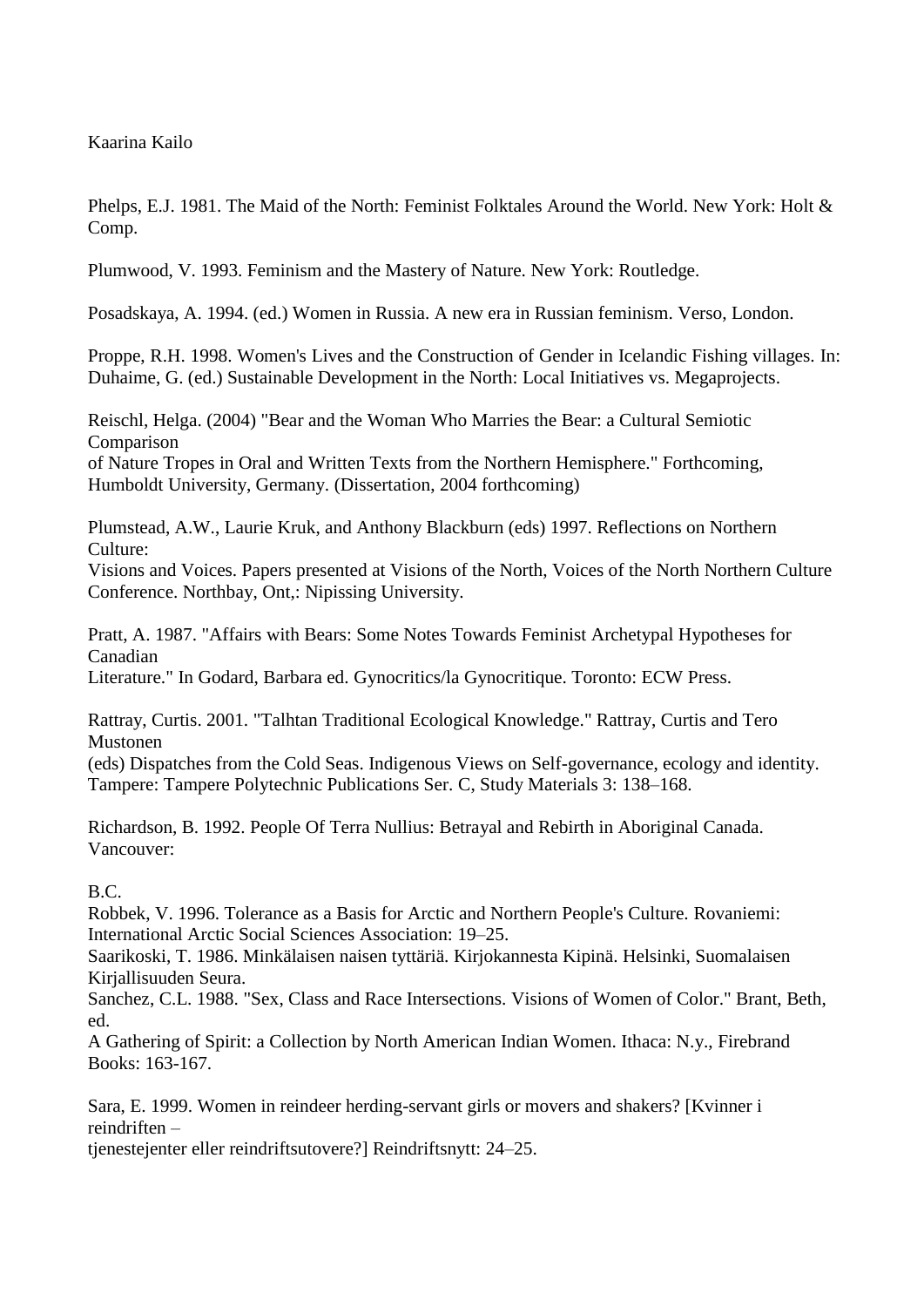Sen, P. 1998. Development practice and violence against women. Gender and Development 6(3):  $7-16.$ 

Sarahkka. 2nd International Indigenous Womens Conference. 1990/1991.

Sawin, P. 1988. Lönnrot's Brain Children: The Representation of Women in Finland's Kalevala. Journal of Folklore Research 5(3): 187–217.

Shiva, V. 1997. Biopiracy. The Plunder of Nature and Knowledge. Boston: South End Press.

Shiva, V. 1997. Economic Globalization, Ecological Feminism and Sustainable Development. Canadian Woman Studies/Les Cahiers de la Femme 17(2) (Spring): 22–27.

Shiva, V. 2000. Stolen Harvest. The Hijacking of the Global Food Supply. New Delhi, India: India Research Press.

Siikala, A-L. 1986. "Shamanistic Themes in Finnish Epic Poetry. Traces of the Central Asian Culture in the North." In Lehtinen, Ildikó, ed. Mémoires de la société finno-ougriéenne 194. Helsinki.

Siikala, A-L. 1987. "Finnic Religions." In Eliade, Mircea, ed. The Encyclopaedia of Religion 5. New

York: 323–30.

Sjöö, M. 1985. "The Goddess/es of the Northern Peoples." Part I and II. London: Arachne (Part II is in Arachne: 13–19.)

Suomen Kansan Vanhat Runot I–XIII. Suomalaisen Kirjallisuuden Seuran kansanrunousarkiston kokoelmat. Suomalaisen karhuperinteen primaarilähteet. Suomen Kirjallisuuden Seura. SKVR VII 3.

Smith, A.D. 1983. Theories of Nationalism. London: 2nd ed. n.p.

Sourvinou-Inwood, C. 1988. Studies in Girls' Transitions. Aspects of the arkteia and age representation in Attic icononography. Kardamitsa, Athens.

Tatar, M. 1987. The Hard Facts of the Grimms' Fairy Tales. New Jersey: Princeton University Press.

Tuan, Yi-Fu. 1977. Topophilia. A Study of Environmental Perception, Attitudes, and Values. Englewod

Cliffs: Prentice-Hall. Vaughan, G. 1997. For-Giving. A Feminist Criticism of Exchange. Texas: Plainview Press..